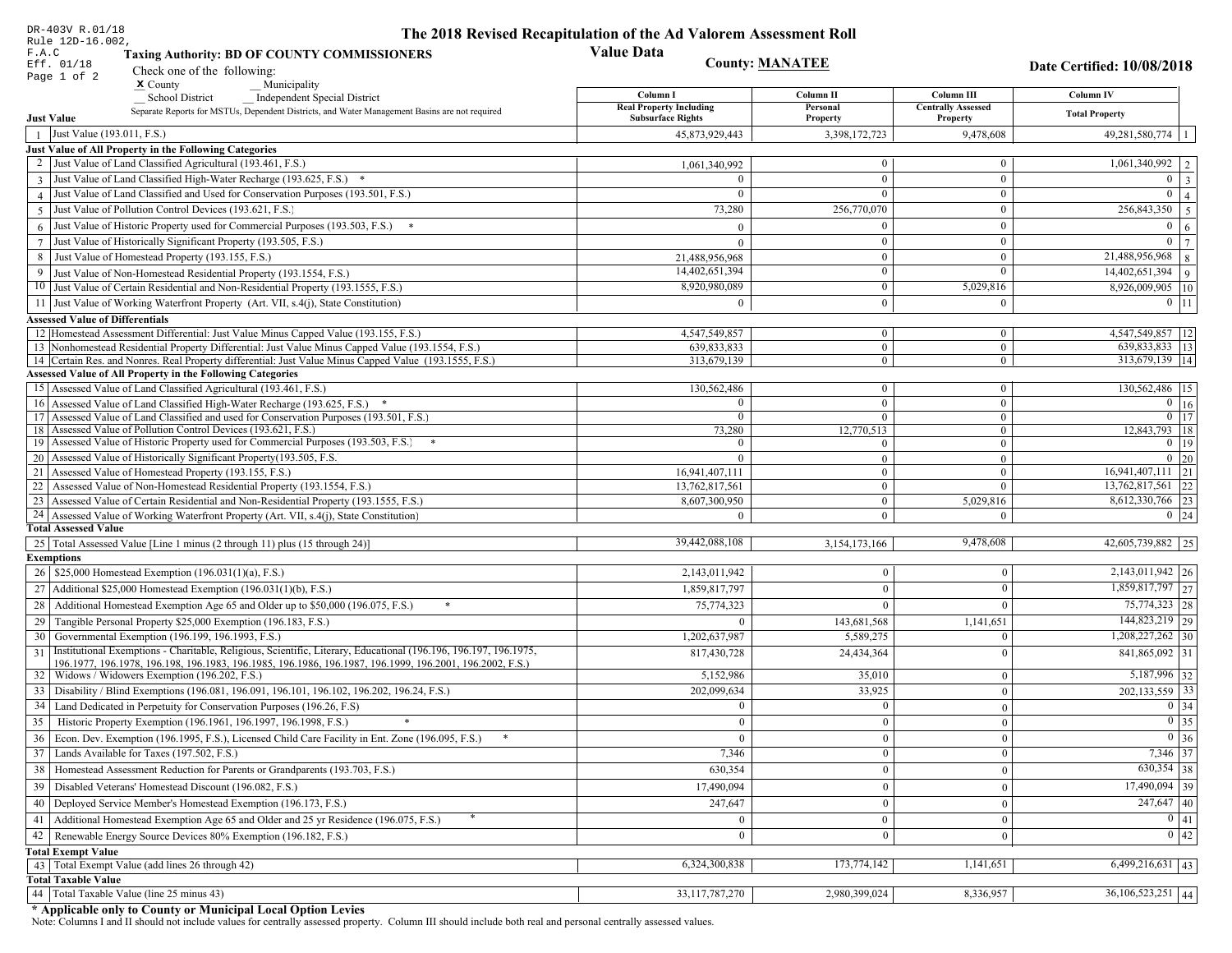**Taxing Authority: BD OF COUNTY COMMISSIONERS** 

# Reconciliation of Preliminary and Final Tax Roll

| $\mathbf{1}$            | Operating Taxable Value as Shown on Preliminary Tax Roll                                           | 36,059,212,765    |
|-------------------------|----------------------------------------------------------------------------------------------------|-------------------|
| $\overline{\mathbf{2}}$ | Additions to Operating Taxable Value Resulting from Petitions to the VAB                           | $\Omega$          |
| 3                       | Deductions from Operating Taxable Value Resulting from Petitions to the VAB                        | $\Omega$          |
| 4                       | Subtotal $(1 + 2 - 3 = 4)$                                                                         | 36, 059, 212, 765 |
| 5                       | Other Additions to Operating Taxable Value                                                         | 273,937,775       |
| 6                       | Other Deductions from Operating Taxable Value                                                      | 226,627,289       |
| 7                       | Operating Taxable Value Shown on Final Tax Roll $(4 + 5 - 6 = 7)$                                  | 36, 106, 523, 251 |
|                         | <b>Selected Just Values</b>                                                                        | <b>Just Value</b> |
| 8                       | Just Value of Subsurface Rights (this amount included in Line 1, Column I, Page One) 193.481, F.S. | 996,527           |
| 9                       | Just Value of Centrally Assessed Railroad Property Value                                           | 6,882,751         |
| 10                      | Just Value of Centrally Assessed Private Car Line Property Value                                   | 2,595,857         |

Note: Sum of items 9 and 10 should equal centrally assessed just value on page 1, line 1, column III.

# **Homestead Portability**

| - -          | .<br>$\cdots$<br>l Differential<br>l ransfer of Homestead .<br>s Receiving<br>arcel. |  |
|--------------|--------------------------------------------------------------------------------------|--|
| $\sim$<br>-- | Transferred Homestead Differential<br>Value of                                       |  |

|    | $\mathbb C$ olumn $\;$ .         |                                           | $C$ olumn 2         |  |
|----|----------------------------------|-------------------------------------------|---------------------|--|
|    | <b>Total Parcels or Accounts</b> | Personal Property<br><b>Real Property</b> |                     |  |
|    |                                  | Parcels                                   | Accounts            |  |
| 13 | Fotal Parcels or Accounts        | ,789<br>186                               | ה -<br>، ،<br>. J U |  |

#### **Property with Reduced Assessed Value**

| 14 | Land Classified Agricultural (193.461, F.S.)                                                 | 2,338  |    |
|----|----------------------------------------------------------------------------------------------|--------|----|
| 15 | Land Classified High-Water Recharge (193.625, F.S.)                                          |        |    |
| 16 | Land Classified and Used for Conservation Purposes (193.501, F.S.)                           |        |    |
| 17 | Pollution Control Devices (193.621, F.S.)                                                    |        | 24 |
| 18 | Historic Property used for Commercial Purposes (193.503, F.S.) *                             |        |    |
| 19 | Historically Significant Property (193.505, F.S.)                                            |        |    |
| 20 | Homestead Property; Parcels with Capped Value (193.155, F.S.)                                | 77,230 |    |
| 21 | Non-Homestead Residential Property; Parcels with Capped Value (193.1554, F.S.)               | 31,265 |    |
| 22 | Certain Residential and Non-Residential Property; Parcels with Capped Value (193.1555, F.S.) | 3,443  |    |
| 23 | Working Waterfront Property (Art. VII, s.4(j), State Constitution)                           |        |    |

#### **Other Reductions in Assessed Value**

| 24    | (197.502, F.S.)<br>Lands Available for Taxes (                                                    |     |  |
|-------|---------------------------------------------------------------------------------------------------|-----|--|
| - - - | (193.703)<br>ad Assessment Reduction for Parents or Grandparents ( <sup>16</sup> )<br>. iomestead |     |  |
| -26   | <sup>1</sup> Veterans' Homestead Discount (196.082, F.S.)<br>Disabled                             | 185 |  |

# \* Applicable only to County or Municipal Local Option Levies

Date Certified: 10/08/2018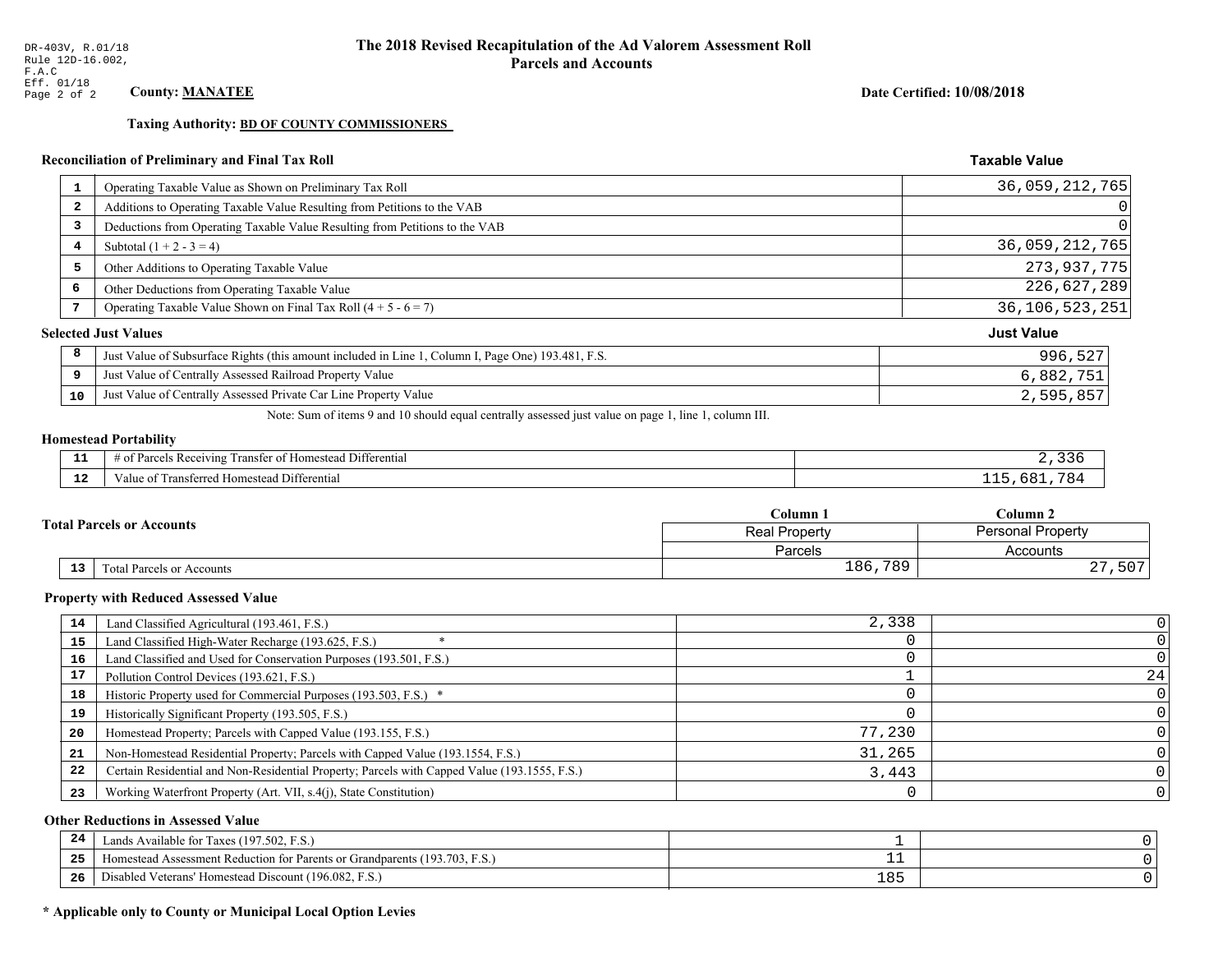| DR-403V R.01/18                                                                                                                                                                          | The 2018 Revised Recapitulation of the Ad Valorem Assessment Roll |                                  |                                       |                                 |
|------------------------------------------------------------------------------------------------------------------------------------------------------------------------------------------|-------------------------------------------------------------------|----------------------------------|---------------------------------------|---------------------------------|
| Rule 12D-16.002,<br>F.A.C<br><b>Taxing Authority: BD OF COUNTY COMM-UNINCORP</b>                                                                                                         | <b>Value Data</b>                                                 |                                  |                                       |                                 |
| Eff. 01/18<br>Check one of the following:                                                                                                                                                | <b>County: MANATEE</b>                                            |                                  |                                       | Date Certified: 10/08/2018      |
| Page 1 of 2<br>$x$ County<br>Municipality                                                                                                                                                |                                                                   |                                  |                                       |                                 |
| <b>School District</b><br><b>Independent Special District</b>                                                                                                                            | Column I                                                          | Column II                        | Column III                            | Column IV                       |
| Separate Reports for MSTUs, Dependent Districts, and Water Management Basins are not required<br><b>Just Value</b>                                                                       | <b>Real Property Including</b><br><b>Subsurface Rights</b>        | Personal<br>Property             | <b>Centrally Assessed</b><br>Property | <b>Total Property</b>           |
| Just Value (193.011, F.S.)<br>$\overline{1}$                                                                                                                                             | 33,268,662,123                                                    | 2,989,321,482                    | 8,225,808                             | 36,266,209,413                  |
| Just Value of All Property in the Following Categories                                                                                                                                   |                                                                   |                                  |                                       |                                 |
| 2 Just Value of Land Classified Agricultural (193.461, F.S.)                                                                                                                             | 1,054,048,780                                                     | $\overline{0}$                   | $\mathbf{0}$                          | 1,054,048,780                   |
| 3 Just Value of Land Classified High-Water Recharge (193.625, F.S.) *                                                                                                                    |                                                                   | $\overline{0}$                   | $\theta$                              | $\theta$                        |
| 4 Just Value of Land Classified and Used for Conservation Purposes (193.501, F.S.)                                                                                                       |                                                                   | $\Omega$                         | $\mathbf{0}$                          | $\theta$                        |
| Just Value of Pollution Control Devices (193.621, F.S.)<br>$\overline{5}$                                                                                                                | 73,280                                                            | 252,816,715                      | $\mathbf{0}$                          | 252,889,995<br>5 <sup>o</sup>   |
| $6$ Just Value of Historic Property used for Commercial Purposes (193.503, F.S.)                                                                                                         |                                                                   | $\theta$                         | $\mathbf{0}$                          | $\Omega$<br>6                   |
| 7 Just Value of Historically Significant Property (193.505, F.S.)                                                                                                                        | $\Omega$                                                          | $\theta$                         | $\mathbf{0}$                          | $\bf{0}$                        |
| 8 Just Value of Homestead Property (193.155, F.S.)                                                                                                                                       | 17,381,553,572                                                    | $\mathbf{0}$                     | $\mathbf{0}$                          | $17,381,553,572$   8            |
| Just Value of Non-Homestead Residential Property (193.1554, F.S.)<br>9                                                                                                                   | 8,549,326,829                                                     | $\overline{0}$                   | $\theta$                              | 8,549,326,829<br>$\overline{9}$ |
| 10 Just Value of Certain Residential and Non-Residential Property (193.1555, F.S.)                                                                                                       | 6,283,732,942                                                     | 0                                | 4,348,763                             | 6,288,081,705   10              |
| 11 Just Value of Working Waterfront Property (Art. VII, s.4(j), State Constitution)                                                                                                      |                                                                   | $\theta$                         | $\mathbf{0}$                          | $0 \vert 11$                    |
|                                                                                                                                                                                          |                                                                   |                                  |                                       |                                 |
| <b>Assessed Value of Differentials</b>                                                                                                                                                   |                                                                   |                                  |                                       | 3,422,411,427   12              |
| 12 Homestead Assessment Differential: Just Value Minus Capped Value (193.155, F.S.)<br>13 Nonhomestead Residential Property Differential: Just Value Minus Capped Value (193.1554, F.S.) | 3,422,411,427<br>371,711,391                                      | $\overline{0}$<br>$\overline{0}$ | $\mathbf{0}$<br>$\overline{0}$        | 371,711,391   13                |
| 14 Certain Res. and Nonres. Real Property differential: Just Value Minus Capped Value (193.1555, F.S.)                                                                                   | 164, 332, 463                                                     | $\overline{0}$                   | $\overline{0}$                        | 164, 332, 463   14              |
| <b>Assessed Value of All Property in the Following Categories</b>                                                                                                                        |                                                                   |                                  |                                       |                                 |
| 15 Assessed Value of Land Classified Agricultural (193.461, F.S.)                                                                                                                        | 130,354,319                                                       | $\overline{0}$                   | $\boldsymbol{0}$                      | 130, 354, 319   15              |
| 16 Assessed Value of Land Classified High-Water Recharge (193.625, F.S.) *                                                                                                               | $\Omega$                                                          | $\overline{0}$                   | $\mathbf{0}$                          | $\overline{0}$ 16               |
| 17 Assessed Value of Land Classified and used for Conservation Purposes (193.501, F.S.)                                                                                                  | $\Omega$                                                          | $\overline{0}$                   | $\overline{0}$                        | $0 \mid 17$                     |
| 18 Assessed Value of Pollution Control Devices (193.621, F.S.)                                                                                                                           | 73,280                                                            | 12,375,178                       | $\overline{0}$                        | 12,448,458 18                   |
| 19 Assessed Value of Historic Property used for Commercial Purposes (193.503, F.S.)                                                                                                      |                                                                   | $\mathbf{0}$                     | $\overline{0}$                        | $0$   19                        |
| 20 Assessed Value of Historically Significant Property (193.505, F.S.                                                                                                                    |                                                                   | $\overline{0}$                   | $\overline{0}$                        | $0\quad20$                      |
| 21 Assessed Value of Homestead Property (193.155, F.S.)                                                                                                                                  | 13,959,142,145                                                    | $\overline{0}$                   | $\theta$                              | 13,959,142,145 21               |
| 22   Assessed Value of Non-Homestead Residential Property (193.1554, F.S.)                                                                                                               | 8,177,615,438                                                     | $\overline{0}$                   | $\Omega$                              | 8,177,615,438 22                |
| 23 Assessed Value of Certain Residential and Non-Residential Property (193.1555, F.S.)                                                                                                   | 6,119,400,479                                                     | $\overline{0}$                   | 4,348,763                             | 6, 123, 749, 242 23             |
| 24 Assessed Value of Working Waterfront Property (Art. VII, s.4(j), State Constitution)                                                                                                  |                                                                   | $\overline{0}$                   | $\Omega$                              | $0 \mid 24$                     |
| <b>Total Assessed Value</b>                                                                                                                                                              |                                                                   |                                  |                                       |                                 |
| 25   Total Assessed Value [Line 1 minus (2 through 11) plus (15 through 24)]                                                                                                             | 28,386,512,381                                                    | 2,748,879,945                    | 8,225,808                             | $31,143,618,134$ 25             |
| <b>Exemptions</b>                                                                                                                                                                        |                                                                   |                                  |                                       |                                 |
| 26   \$25,000 Homestead Exemption (196.031(1)(a), F.S.)                                                                                                                                  | 1,763,294,557                                                     | $\mathbf{0}$                     | $\bf{0}$                              | 1,763,294,557 26                |
| 27   Additional \$25,000 Homestead Exemption (196.031(1)(b), F.S.)                                                                                                                       | 1,543,953,755                                                     | $\overline{0}$                   | $\mathbf{0}$                          | 1,543,953,755 27                |
| 28 Additional Homestead Exemption Age 65 and Older up to \$50,000 (196.075, F.S.)                                                                                                        | 57,551,768                                                        | $\overline{0}$                   | $\Omega$                              | 57,551,768 28                   |
| 29 Tangible Personal Property \$25,000 Exemption (196.183, F.S.)                                                                                                                         | $\theta$                                                          | 109,241,189                      | 971,976                               | $110,213,165$ 29                |
| 30 Governmental Exemption (196.199, 196.1993, F.S.)                                                                                                                                      | 804,298,306                                                       | 4,033,741                        | $\Omega$                              | 808, 332, 047 30                |
| Institutional Exemptions - Charitable, Religious, Scientific, Literary, Educational (196.196, 196.197, 196.1975,<br>31                                                                   | 497,680,481                                                       | 17,068,348                       | $\Omega$                              | 514,748,829 31                  |
| 196.1977, 196.1978, 196.198, 196.1983, 196.1985, 196.1986, 196.1987, 196.1999, 196.2001, 196.2002, F.S.)<br>32   Widows / Widowers Exemption (196.202, F.S.)                             | 3,939,086                                                         | 32,060                           | $\bf{0}$                              | $3,971,146$ 32                  |
| 33   Disability / Blind Exemptions (196.081, 196.091, 196.101, 196.102, 196.202, 196.24, F.S.)                                                                                           | 171,873,339                                                       | 33,005                           | $\mathbf{0}$                          | $171,906,344$ 33                |
| 34 Land Dedicated in Perpetuity for Conservation Purposes (196.26, F.S)                                                                                                                  | $\mathbf{0}$                                                      | $\overline{0}$                   |                                       | $0 \mid 34$                     |
| 35 Historic Property Exemption (196.1961, 196.1997, 196.1998, F.S.)                                                                                                                      | $\mathbf{0}$                                                      | $\vert 0 \vert$                  | $\mathbf{0}$                          | $\boxed{0}$ 35                  |
|                                                                                                                                                                                          |                                                                   |                                  | 0                                     | $0\vert 36$                     |
| 36 Econ. Dev. Exemption (196.1995, F.S.), Licensed Child Care Facility in Ent. Zone (196.095, F.S.)                                                                                      | $\overline{0}$                                                    | $\boldsymbol{0}$                 | $\mathbf{0}$                          |                                 |
| 37 Lands Available for Taxes (197.502, F.S.)                                                                                                                                             | 7,346                                                             | $\overline{0}$                   | $\bf{0}$                              | 7,346 37                        |
| 38   Homestead Assessment Reduction for Parents or Grandparents (193.703, F.S.)                                                                                                          | 612,423                                                           | $\overline{0}$                   | $\bf{0}$                              | $612,423$ 38                    |
| 39   Disabled Veterans' Homestead Discount (196.082, F.S.)                                                                                                                               | 14,941,257                                                        | $\mathbf{0}$                     | $\overline{0}$                        | $14,941,257$ 39                 |
| 40   Deployed Service Member's Homestead Exemption (196.173, F.S.)                                                                                                                       | 247,647                                                           | $\mathbf{0}$                     | $\bf{0}$                              | $\overline{247,647}$ 40         |
| 41   Additional Homestead Exemption Age 65 and Older and 25 yr Residence (196.075, F.S.)                                                                                                 | $\mathbf{0}$                                                      | $\overline{0}$                   | $\bf{0}$                              | $\boxed{0}$ 41                  |
| 42   Renewable Energy Source Devices 80% Exemption (196.182, F.S.)                                                                                                                       | $\bf{0}$                                                          | $\overline{0}$                   | $\bf{0}$                              | $\boxed{0}$ 42                  |
| <b>Total Exempt Value</b>                                                                                                                                                                |                                                                   |                                  |                                       |                                 |
| 43 Total Exempt Value (add lines 26 through 42)                                                                                                                                          | 4,858,399,965                                                     | 130,408,343                      | 971,976                               | $\overline{4,989,780,284 43}$   |
| <b>Total Taxable Value</b>                                                                                                                                                               |                                                                   |                                  |                                       |                                 |
| 44 Total Taxable Value (line 25 minus 43)                                                                                                                                                | 23,528,112,416                                                    | 2,618,471,602                    | 7,253,832                             | 26,153,837,850 44               |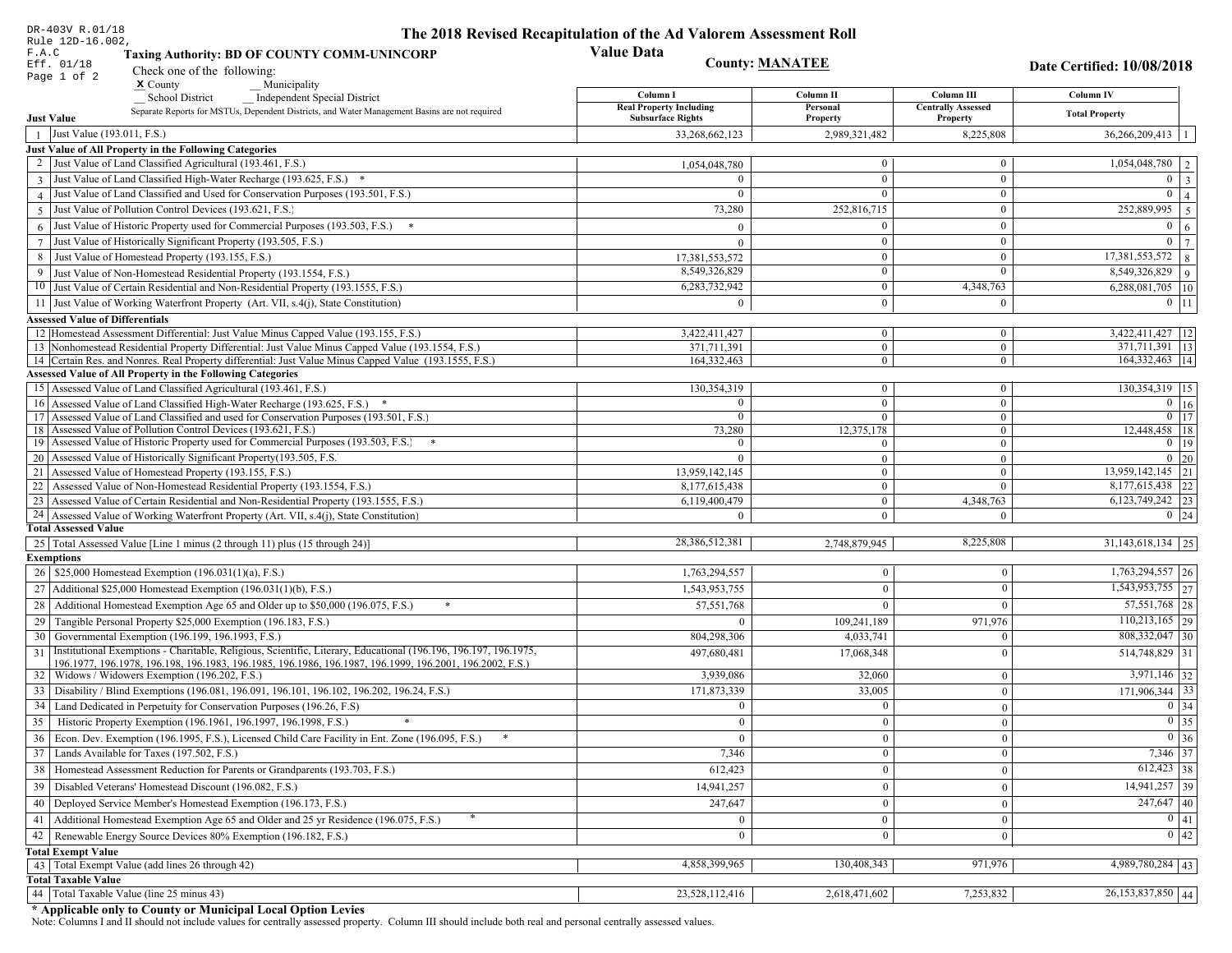**Taxing Authority: BD OF COUNTY COMM-UNINCORP** 

# Reconciliation of Preliminary and Final Tax Roll

| 1                       | Operating Taxable Value as Shown on Preliminary Tax Roll                                           | 26,097,639,088    |
|-------------------------|----------------------------------------------------------------------------------------------------|-------------------|
| $\overline{\mathbf{2}}$ | Additions to Operating Taxable Value Resulting from Petitions to the VAB                           | 0                 |
| 3                       | Deductions from Operating Taxable Value Resulting from Petitions to the VAB                        | 0                 |
| 4                       | Subtotal $(1 + 2 - 3 = 4)$                                                                         | 26,097,639,088    |
| 5                       | Other Additions to Operating Taxable Value                                                         | 195,856,499       |
| 6                       | Other Deductions from Operating Taxable Value                                                      | 139,657,737       |
|                         | Operating Taxable Value Shown on Final Tax Roll $(4 + 5 - 6 = 7)$                                  | 26, 153, 837, 850 |
|                         | <b>Selected Just Values</b>                                                                        | <b>Just Value</b> |
| 8                       | Just Value of Subsurface Rights (this amount included in Line 1, Column I, Page One) 193.481, F.S. | 995,715           |
| 9                       | Just Value of Centrally Assessed Railroad Property Value                                           | 5,997,694         |
| 10                      | Just Value of Centrally Assessed Private Car Line Property Value                                   | 2,228,114         |

Note: Sum of items 9 and 10 should equal centrally assessed just value on page 1, line 1, column III.

# **Homestead Portability**

| . | $\cdots$<br>. Differential<br>з кес.<br>eiving<br>r of Homesteac<br>ranster | aar      |
|---|-----------------------------------------------------------------------------|----------|
| . | Iomestead Differential<br>$\mathbf{a}$<br>аше<br>'nsien                     | <u>.</u> |

|    |                                  | Column 1                                         | $C$ olumn 2 |  |
|----|----------------------------------|--------------------------------------------------|-------------|--|
|    | <b>Total Parcels or Accounts</b> | <b>Personal Property</b><br><b>Real Property</b> |             |  |
|    |                                  | Parcels                                          | Accounts    |  |
| 13 | Fotal Parcels or Accounts        | 499<br>146                                       | .<br>∸ ∸    |  |

#### **Property with Reduced Assessed Value**

| 14 | Land Classified Agricultural (193.461, F.S.)                                                 | 2,317  |    |
|----|----------------------------------------------------------------------------------------------|--------|----|
| 15 | Land Classified High-Water Recharge (193.625, F.S.)                                          |        |    |
| 16 | Land Classified and Used for Conservation Purposes (193.501, F.S.)                           |        |    |
|    | Pollution Control Devices (193.621, F.S.)                                                    |        | 21 |
| 18 | Historic Property used for Commercial Purposes (193.503, F.S.) *                             |        |    |
| 19 | Historically Significant Property (193.505, F.S.)                                            |        |    |
| 20 | Homestead Property; Parcels with Capped Value (193.155, F.S.)                                | 63,157 |    |
| 21 | Non-Homestead Residential Property; Parcels with Capped Value (193.1554, F.S.)               | 20,954 |    |
| 22 | Certain Residential and Non-Residential Property; Parcels with Capped Value (193.1555, F.S.) | 2,432  |    |
| 23 | Working Waterfront Property (Art. VII, s.4(j), State Constitution)                           |        |    |

#### **Other Reductions in Assessed Value**

| 24    | Lands Available for Taxes (197.502, F.S.)                                  |                |  |
|-------|----------------------------------------------------------------------------|----------------|--|
| - - - | Homestead Assessment Reduction for Parents or Grandparents (193.703, F.S.) | ⊥∪             |  |
| -26   | F.S.<br>Disabled Veterans' Homestead Discount (196.082, F                  | $ \sim$<br>156 |  |

# \* Applicable only to County or Municipal Local Option Levies

Date Certified: 10/08/2018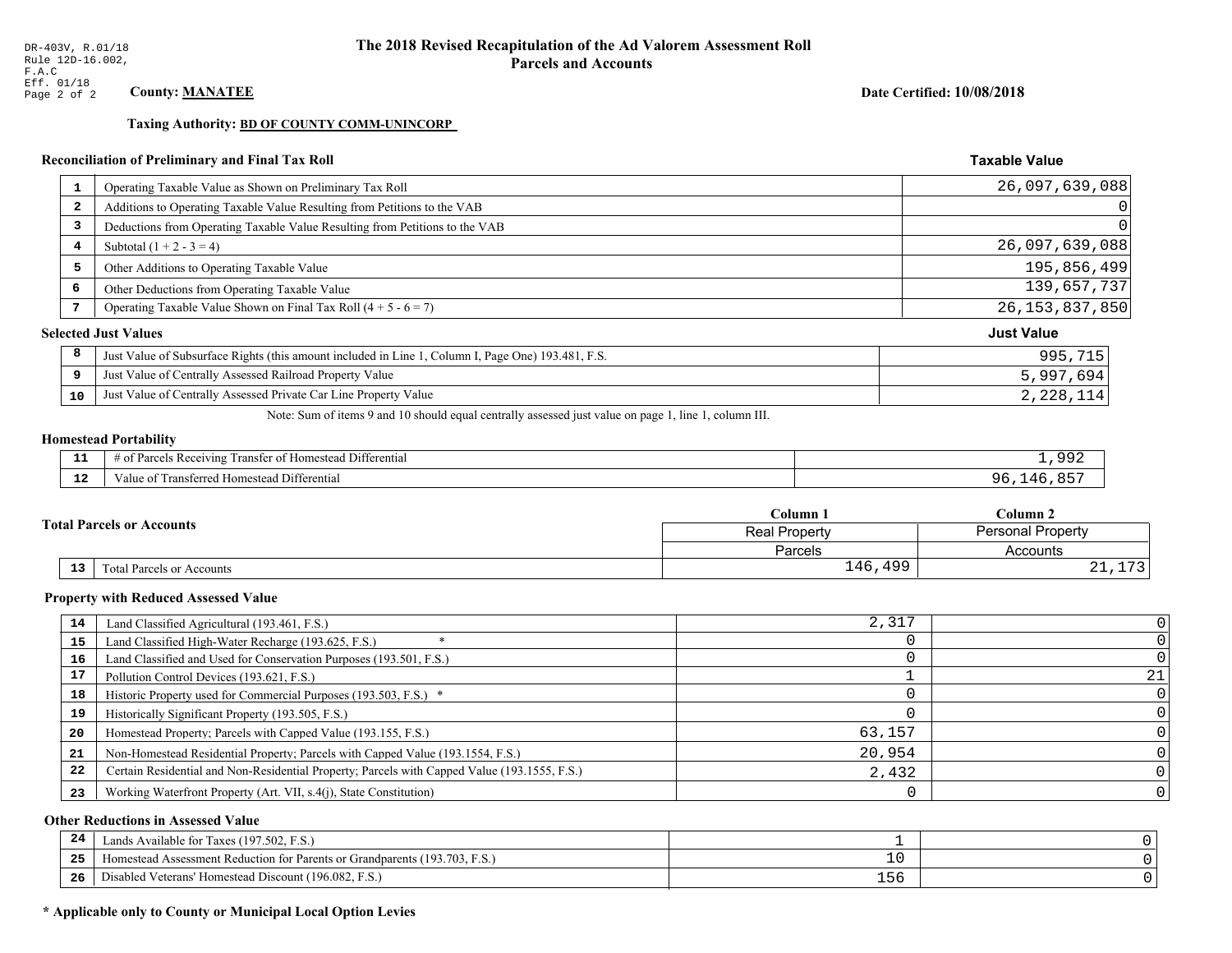| DR-403V R.01/18<br>Rule 12D-16.002,                                                                                                 | The 2018 Revised Recapitulation of the Ad Valorem Assessment Roll |                                |                                       |                                  |
|-------------------------------------------------------------------------------------------------------------------------------------|-------------------------------------------------------------------|--------------------------------|---------------------------------------|----------------------------------|
| F.A.C<br><b>Taxing Authority: PALMAIRE MSTU</b>                                                                                     | <b>Value Data</b>                                                 |                                |                                       |                                  |
| Eff. 01/18<br>Check one of the following:                                                                                           |                                                                   | <b>County: MANATEE</b>         |                                       | Date Certified: 10/08/2018       |
| Page 1 of 2<br>$\boldsymbol{\mathrm{x}}$ County<br>Municipality                                                                     |                                                                   |                                |                                       |                                  |
| School District<br><b>Independent Special District</b>                                                                              | Column I                                                          | Column <sub>II</sub>           | Column III                            | <b>Column IV</b>                 |
| Separate Reports for MSTUs, Dependent Districts, and Water Management Basins are not required<br><b>Just Value</b>                  | <b>Real Property Including</b><br><b>Subsurface Rights</b>        | Personal<br>Property           | <b>Centrally Assessed</b><br>Property | <b>Total Property</b>            |
| Just Value (193.011, F.S.)<br>$\mathbf{1}$                                                                                          | 611,484,086                                                       | $\Omega$                       | $\overline{0}$                        | 611,484,086                      |
| Just Value of All Property in the Following Categories                                                                              |                                                                   |                                |                                       |                                  |
| 2 Just Value of Land Classified Agricultural (193.461, F.S.)                                                                        | $\Omega$                                                          | $\overline{0}$                 | $\overline{0}$                        | $\overline{0}$<br>$\sqrt{2}$     |
| 3 Just Value of Land Classified High-Water Recharge (193.625, F.S.) *                                                               | $\Omega$                                                          | $\overline{0}$                 | $\overline{0}$                        | $\overline{0}$<br>$\overline{3}$ |
| 4 Just Value of Land Classified and Used for Conservation Purposes (193.501, F.S.)                                                  | $\overline{0}$                                                    | $\overline{0}$                 | $\bf{0}$                              | $\overline{0}$<br>$\overline{4}$ |
| Just Value of Pollution Control Devices (193.621, F.S.)<br>5                                                                        | $\Omega$                                                          | $\mathbf{0}$                   | $\bf{0}$                              | $\mathbf{0}$<br>$\overline{5}$   |
| 6 Just Value of Historic Property used for Commercial Purposes (193.503, F.S.)                                                      | $\overline{0}$                                                    | $\Omega$                       | $\bf{0}$                              | $\mathbf{0}$<br>$\sqrt{6}$       |
| Just Value of Historically Significant Property (193.505, F.S.)<br>$7\overline{ }$                                                  | $\overline{0}$                                                    | $\overline{0}$                 | $\mathbf{0}$                          | $\mathbf{0}$<br>$\overline{7}$   |
| Just Value of Homestead Property (193.155, F.S.)<br>8                                                                               | 330,557,433                                                       | $\bf{0}$                       | $\bf{0}$                              | 330, 557, 433<br>8               |
| Just Value of Non-Homestead Residential Property (193.1554, F.S.)<br>9                                                              | 187,414,340                                                       | $\overline{0}$                 | $\mathbf{0}$                          | 187,414,340 9                    |
| Just Value of Certain Residential and Non-Residential Property (193.1555, F.S.)<br>10                                               | 93,512,313                                                        | $\overline{0}$                 | $\mathbf{0}$                          | 93,512,313 10                    |
| 11 Just Value of Working Waterfront Property (Art. VII, s.4(j), State Constitution)                                                 | $\theta$                                                          | $\theta$                       | $\bf{0}$                              | $0$ 11                           |
| <b>Assessed Value of Differentials</b>                                                                                              |                                                                   |                                |                                       |                                  |
| 12 Homestead Assessment Differential: Just Value Minus Capped Value (193.155, F.S.)                                                 | 71,833,147                                                        | $\overline{0}$                 | $\mathbf{0}$                          | 71,833,147   12                  |
| 13 Nonhomestead Residential Property Differential: Just Value Minus Capped Value (193.1554, F.S.)                                   | 5,099,624                                                         | $\overline{0}$                 | $\overline{0}$                        | 5,099,624 13                     |
| 14 Certain Res. and Nonres. Real Property differential: Just Value Minus Capped Value (193.1555, F.S.)                              | 6,945,664                                                         | $\overline{0}$                 | $\overline{0}$                        | 6,945,664   14                   |
| <b>Assessed Value of All Property in the Following Categories</b>                                                                   |                                                                   |                                |                                       |                                  |
| 15 Assessed Value of Land Classified Agricultural (193.461, F.S.)                                                                   | $\bf{0}$                                                          | $\overline{0}$                 | $\bf{0}$                              | $0$   15                         |
| 16 Assessed Value of Land Classified High-Water Recharge (193.625, F.S.) *                                                          | $\mathbf{0}$                                                      | $\overline{0}$                 | $\mathbf{0}$                          | $\overline{0}$ 16                |
| 17 Assessed Value of Land Classified and used for Conservation Purposes (193.501, F.S.)                                             | $\bf{0}$                                                          | $\overline{0}$                 | $\mathbf{0}$                          | $\overline{0}$ $\overline{17}$   |
| 18 Assessed Value of Pollution Control Devices (193.621, F.S.)                                                                      | $\overline{0}$                                                    | $\overline{0}$                 | $\overline{0}$                        | $0$   18                         |
| 19 Assessed Value of Historic Property used for Commercial Purposes (193.503, F.S.) *                                               | $\overline{0}$                                                    | $\boldsymbol{0}$               | $\bf{0}$                              | $\boxed{0}$ 19                   |
| 20 Assessed Value of Historically Significant Property (193.505, F.S.                                                               | $\theta$                                                          | $\overline{0}$                 | $\mathbf{0}$                          | $0$ 20                           |
| 21 Assessed Value of Homestead Property (193.155, F.S.)<br>22 Assessed Value of Non-Homestead Residential Property (193.1554, F.S.) | 258,724,286                                                       | $\mathbf{0}$<br>$\overline{0}$ | $\overline{0}$<br>$\mathbf{0}$        | 258,724,286 21<br>182,314,716 22 |
| 23 Assessed Value of Certain Residential and Non-Residential Property (193.1555, F.S.)                                              | 182,314,716<br>86,566,649                                         | $\overline{0}$                 | $\bf{0}$                              | 86,566,649 23                    |
| 24 Assessed Value of Working Waterfront Property (Art. VII, s.4(j), State Constitution)                                             | $\Omega$                                                          | $\overline{0}$                 | $\mathbf{0}$                          | $0 \mid 24$                      |
| <b>Total Assessed Value</b>                                                                                                         |                                                                   |                                |                                       |                                  |
| 25 Total Assessed Value [Line 1 minus (2 through 11) plus (15 through 24)]                                                          | 527,605,651                                                       | $\overline{0}$                 | $\bf{0}$                              | $\overline{527,605,651}$ 25      |
| <b>Exemptions</b>                                                                                                                   |                                                                   |                                |                                       |                                  |
| 26   \$25,000 Homestead Exemption (196.031(1)(a), F.S.)                                                                             | 35,425,000                                                        | $\mathbf{0}$                   | $\bf{0}$                              | 35,425,000 26                    |
| 27   Additional \$25,000 Homestead Exemption $(196.031(1)(b), F.S.)$                                                                | 34,348,668                                                        | $\overline{0}$                 | $\overline{0}$                        | 34,348,668 27                    |
| 28 Additional Homestead Exemption Age 65 and Older up to \$50,000 (196.075, F.S.)                                                   | 1,593,222                                                         | $\theta$                       | $\Omega$                              | $1,593,222$ 28                   |
| Tangible Personal Property \$25,000 Exemption (196.183, F.S.)<br>29                                                                 | $\Omega$                                                          | $\mathbf{0}$                   | $\mathbf{0}$                          | 0 29                             |
| Governmental Exemption (196.199, 196.1993, F.S.)<br>30                                                                              | 100                                                               | $\Omega$                       | $\theta$                              | $100 \mid 30$                    |
| Institutional Exemptions - Charitable, Religious, Scientific, Literary, Educational (196.196, 196.197, 196.1975,                    |                                                                   | $\Omega$                       | $\theta$                              | $0 \mid 31$                      |
| 31<br>196.1977, 196.1978, 196.198, 196.1983, 196.1985, 196.1986, 196.1987, 196.1999, 196.2001, 196.2002, F.S.)                      |                                                                   |                                |                                       |                                  |
| 32   Widows / Widowers Exemption (196.202, F.S.)                                                                                    | 147,100                                                           |                                | $\bf{0}$                              | $147,100$ 32                     |
| 33   Disability / Blind Exemptions (196.081, 196.091, 196.101, 196.102, 196.202, 196.24, F.S.)                                      | 3,056,375                                                         | $\Omega$                       | $\overline{0}$                        | $3,056,375$ 33                   |
| Land Dedicated in Perpetuity for Conservation Purposes (196.26, F.S)                                                                | $\theta$                                                          | $\overline{0}$                 | $\theta$                              | $0 \mid 34$                      |
| 35 Historic Property Exemption (196.1961, 196.1997, 196.1998, F.S.)                                                                 | $\overline{0}$                                                    | v.                             | $\mathbf{0}$                          | $\boxed{0}$ 35                   |
| 36 Econ. Dev. Exemption (196.1995, F.S.), Licensed Child Care Facility in Ent. Zone (196.095, F.S.)                                 | $\overline{0}$                                                    | $\mathbf{0}$                   | $\mathbf{0}$                          | $0 \mid 36$                      |
| 37 Lands Available for Taxes (197.502, F.S.)                                                                                        | $\overline{0}$                                                    | $\bf{0}$                       | $\overline{0}$                        | $\overline{0}$ 37                |
| 38   Homestead Assessment Reduction for Parents or Grandparents (193.703, F.S.)                                                     | 52,392                                                            | $\mathbf{0}$                   | $\overline{0}$                        | 52,392 38                        |
| Disabled Veterans' Homestead Discount (196.082, F.S.)<br>39                                                                         | 457,203                                                           | $\theta$                       | $\mathbf{0}$                          | $457,203$ 39                     |
| Deployed Service Member's Homestead Exemption (196.173, F.S.)<br>40                                                                 | $\overline{0}$                                                    | $\overline{0}$                 | $\mathbf{0}$                          | $\overline{0}$ 40                |
| Additional Homestead Exemption Age 65 and Older and 25 yr Residence (196.075, F.S.)                                                 |                                                                   | $\mathbf{0}$                   |                                       | $\overline{0}$ 41                |
| 41                                                                                                                                  | $\overline{0}$                                                    |                                | $\mathbf{0}$                          |                                  |
| Renewable Energy Source Devices 80% Exemption (196.182, F.S.)<br>42                                                                 | $\overline{0}$                                                    | $\mathbf{0}$                   | $\mathbf{0}$                          | 0 42                             |
| <b>Total Exempt Value</b><br>43 Total Exempt Value (add lines 26 through 42)                                                        | 75,080,060                                                        | 0 <sup>1</sup>                 | $\bf{0}$                              | $75,080,060$ 43                  |
| <b>Total Taxable Value</b>                                                                                                          |                                                                   |                                |                                       |                                  |
| 44 Total Taxable Value (line 25 minus 43)                                                                                           | 452,525,591                                                       | 0                              | $\mathbf{0}$                          | $452,525,591$ 44                 |
|                                                                                                                                     |                                                                   |                                |                                       |                                  |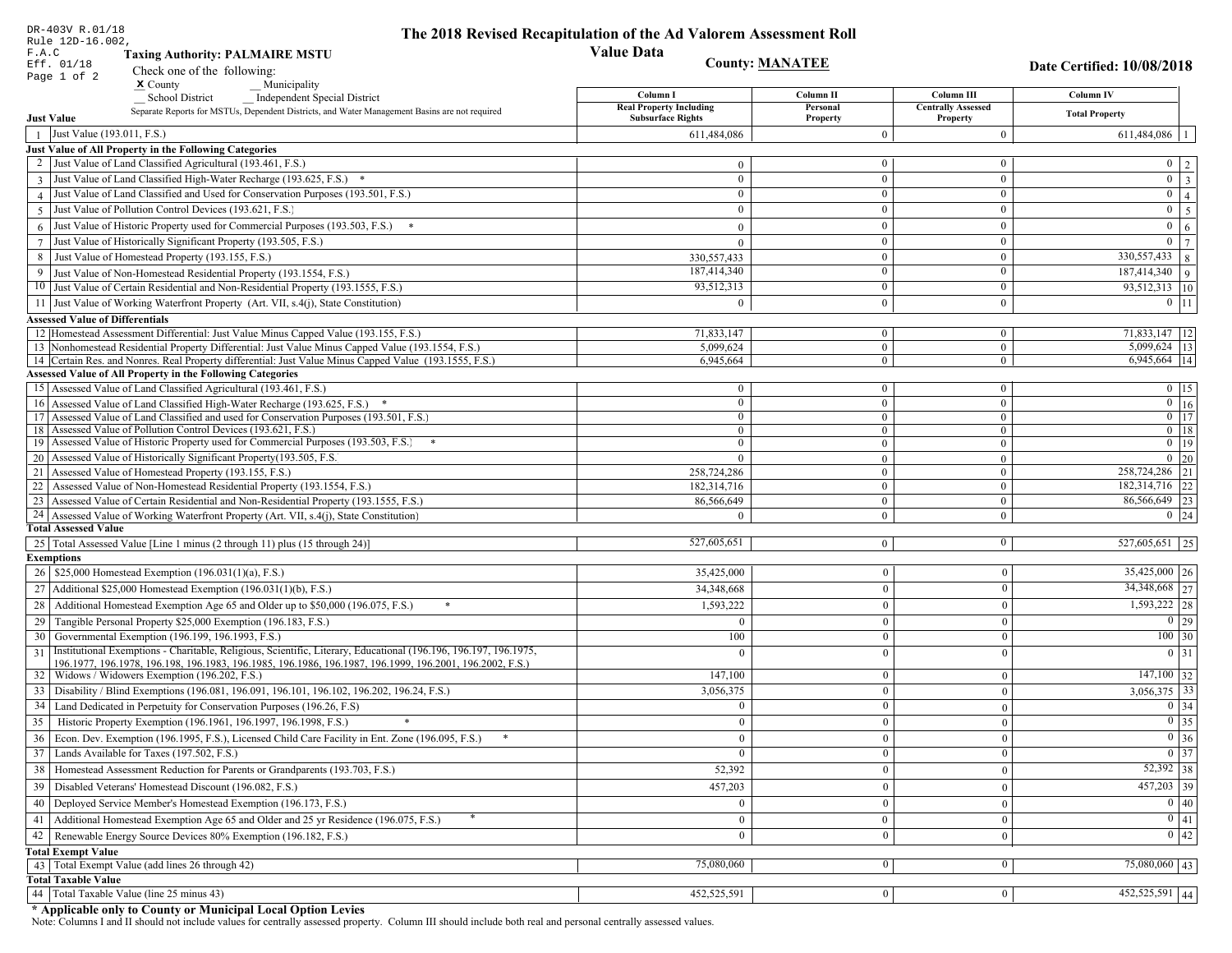# **Taxing Authority: PALMAIRE MSTU**

# Reconciliation of Preliminary and Final Tax Roll

| 1                       | Operating Taxable Value as Shown on Preliminary Tax Roll                                           | 453,633,456       |
|-------------------------|----------------------------------------------------------------------------------------------------|-------------------|
| $\overline{\mathbf{2}}$ | Additions to Operating Taxable Value Resulting from Petitions to the VAB                           |                   |
| 3                       | Deductions from Operating Taxable Value Resulting from Petitions to the VAB                        |                   |
| 4                       | Subtotal $(1 + 2 - 3 = 4)$                                                                         | 453,633,456       |
| 5                       | Other Additions to Operating Taxable Value                                                         | 598,834           |
| 6                       | Other Deductions from Operating Taxable Value                                                      | 1,706,699         |
|                         | Operating Taxable Value Shown on Final Tax Roll $(4 + 5 - 6 = 7)$                                  | 452,525,591       |
|                         | <b>Selected Just Values</b>                                                                        | <b>Just Value</b> |
| 8                       | Just Value of Subsurface Rights (this amount included in Line 1, Column I, Page One) 193.481, F.S. |                   |
| 9                       | Just Value of Centrally Assessed Railroad Property Value                                           |                   |
| 10                      | Just Value of Centrally Assessed Private Car Line Property Value                                   |                   |
|                         |                                                                                                    |                   |

Note: Sum of items 9 and 10 should equal centrally assessed just value on page 1, line 1, column III.

#### **Homestead Portability**

| --                   | $ -$<br>. Differential<br>ranster of<br>Parce<br>ceiving<br>: Homestead<br>OТ<br>, , , , , , | - 2012 |
|----------------------|----------------------------------------------------------------------------------------------|--------|
| $\sim$ $\sim$<br>. . | Transferred Homestead Differential<br>∕alu                                                   |        |

| Column .                         |                                           | $C$ olumn 2 |  |
|----------------------------------|-------------------------------------------|-------------|--|
| <b>Total Parcels or Accounts</b> | <b>Personal Property</b><br>Real Property |             |  |
|                                  | Parcels                                   | Accounts    |  |
| 13<br>Total Parcels or Accounts  | 2,661                                     |             |  |

#### **Property with Reduced Assessed Value**

| 14 | Land Classified Agricultural (193.461, F.S.)                                                 |       |  |
|----|----------------------------------------------------------------------------------------------|-------|--|
| 15 | Land Classified High-Water Recharge (193.625, F.S.)                                          |       |  |
| 16 | Land Classified and Used for Conservation Purposes (193.501, F.S.)                           |       |  |
| 17 | Pollution Control Devices (193.621, F.S.)                                                    |       |  |
| 18 | Historic Property used for Commercial Purposes (193.503, F.S.) *                             |       |  |
| 19 | Historically Significant Property (193.505, F.S.)                                            |       |  |
| 20 | Homestead Property; Parcels with Capped Value (193.155, F.S.)                                | 1,313 |  |
| 21 | Non-Homestead Residential Property; Parcels with Capped Value (193.1554, F.S.)               | 461   |  |
| 22 | Certain Residential and Non-Residential Property; Parcels with Capped Value (193.1555, F.S.) |       |  |
| 23 | Working Waterfront Property (Art. VII, s.4(j), State Constitution)                           |       |  |

#### **Other Reductions in Assessed Value**

| 24    | Lands Available for Taxes (197.502, F.S.)                                  |  |
|-------|----------------------------------------------------------------------------|--|
| - - - | Iomestead Assessment Reduction for Parents or Grandparents (193.703, F.S.) |  |
| -26   | Disabled Veterans' Homestead Discount (196.082, F.S.)                      |  |

# \* Applicable only to County or Municipal Local Option Levies

Date Certified: 10/08/2018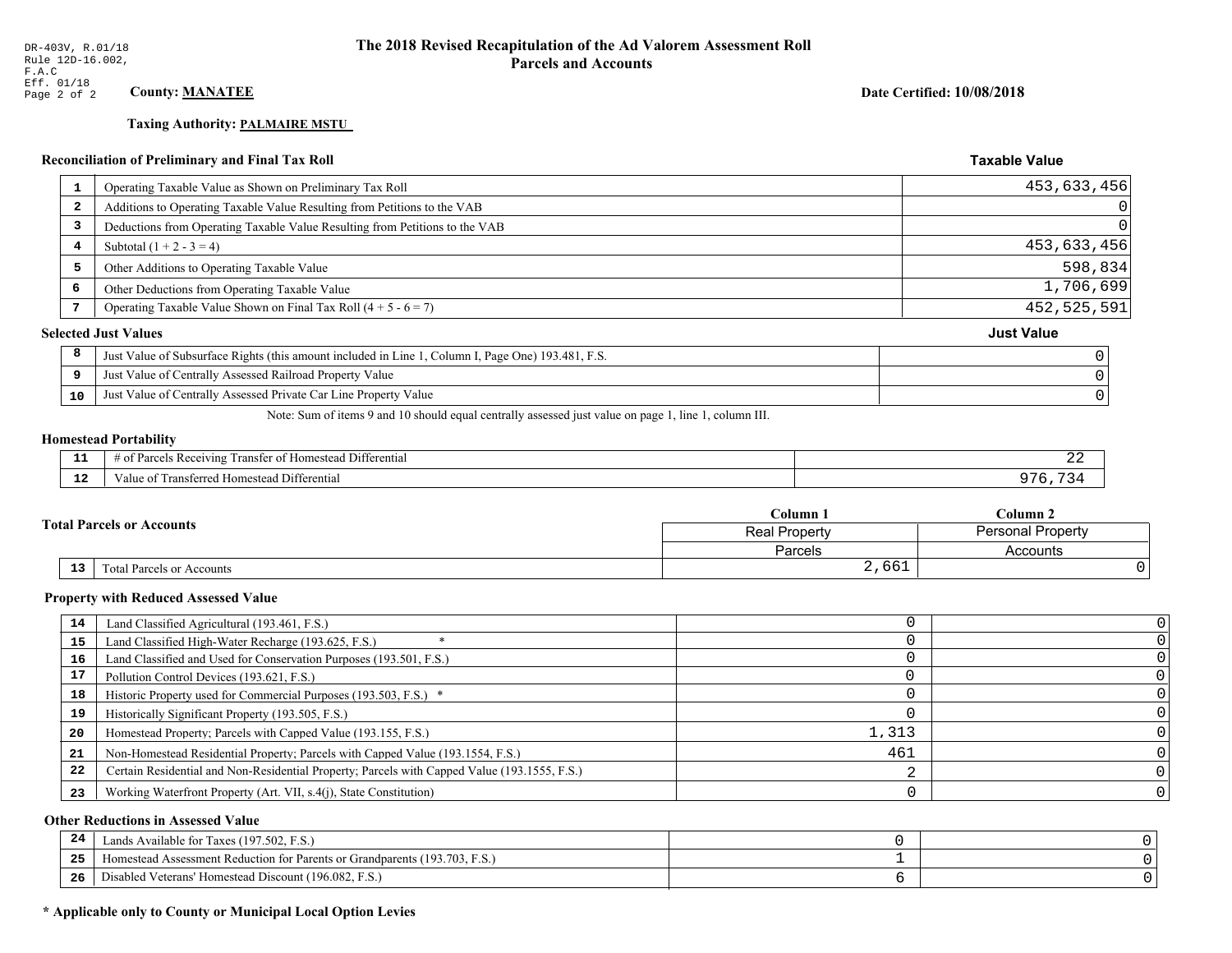| DR-403V R.01/18<br>Rule 12D-16.002,                                                                                                                                                                                                | The 2018 Revised Recapitulation of the Ad Valorem Assessment Roll |                        |                                       |                                |
|------------------------------------------------------------------------------------------------------------------------------------------------------------------------------------------------------------------------------------|-------------------------------------------------------------------|------------------------|---------------------------------------|--------------------------------|
| F.A.C<br><b>Taxing Authority: CITY OF ANNA MARIA</b>                                                                                                                                                                               | <b>Value Data</b>                                                 |                        |                                       |                                |
| Eff. 01/18<br>Check one of the following:                                                                                                                                                                                          |                                                                   | <b>County: MANATEE</b> |                                       | Date Certified: 10/08/2018     |
| Page 1 of 2<br><b>x</b> Municipality<br>County                                                                                                                                                                                     |                                                                   |                        |                                       |                                |
| <b>Independent Special District</b><br><b>School District</b>                                                                                                                                                                      | Column I                                                          | Column II              | Column III                            | Column IV                      |
| Separate Reports for MSTUs, Dependent Districts, and Water Management Basins are not required<br><b>Just Value</b>                                                                                                                 | <b>Real Property Including</b><br><b>Subsurface Rights</b>        | Personal<br>Property   | <b>Centrally Assessed</b><br>Property | <b>Total Property</b>          |
| Just Value (193.011, F.S.)                                                                                                                                                                                                         | 1,341,969,316                                                     | 6,257,164              | $\overline{0}$                        | $1,348,226,480$   1            |
| Just Value of All Property in the Following Categories                                                                                                                                                                             |                                                                   |                        |                                       |                                |
| 2 Just Value of Land Classified Agricultural (193.461, F.S.)                                                                                                                                                                       | $\bf{0}$                                                          | $\overline{0}$         | $\overline{0}$                        | $0 \mid 2 \mid$                |
| 3 Just Value of Land Classified High-Water Recharge (193.625, F.S.) *                                                                                                                                                              | $\mathbf{0}$                                                      | $\mathbf{0}$           | $\mathbf{0}$                          | $0 \mid 3$                     |
| 4 Just Value of Land Classified and Used for Conservation Purposes (193.501, F.S.)                                                                                                                                                 | $\mathbf{0}$                                                      | $\mathbf{0}$           | $\overline{0}$                        | $0 \mid 4 \mid$                |
| 5 Just Value of Pollution Control Devices (193.621, F.S.)                                                                                                                                                                          | $\mathbf{0}$                                                      | $\theta$               | $\mathbf{0}$                          | $0 \mid 5$                     |
| Just Value of Historic Property used for Commercial Purposes (193.503, F.S.)<br>6                                                                                                                                                  | $\theta$                                                          | $\theta$               | $\mathbf{0}$                          | 6 <sup>1</sup><br>$\mathbf{0}$ |
| 7 Just Value of Historically Significant Property (193.505, F.S.)                                                                                                                                                                  | $\mathbf{0}$                                                      | $\theta$               | $\overline{0}$                        | $0 \mid 7$                     |
| 8 Just Value of Homestead Property (193.155, F.S.)                                                                                                                                                                                 | 390,018,565                                                       | $\mathbf{0}$           | $\overline{0}$                        | $390,018,565$ 8                |
| Just Value of Non-Homestead Residential Property (193.1554, F.S.)<br>9                                                                                                                                                             | 871,475,449                                                       | $\theta$               | $\mathbf{0}$                          | $\overline{871,475,449}$ 9     |
| 10 Just Value of Certain Residential and Non-Residential Property (193.1555, F.S.)                                                                                                                                                 | 80,475,302                                                        | $\mathbf{0}$           | $\overline{0}$                        | 80,475,302 10                  |
| 11 Just Value of Working Waterfront Property (Art. VII, s.4(j), State Constitution)                                                                                                                                                | $\theta$                                                          | $\Omega$               | $\mathbf{0}$                          | $0$   11                       |
| <b>Assessed Value of Differentials</b>                                                                                                                                                                                             |                                                                   |                        |                                       |                                |
| 12 Homestead Assessment Differential: Just Value Minus Capped Value (193.155, F.S.)                                                                                                                                                | 151,364,105                                                       | $\overline{0}$         | $\overline{0}$                        | 151,364,105   12               |
| 13 Nonhomestead Residential Property Differential: Just Value Minus Capped Value (193.1554, F.S.)                                                                                                                                  | 32.164.343                                                        | $\mathbf{0}$           | $\overline{0}$                        | $\overline{32,164,343}$ 13     |
| 14 Certain Res. and Nonres. Real Property differential: Just Value Minus Capped Value (193.1555, F.S.)                                                                                                                             | 8,736,022                                                         | $\overline{0}$         | $\mathbf{0}$                          | 8,736,022 14                   |
| <b>Assessed Value of All Property in the Following Categories</b>                                                                                                                                                                  |                                                                   |                        |                                       |                                |
| 15 Assessed Value of Land Classified Agricultural (193.461, F.S.)                                                                                                                                                                  | $\bf{0}$                                                          | $\overline{0}$         | $\bf{0}$                              | $0$   15                       |
| 16 Assessed Value of Land Classified High-Water Recharge (193.625, F.S.) *                                                                                                                                                         | $\overline{0}$                                                    | $\overline{0}$         | $\overline{0}$                        | $\overline{0}$ 16              |
| 17 Assessed Value of Land Classified and used for Conservation Purposes (193.501, F.S.)                                                                                                                                            | $\bf{0}$                                                          | $\mathbf{0}$           | $\overline{0}$                        | $\boxed{0}$ 17                 |
| 18 Assessed Value of Pollution Control Devices (193.621, F.S.)                                                                                                                                                                     | $\overline{0}$                                                    | $\overline{0}$         | $\overline{0}$                        | $0$   18                       |
| 19 Assessed Value of Historic Property used for Commercial Purposes (193.503, F.S.) *                                                                                                                                              | $\bf{0}$                                                          | $\mathbf{0}$           | $\bf{0}$                              | $\boxed{0}$ 19                 |
| 20 Assessed Value of Historically Significant Property (193.505, F.S.                                                                                                                                                              | $\theta$                                                          | $\overline{0}$         | $\overline{0}$                        | $0 \mid 20$                    |
| 21 Assessed Value of Homestead Property (193.155, F.S.)                                                                                                                                                                            | 238,654,460                                                       | $\mathbf{0}$           | $\overline{0}$                        | 238,654,460 21                 |
| 22 Assessed Value of Non-Homestead Residential Property (193.1554, F.S.)                                                                                                                                                           | 839,311,106                                                       | $\overline{0}$         | $\overline{0}$                        | 839, 311, 106 22               |
| 23 Assessed Value of Certain Residential and Non-Residential Property (193.1555, F.S.)                                                                                                                                             | 71,739,280                                                        | $\overline{0}$         | $\overline{0}$                        | 71,739,280 23                  |
| 24 Assessed Value of Working Waterfront Property (Art. VII, s.4(j), State Constitution)<br><b>Total Assessed Value</b>                                                                                                             | $\Omega$                                                          | $\Omega$               | $\overline{0}$                        | $0 \mid 24$                    |
|                                                                                                                                                                                                                                    | 1,149,704,846                                                     | 6,257,164              | 0                                     | $1,155,962,010$ 25             |
| 25   Total Assessed Value [Line 1 minus (2 through 11) plus (15 through 24)]<br><b>Exemptions</b>                                                                                                                                  |                                                                   |                        |                                       |                                |
| 26   \$25,000 Homestead Exemption (196.031(1)(a), F.S.)                                                                                                                                                                            | 11,425,000                                                        | $\overline{0}$         | $\boldsymbol{0}$                      | $11,425,000$ 26                |
| 27   Additional \$25,000 Homestead Exemption $(196.031(1)(b), F.S.)$                                                                                                                                                               | 11,398,974                                                        | $\overline{0}$         | $\bf{0}$                              | 11,398,974 27                  |
|                                                                                                                                                                                                                                    |                                                                   |                        |                                       |                                |
| 28<br>Additional Homestead Exemption Age 65 and Older up to \$50,000 (196.075, F.S.)                                                                                                                                               | 394,500                                                           | $\Omega$               | $\mathbf{0}$                          | 394,500 28                     |
| Tangible Personal Property \$25,000 Exemption (196.183, F.S.)<br>29                                                                                                                                                                | $\Omega$                                                          | 915,961                | $\boldsymbol{0}$                      | $915,961$ 29                   |
| Governmental Exemption (196.199, 196.1993, F.S.)<br>30                                                                                                                                                                             | 27,976,703                                                        | $\Omega$               | $\boldsymbol{0}$                      | 27,976,703 30                  |
| Institutional Exemptions - Charitable, Religious, Scientific, Literary, Educational (196.196, 196.197, 196.1975,<br>31<br>196.1977, 196.1978, 196.198, 196.1983, 196.1985, 196.1986, 196.1987, 196.1999, 196.2001, 196.2002, F.S.) | 7,184,569                                                         | 121,413                | $\bf{0}$                              | 7,305,982 31                   |
| Widows / Widowers Exemption (196.202, F.S.)<br>32                                                                                                                                                                                  | 46,000                                                            | $\Omega$               | $\bf{0}$                              | $46,000$ 32                    |
| 33<br>Disability / Blind Exemptions (196.081, 196.091, 196.101, 196.102, 196.202, 196.24, F.S.)                                                                                                                                    | 1,371,809                                                         | $\overline{0}$         | $\mathbf{0}$                          | 1,371,809 33                   |
| 34<br>Land Dedicated in Perpetuity for Conservation Purposes (196.26, F.S)                                                                                                                                                         | $\mathbf{0}$                                                      | $\mathbf{0}$           | $\mathbf{0}$                          | 0 34                           |
| Historic Property Exemption (196.1961, 196.1997, 196.1998, F.S.)<br>35                                                                                                                                                             | $\overline{0}$                                                    | $\vert 0 \vert$        | 0                                     | $\boxed{0}$ 35                 |
| Econ. Dev. Exemption (196.1995, F.S.), Licensed Child Care Facility in Ent. Zone (196.095, F.S.)                                                                                                                                   | $\overline{0}$                                                    | $\mathbf{0}$           | $\bf{0}$                              | $0 \mid 36$                    |
| 36<br>37<br>Lands Available for Taxes (197.502, F.S.)                                                                                                                                                                              | $\overline{0}$                                                    | $\bf{0}$               | $\bf{0}$                              | $\boxed{0}$ 37                 |
| Homestead Assessment Reduction for Parents or Grandparents (193.703, F.S.)                                                                                                                                                         |                                                                   |                        |                                       | $0 \mid 38$                    |
| 38                                                                                                                                                                                                                                 | $\overline{0}$                                                    | $\mathbf{0}$           | $\mathbf{0}$                          |                                |
| Disabled Veterans' Homestead Discount (196.082, F.S.)<br>39                                                                                                                                                                        | 83,058                                                            | $\Omega$               | $\bf{0}$                              | 83,058 39                      |
| Deployed Service Member's Homestead Exemption (196.173, F.S.)<br>40                                                                                                                                                                | $\overline{0}$                                                    | $\overline{0}$         | $\bf{0}$                              | $\boxed{0}$ 40                 |
| Additional Homestead Exemption Age 65 and Older and 25 yr Residence (196.075, F.S.)<br>41                                                                                                                                          | $\overline{0}$                                                    | $\mathbf{0}$           | $\boldsymbol{0}$                      | 0 41                           |
| Renewable Energy Source Devices 80% Exemption (196.182, F.S.)<br>42                                                                                                                                                                | $\overline{0}$                                                    | $\mathbf{0}$           | $\bf{0}$                              | $0 \mid 42$                    |
| <b>Total Exempt Value</b>                                                                                                                                                                                                          |                                                                   |                        |                                       |                                |
| 43 Total Exempt Value (add lines 26 through 42)                                                                                                                                                                                    | 59,880,613                                                        | 1,037,374              | $\overline{0}$                        | $60,917,987$ 43                |
| <b>Total Taxable Value</b>                                                                                                                                                                                                         |                                                                   |                        |                                       |                                |
| 44 Total Taxable Value (line 25 minus 43)                                                                                                                                                                                          | 1,089,824,233                                                     | 5,219,790              | $\boldsymbol{0}$                      | $1,095,044,023$ 44             |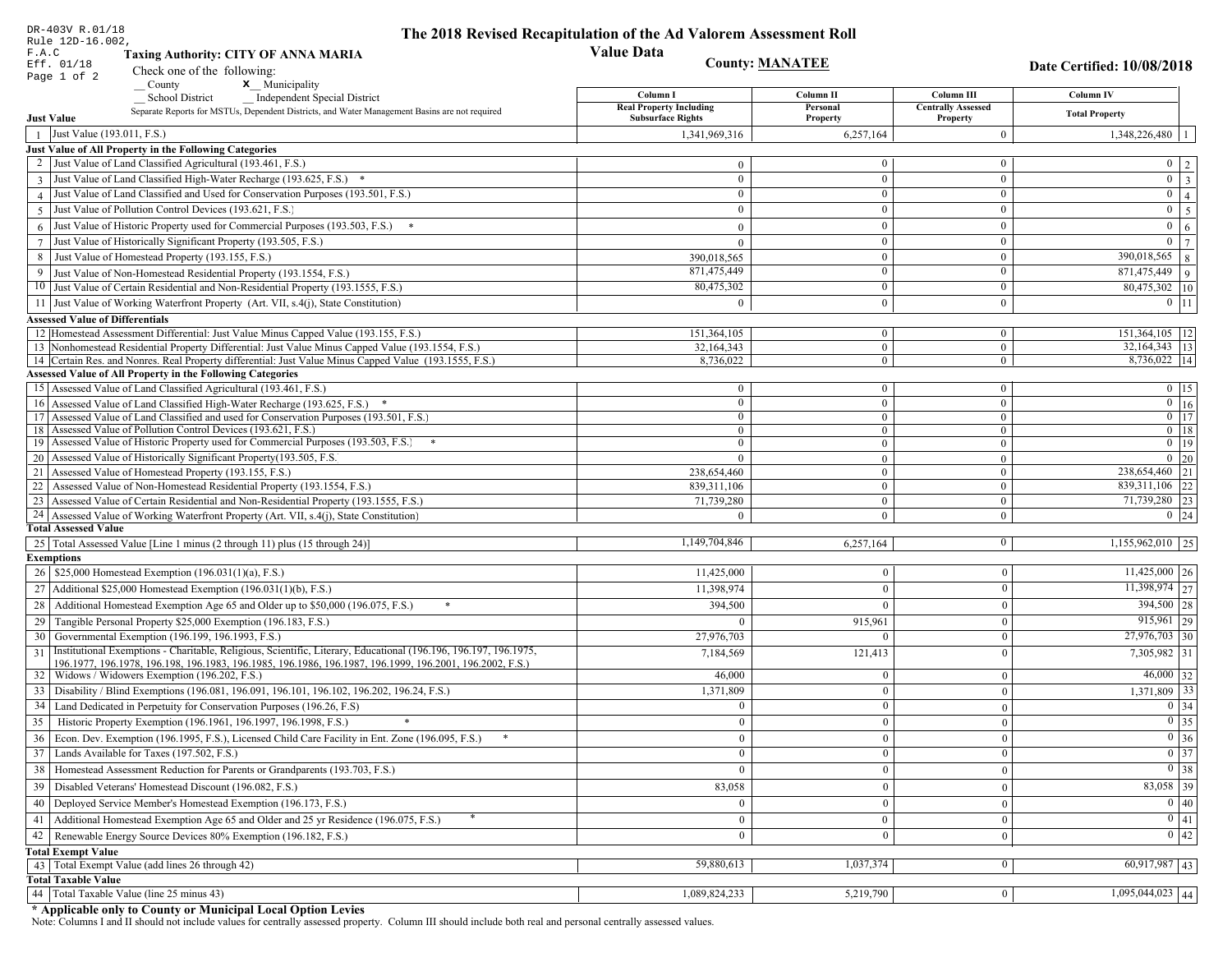#### **Taxing Authority: CITY OF ANNA MARIA**

# Reconciliation of Preliminary and Final Tax Roll

| 1  | Operating Taxable Value as Shown on Preliminary Tax Roll                                           | 1,095,334,939     |
|----|----------------------------------------------------------------------------------------------------|-------------------|
| -2 | Additions to Operating Taxable Value Resulting from Petitions to the VAB                           | $\Omega$          |
| 3  | Deductions from Operating Taxable Value Resulting from Petitions to the VAB                        | $\Omega$          |
| 4  | Subtotal $(1 + 2 - 3 = 4)$                                                                         | 1,095,334,939     |
| 5  | Other Additions to Operating Taxable Value                                                         | 1,023,533         |
| 6  | Other Deductions from Operating Taxable Value                                                      | 1,314,449         |
|    | Operating Taxable Value Shown on Final Tax Roll $(4 + 5 - 6 = 7)$                                  | 1,095,044,023     |
|    | <b>Selected Just Values</b>                                                                        | <b>Just Value</b> |
| 8  | Just Value of Subsurface Rights (this amount included in Line 1, Column I, Page One) 193.481, F.S. |                   |
| 9  | Just Value of Centrally Assessed Railroad Property Value                                           |                   |
| 10 | Just Value of Centrally Assessed Private Car Line Property Value                                   |                   |
|    |                                                                                                    |                   |

Note: Sum of items 9 and 10 should equal centrally assessed just value on page 1, line 1, column III.

#### **Homestead Portability**

ł,

| .<br>---    | l Differentia<br>$\sim$ $-$<br>ceivin<br>ΩŤ<br>. Rec<br>ranster<br>arce<br>$\sqrt{2}$<br>$\cdots$<br>$\cdots$ |     |
|-------------|---------------------------------------------------------------------------------------------------------------|-----|
| $\sim$<br>. | ransferred Homestead Differential<br>alue                                                                     | . . |

| Column 1                         |  |                                           | $\mathbb C$ olumn 2 |  |  |
|----------------------------------|--|-------------------------------------------|---------------------|--|--|
| <b>Total Parcels or Accounts</b> |  | <b>Personal Property</b><br>Real Property |                     |  |  |
|                                  |  | <b>Parcels</b>                            | Accounts            |  |  |
| 13<br>Total Parcels or Accounts  |  | 1,691                                     | 120 <sub>1</sub>    |  |  |

#### **Property with Reduced Assessed Value**

| 14 | Land Classified Agricultural (193.461, F.S.)                                                 |     |  |
|----|----------------------------------------------------------------------------------------------|-----|--|
| 15 | Land Classified High-Water Recharge (193.625, F.S.)                                          |     |  |
| 16 | Land Classified and Used for Conservation Purposes (193.501, F.S.)                           |     |  |
| 17 | Pollution Control Devices (193.621, F.S.)                                                    |     |  |
| 18 | Historic Property used for Commercial Purposes (193.503, F.S.) *                             |     |  |
| 19 | Historically Significant Property (193.505, F.S.)                                            |     |  |
| 20 | Homestead Property; Parcels with Capped Value (193.155, F.S.)                                | 441 |  |
| 21 | Non-Homestead Residential Property; Parcels with Capped Value (193.1554, F.S.)               | 462 |  |
| 22 | Certain Residential and Non-Residential Property; Parcels with Capped Value (193.1555, F.S.) | 56  |  |
| 23 | Working Waterfront Property (Art. VII, s.4(j), State Constitution)                           |     |  |

#### **Other Reductions in Assessed Value**

| -44 | Available for Taxes (197.502, F.S.)                                          |  |
|-----|------------------------------------------------------------------------------|--|
| 25  | 'omestead Assessment Reduction for Parents or Grandparents $(193.703, F.S.)$ |  |
| 26  | isabled Veterans' Homestead Discount (196.082, F.S.)                         |  |

# \* Applicable only to County or Municipal Local Option Levies

Date Certified: 10/08/2018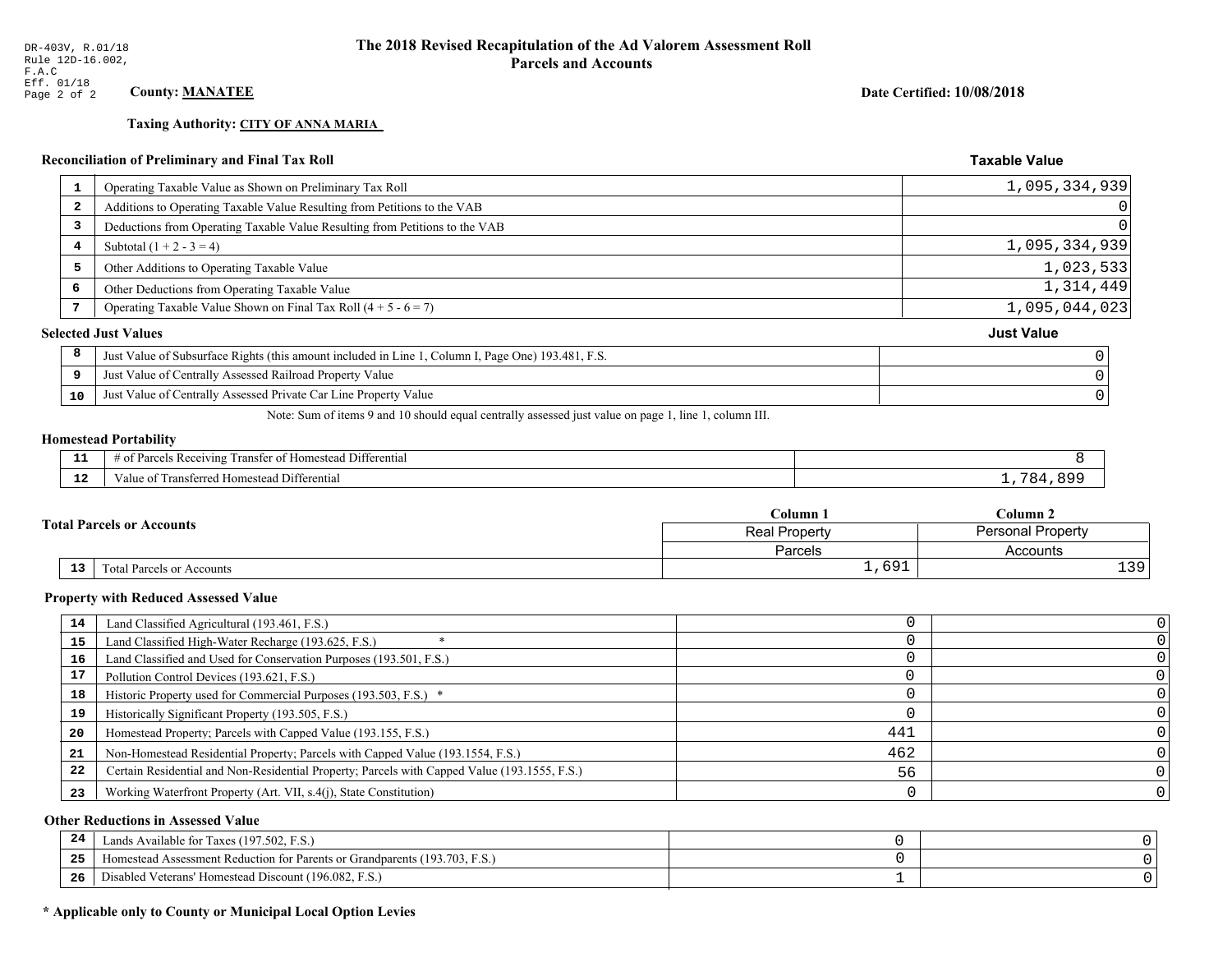| DR-403V R.01/18                                                                                                                                                             | The 2018 Revised Recapitulation of the Ad Valorem Assessment Roll |                              |                              |                                 |  |
|-----------------------------------------------------------------------------------------------------------------------------------------------------------------------------|-------------------------------------------------------------------|------------------------------|------------------------------|---------------------------------|--|
| Rule 12D-16.002,<br><b>Value Data</b><br>F.A.C<br><b>Taxing Authority: CITY OF BRADENTON BEACH</b>                                                                          |                                                                   |                              |                              |                                 |  |
| Eff. 01/18<br>Check one of the following:                                                                                                                                   |                                                                   | <b>County: MANATEE</b>       |                              | Date Certified: 10/08/2018      |  |
| Page 1 of 2<br><b>x</b> Municipality<br>County                                                                                                                              |                                                                   |                              |                              |                                 |  |
| <b>School District</b><br><b>Independent Special District</b>                                                                                                               | Column I                                                          | Column II                    | Column III                   | Column IV                       |  |
| Separate Reports for MSTUs, Dependent Districts, and Water Management Basins are not required                                                                               | <b>Real Property Including</b>                                    | Personal                     | <b>Centrally Assessed</b>    | <b>Total Property</b>           |  |
| <b>Just Value</b>                                                                                                                                                           | <b>Subsurface Rights</b>                                          | Property                     | Property                     |                                 |  |
| Just Value (193.011, F.S.)                                                                                                                                                  | 790,682,906                                                       | 7,562,581                    | $\overline{0}$               | 798,245,487   1                 |  |
| Just Value of All Property in the Following Categories<br>Just Value of Land Classified Agricultural (193.461, F.S.)                                                        |                                                                   | $\overline{0}$               | $\mathbf{0}$                 |                                 |  |
|                                                                                                                                                                             | $\Omega$                                                          |                              |                              | $0 \mid 2$<br>$\boxed{0}$ 3     |  |
| 3 Just Value of Land Classified High-Water Recharge (193.625, F.S.) *<br>Just Value of Land Classified and Used for Conservation Purposes (193.501, F.S.)                   | $\mathbf{0}$<br>$\mathbf{0}$                                      | $\mathbf{0}$<br>$\mathbf{0}$ | $\mathbf{0}$<br>$\mathbf{0}$ | $\overline{0}$   4              |  |
|                                                                                                                                                                             | $\Omega$                                                          | $\overline{0}$               | $\boldsymbol{0}$             |                                 |  |
| Just Value of Pollution Control Devices (193.621, F.S.)<br>5                                                                                                                |                                                                   |                              |                              | $0 \mid 5$                      |  |
| Just Value of Historic Property used for Commercial Purposes (193.503, F.S.) *                                                                                              | $\mathbf{0}$                                                      | $\overline{0}$               | $\mathbf{0}$                 | $0 \mid 6$                      |  |
| Just Value of Historically Significant Property (193.505, F.S.)<br>$7\phantom{.0}$                                                                                          | $\overline{0}$                                                    | $\overline{0}$               | $\boldsymbol{0}$             | $\overline{0}$   $\overline{7}$ |  |
| Just Value of Homestead Property (193.155, F.S.)<br>8                                                                                                                       | 104,741,026                                                       | $\overline{0}$               | $\boldsymbol{0}$             | $\boxed{104,741,026}$ 8         |  |
| Just Value of Non-Homestead Residential Property (193.1554, F.S.)<br>9                                                                                                      | 559,283,768                                                       | $\overline{0}$               | $\bf{0}$                     | 559,283,768   9                 |  |
| 10 Just Value of Certain Residential and Non-Residential Property (193.1555, F.S.)                                                                                          | 126,658,112                                                       | $\overline{0}$               | $\bf{0}$                     | $126,658,112$ 10                |  |
| 11 Just Value of Working Waterfront Property (Art. VII, s.4(j), State Constitution)                                                                                         | $\theta$                                                          | $\overline{0}$               | $\mathbf{0}$                 | $0$   11                        |  |
| <b>Assessed Value of Differentials</b>                                                                                                                                      |                                                                   |                              |                              |                                 |  |
| 12 Homestead Assessment Differential: Just Value Minus Capped Value (193.155, F.S.)                                                                                         | 38.997.954                                                        | $\overline{0}$               | $\boldsymbol{0}$             | 38,997,954   12                 |  |
| 13 Nonhomestead Residential Property Differential: Just Value Minus Capped Value (193.1554, F.S.)                                                                           | 42,564,886                                                        | $\overline{0}$               | $\boldsymbol{0}$             | 42,564,886 13                   |  |
| 14 Certain Res. and Nonres. Real Property differential: Just Value Minus Capped Value (193.1555, F.S.)<br><b>Assessed Value of All Property in the Following Categories</b> | 11,967,045                                                        | $\overline{0}$               | $\boldsymbol{0}$             | $11,967,045$  14                |  |
| 15 Assessed Value of Land Classified Agricultural (193.461, F.S.)                                                                                                           | $\theta$                                                          | $\mathbf{0}$                 | $\bf{0}$                     | $0 \t15$                        |  |
| 16 Assessed Value of Land Classified High-Water Recharge (193.625, F.S.)                                                                                                    | $\theta$                                                          | $\overline{0}$               | $\boldsymbol{0}$             | $\boxed{0}$ $\boxed{16}$        |  |
| 17 Assessed Value of Land Classified and used for Conservation Purposes (193.501, F.S.)                                                                                     | $\theta$                                                          | $\overline{0}$               | $\mathbf{0}$                 | $0$ 17                          |  |
| Assessed Value of Pollution Control Devices (193.621, F.S.)<br>18                                                                                                           | $\Omega$                                                          | $\overline{0}$               | $\boldsymbol{0}$             | $\overline{0}$ 18               |  |
| Assessed Value of Historic Property used for Commercial Purposes (193.503, F.S.) *<br>19                                                                                    | $\mathbf{0}$                                                      | $\overline{0}$               | $\boldsymbol{0}$             | $\overline{0}$ 19               |  |
| Assessed Value of Historically Significant Property (193.505, F.S.<br>20                                                                                                    | $\Omega$                                                          | $\overline{0}$               | $\overline{0}$               | $0\quad20$                      |  |
| Assessed Value of Homestead Property (193.155, F.S.)<br>21                                                                                                                  | 65,743,072                                                        | $\overline{0}$               | $\boldsymbol{0}$             | 65,743,072 21                   |  |
| 22<br>Assessed Value of Non-Homestead Residential Property (193.1554, F.S.)                                                                                                 | 516,718,882                                                       | $\overline{0}$               | $\boldsymbol{0}$             | 516,718,882 22                  |  |
| 23<br>Assessed Value of Certain Residential and Non-Residential Property (193.1555, F.S.)                                                                                   | 114,691,067                                                       | $\overline{0}$               | $\bf{0}$                     | 114,691,067 23                  |  |
| 24 Assessed Value of Working Waterfront Property (Art. VII, s.4(j), State Constitution)                                                                                     | $\Omega$                                                          | $\overline{0}$               | $\boldsymbol{0}$             | $0 \mid 24$                     |  |
| <b>Total Assessed Value</b>                                                                                                                                                 |                                                                   |                              |                              |                                 |  |
| 25   Total Assessed Value [Line 1 minus (2 through 11) plus (15 through 24)]                                                                                                | 697,153,021                                                       | 7,562,581                    | $\bf{0}$                     | 704,715,602 25                  |  |
| <b>Exemptions</b>                                                                                                                                                           |                                                                   |                              |                              |                                 |  |
| 26   \$25,000 Homestead Exemption (196.031(1)(a), F.S.)                                                                                                                     | 6,175,000                                                         | $\boldsymbol{0}$             | $\overline{0}$               | $6,175,000$ 26                  |  |
| 27   Additional \$25,000 Homestead Exemption $(196.031(1)(b), F.S.)$                                                                                                        | 5,911,918                                                         | $\boldsymbol{0}$             | $\Omega$                     | $5,911,918$ 27                  |  |
| Additional Homestead Exemption Age 65 and Older up to \$50,000 (196.075, F.S.)<br>28                                                                                        | 249,500                                                           | $\bf{0}$                     | $\Omega$                     | $249,500$   28                  |  |
| 29 Tangible Personal Property \$25,000 Exemption (196.183, F.S.)                                                                                                            |                                                                   | 953,678                      | $\Omega$                     | 953,678 29                      |  |
| 30 Governmental Exemption (196.199, 196.1993, F.S.)                                                                                                                         | 69,366,062                                                        | $\bf{0}$                     | $\mathbf{0}$                 | $69,366,062$ 30                 |  |
| Institutional Exemptions - Charitable, Religious, Scientific, Literary, Educational (196.196, 196.197, 196.1975,<br>31                                                      | 2,593,886                                                         | $\Omega$                     | $\Omega$                     | 2,593,886 31                    |  |
| 196.1977, 196.1978, 196.198, 196.1983, 196.1985, 196.1986, 196.1987, 196.1999, 196.2001, 196.2002, F.S.)                                                                    |                                                                   |                              |                              |                                 |  |
| 32   Widows / Widowers Exemption (196.202, F.S.)                                                                                                                            | 25,000                                                            | $\bf{0}$                     | $\mathbf{0}$                 | $25,000$ 32                     |  |
| Disability / Blind Exemptions (196.081, 196.091, 196.101, 196.102, 196.202, 196.24, F.S.)<br>33                                                                             | 726,877                                                           | $\overline{0}$               | $\Omega$                     | 726,877 33                      |  |
| 34 Land Dedicated in Perpetuity for Conservation Purposes (196.26, F.S)                                                                                                     |                                                                   | $\mathbf{0}$                 | $\Omega$                     | $0 \mid 34$                     |  |
| Historic Property Exemption (196.1961, 196.1997, 196.1998, F.S.)<br>35<br>$*$                                                                                               | $\Omega$                                                          | $\theta$                     |                              | $\boxed{0}$ 35                  |  |
| 36 Econ. Dev. Exemption (196.1995, F.S.), Licensed Child Care Facility in Ent. Zone (196.095, F.S.)                                                                         | $\mathbf{0}$                                                      | $\mathbf{0}$                 | $\theta$                     | $\boxed{0}$ 36                  |  |
| 37 Lands Available for Taxes (197.502, F.S.)                                                                                                                                | $\mathbf{0}$                                                      | $\bf{0}$                     | $\mathbf{0}$                 | $\overline{0}$ 37               |  |
| 38   Homestead Assessment Reduction for Parents or Grandparents (193.703, F.S.)                                                                                             | $\mathbf{0}$                                                      | $\Omega$                     | $\Omega$                     | $\boxed{0}$ 38                  |  |
| 39   Disabled Veterans' Homestead Discount (196.082, F.S.)                                                                                                                  | $\mathbf{0}$                                                      | $\boldsymbol{0}$             | $\Omega$                     | $0 \mid 39$                     |  |
| Deployed Service Member's Homestead Exemption (196.173, F.S.)<br>40                                                                                                         | $\mathbf{0}$                                                      | $\boldsymbol{0}$             | $\mathbf{0}$                 | 0 40                            |  |
| Additional Homestead Exemption Age 65 and Older and 25 yr Residence (196.075, F.S.)<br>41                                                                                   | $\overline{0}$                                                    | $\mathbf{0}$                 | $\mathbf{0}$                 | 0 41                            |  |
| Renewable Energy Source Devices 80% Exemption (196.182, F.S.)<br>42                                                                                                         | $\mathbf{0}$                                                      | $\Omega$                     | $\theta$                     | 0 42                            |  |
| <b>Total Exempt Value</b>                                                                                                                                                   |                                                                   |                              |                              |                                 |  |
| 43 Total Exempt Value (add lines 26 through 42)                                                                                                                             | 85,048,243                                                        | 953,678                      | $\mathbf{0}$                 | $86,001,921$ 43                 |  |
| <b>Total Taxable Value</b>                                                                                                                                                  |                                                                   |                              |                              |                                 |  |
| 44 Total Taxable Value (line 25 minus 43)                                                                                                                                   | 612, 104, 778                                                     | 6,608,903                    | $\mathbf{0}$                 | $\overline{618,713,681}$ 44     |  |
|                                                                                                                                                                             |                                                                   |                              |                              |                                 |  |

DR-403V R.01/18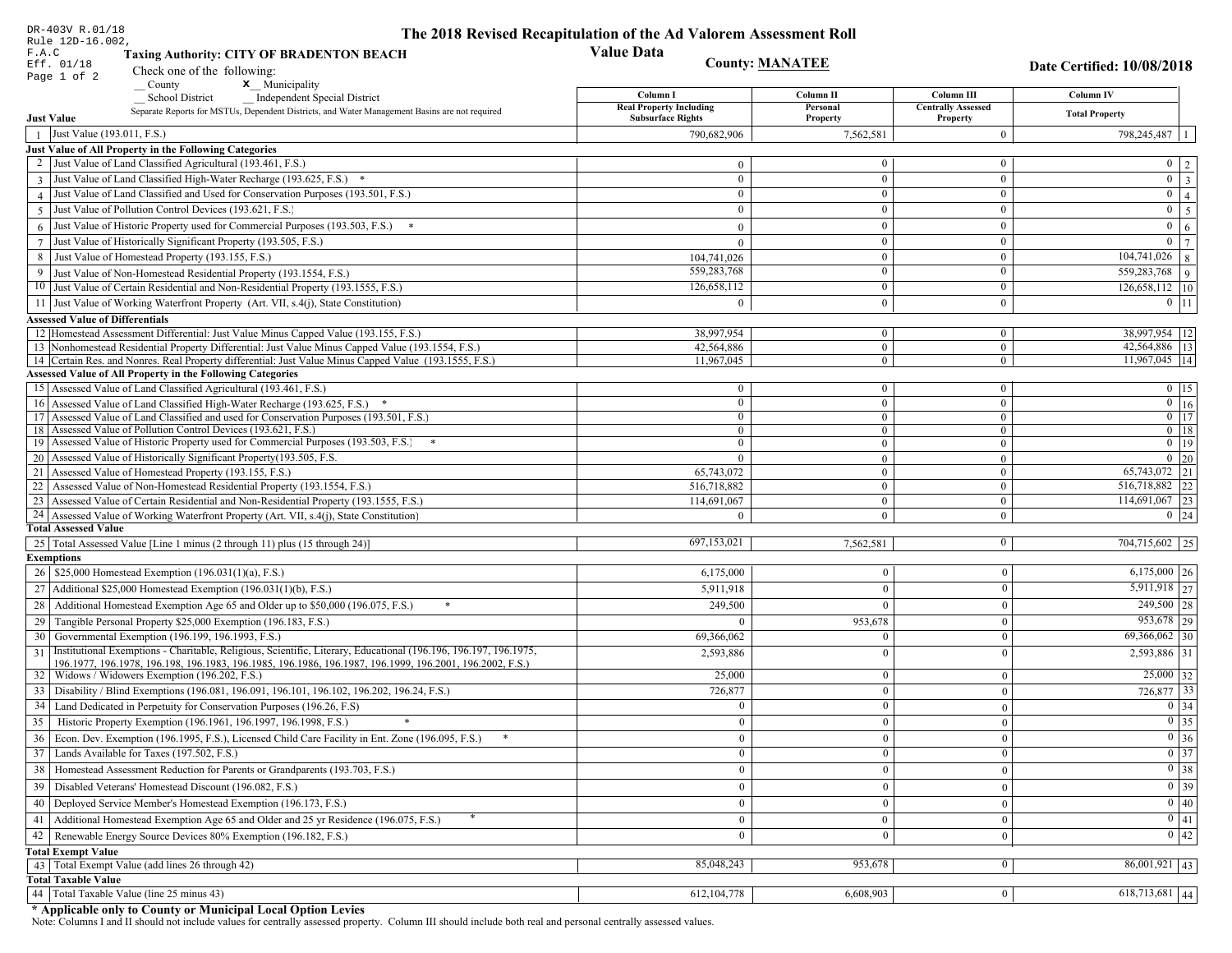# Reconciliation of Preliminary and Final Tax Roll

| 1                       | Operating Taxable Value as Shown on Preliminary Tax Roll                                           | 618,714,398       |
|-------------------------|----------------------------------------------------------------------------------------------------|-------------------|
| $\overline{\mathbf{2}}$ | Additions to Operating Taxable Value Resulting from Petitions to the VAB                           | 0                 |
| 3                       | Deductions from Operating Taxable Value Resulting from Petitions to the VAB                        | $\Omega$          |
| 4                       | Subtotal $(1 + 2 - 3 = 4)$                                                                         | 618,714,398       |
| 5                       | Other Additions to Operating Taxable Value                                                         | 1,295,675         |
| 6                       | Other Deductions from Operating Taxable Value                                                      | 1,296,392         |
|                         | Operating Taxable Value Shown on Final Tax Roll $(4 + 5 - 6 = 7)$                                  | 618, 713, 681     |
|                         | <b>Selected Just Values</b>                                                                        | <b>Just Value</b> |
| 8                       | Just Value of Subsurface Rights (this amount included in Line 1, Column I, Page One) 193.481, F.S. |                   |
| 9                       | Just Value of Centrally Assessed Railroad Property Value                                           |                   |
| 10                      | Just Value of Centrally Assessed Private Car Line Property Value                                   |                   |
|                         |                                                                                                    |                   |

Note: Sum of items 9 and 10 should equal centrally assessed just value on page 1, line 1, column III.

#### **Homestead Portability**

| .<br>---    | $\cdots$<br>⊥ Differentia!<br>Receivin<br>ranster<br>$\sim$<br>-arce<br>$\sqrt{2}$<br>$\cdots$<br>$\cdot$<br>,,,,, |  |
|-------------|--------------------------------------------------------------------------------------------------------------------|--|
| $\sim$<br>. | i Differential<br>alue<br>l Homestead<br>i fansiefteg                                                              |  |

| <b>Total Parcels or Accounts</b> |                           | Column 1      | $_{\rm Column\,2}$       |  |
|----------------------------------|---------------------------|---------------|--------------------------|--|
|                                  |                           | Real Property | <b>Personal Property</b> |  |
|                                  |                           | Parcels       | Accounts                 |  |
| 13                               | Total Parcels or Accounts | 915           | ົ 1 ິ<br>Z4 3            |  |

#### **Property with Reduced Assessed Value**

| 14 | Land Classified Agricultural (193.461, F.S.)                                                 |     |  |
|----|----------------------------------------------------------------------------------------------|-----|--|
| 15 | Land Classified High-Water Recharge (193.625, F.S.)                                          |     |  |
| 16 | Land Classified and Used for Conservation Purposes (193.501, F.S.)                           |     |  |
| 17 | Pollution Control Devices (193.621, F.S.)                                                    |     |  |
| 18 | Historic Property used for Commercial Purposes (193.503, F.S.) *                             |     |  |
| 19 | Historically Significant Property (193.505, F.S.)                                            |     |  |
| 20 | Homestead Property; Parcels with Capped Value (193.155, F.S.)                                | 239 |  |
| 21 | Non-Homestead Residential Property; Parcels with Capped Value (193.1554, F.S.)               | 886 |  |
| 22 | Certain Residential and Non-Residential Property; Parcels with Capped Value (193.1555, F.S.) | 54  |  |
| 23 | Working Waterfront Property (Art. VII, s.4(j), State Constitution)                           |     |  |

#### **Other Reductions in Assessed Value**

| -44 | Available for Taxes (197.502, F.S.)                                            |  |
|-----|--------------------------------------------------------------------------------|--|
| 25  | (193.703, F.S.<br>Homestead Assessment Reduction for Parents or Grandparents ( |  |
| 26  | Disabled Veterans' Homestead Discount (196.082, F.S.)                          |  |

# \* Applicable only to County or Municipal Local Option Levies

Date Certified: 10/08/2018

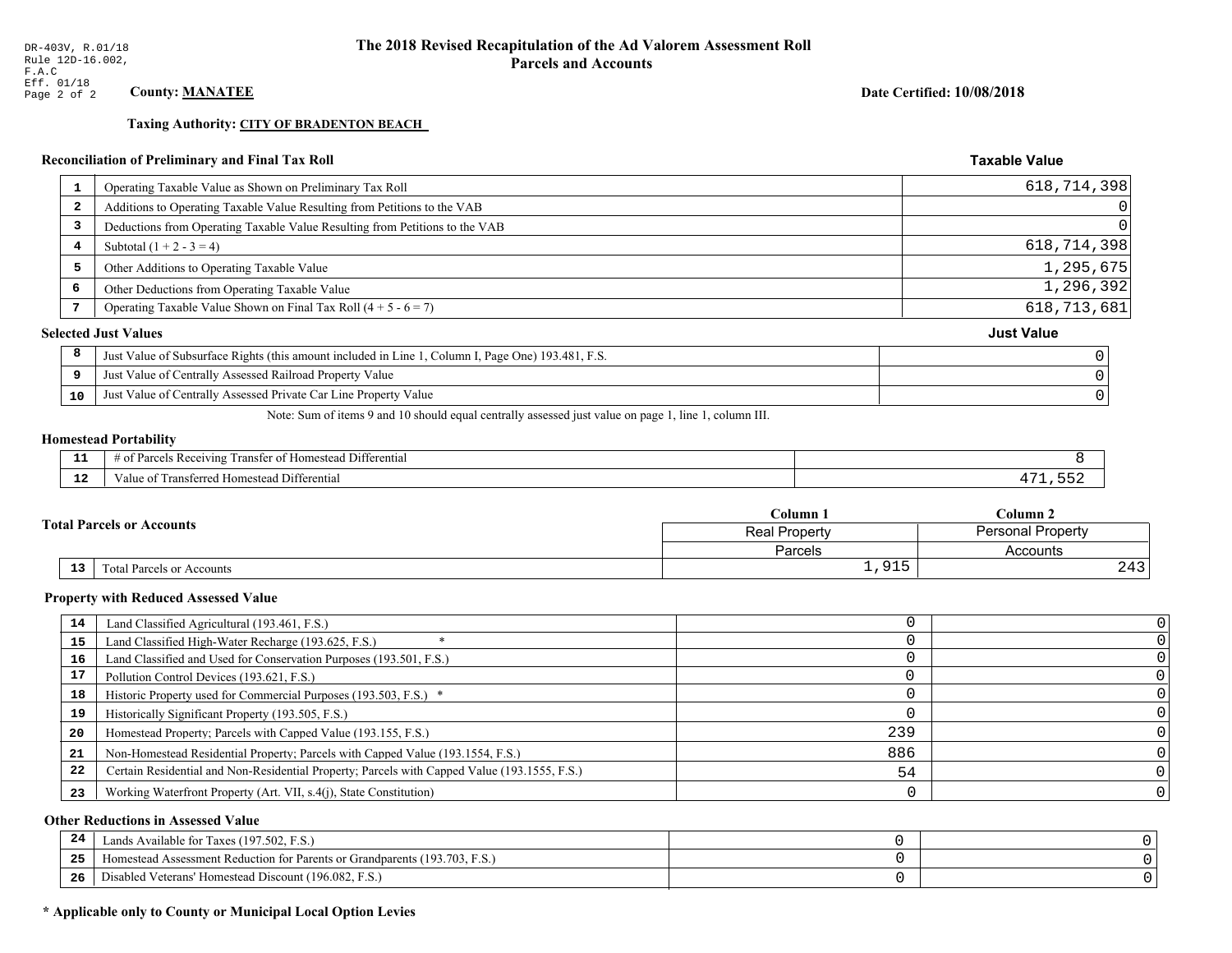|                   | DR-403V R.01/18                                                                                                                                                                                                              | The 2018 Revised Recapitulation of the Ad Valorem Assessment Roll |                           |                                  |                                                            |  |
|-------------------|------------------------------------------------------------------------------------------------------------------------------------------------------------------------------------------------------------------------------|-------------------------------------------------------------------|---------------------------|----------------------------------|------------------------------------------------------------|--|
|                   | Rule 12D-16.002,<br><b>Value Data</b><br>F.A.C<br><b>Taxing Authority: CITY OF BRADENTON</b>                                                                                                                                 |                                                                   |                           |                                  |                                                            |  |
|                   | <b>County: MANATEE</b><br>Eff. 01/18<br>Check one of the following:                                                                                                                                                          |                                                                   |                           |                                  | Date Certified: 10/08/2018                                 |  |
| Page 1 of 2       | <b>x</b> Municipality<br>County                                                                                                                                                                                              |                                                                   |                           |                                  |                                                            |  |
|                   | <b>School District</b><br><b>Independent Special District</b>                                                                                                                                                                | Column I                                                          | Column II                 | Column III                       | Column IV                                                  |  |
|                   | Separate Reports for MSTUs, Dependent Districts, and Water Management Basins are not required                                                                                                                                | <b>Real Property Including</b>                                    | Personal                  | <b>Centrally Assessed</b>        | <b>Total Property</b>                                      |  |
| <b>Just Value</b> |                                                                                                                                                                                                                              | <b>Subsurface Rights</b>                                          | Property                  | Property                         |                                                            |  |
| $\mathbf{1}$      | Just Value (193.011, F.S.)                                                                                                                                                                                                   | 4,838,736,613                                                     | 309,743,784               | 519,489                          | 5,148,999,886                                              |  |
|                   | Just Value of All Property in the Following Categories<br>Just Value of Land Classified Agricultural (193.461, F.S.)                                                                                                         |                                                                   | $\overline{0}$            | $\mathbf{0}$                     | $\overline{1,822,557}$   2                                 |  |
|                   |                                                                                                                                                                                                                              | 1,822,557                                                         |                           |                                  |                                                            |  |
|                   | 3 Just Value of Land Classified High-Water Recharge (193.625, F.S.) *                                                                                                                                                        | $\Omega$                                                          | $\overline{0}$            | $\mathbf{0}$                     | $\overline{0}$   3                                         |  |
|                   | 4 Just Value of Land Classified and Used for Conservation Purposes (193.501, F.S.)                                                                                                                                           | $\overline{0}$                                                    | $\overline{0}$            | $\mathbf{0}$                     | $0 \mid 4 \mid$                                            |  |
|                   | 5 Just Value of Pollution Control Devices (193.621, F.S.)                                                                                                                                                                    | $\Omega$                                                          | 3,934,225                 | $\boldsymbol{0}$                 | 3,934,225<br>$5\overline{5}$                               |  |
|                   | 6 Just Value of Historic Property used for Commercial Purposes (193.503, F.S.) $*$                                                                                                                                           | $\mathbf{0}$                                                      | $\theta$                  | $\mathbf{0}$                     | $\overline{0}$<br>6 <sup>6</sup>                           |  |
|                   | 7 Just Value of Historically Significant Property (193.505, F.S.)                                                                                                                                                            | $\mathbf{0}$                                                      | $\overline{0}$            | $\mathbf{0}$                     | $\overline{0}$<br>$\overline{7}$                           |  |
| 8                 | Just Value of Homestead Property (193.155, F.S.)                                                                                                                                                                             | 1,769,042,784                                                     | $\theta$                  | $\Omega$                         | 1,769,042,784<br>8                                         |  |
|                   | 9 Just Value of Non-Homestead Residential Property (193.1554, F.S.)                                                                                                                                                          | 1,300,949,845                                                     | $\theta$                  | $\mathbf{0}$                     | $1,300,949,845$ 9                                          |  |
|                   | 10 Just Value of Certain Residential and Non-Residential Property (193.1555, F.S.)                                                                                                                                           | 1,766,921,427                                                     | $\bf{0}$                  | 285,515                          | 1,767,206,942 10                                           |  |
|                   | 11 Just Value of Working Waterfront Property (Art. VII, s.4(j), State Constitution)                                                                                                                                          | $\theta$                                                          | $\mathbf{0}$              | $\mathbf{0}$                     | $0$   11                                                   |  |
|                   | <b>Assessed Value of Differentials</b>                                                                                                                                                                                       |                                                                   |                           |                                  |                                                            |  |
|                   | 12 Homestead Assessment Differential: Just Value Minus Capped Value (193.155, F.S.)                                                                                                                                          | 430,217,328                                                       | $\overline{0}$            | $\overline{0}$                   | 430,217,328   12                                           |  |
|                   | 13 Nonhomestead Residential Property Differential: Just Value Minus Capped Value (193.1554, F.S.)                                                                                                                            | 77,209,566                                                        | $\overline{0}$            | $\mathbf{0}$                     | 77,209,566   13                                            |  |
|                   | 14 Certain Res. and Nonres. Real Property differential: Just Value Minus Capped Value (193.1555, F.S.)                                                                                                                       | 87,161,114                                                        | $\overline{0}$            | $\bf{0}$                         | 87,161,114   14                                            |  |
|                   | <b>Assessed Value of All Property in the Following Categories</b>                                                                                                                                                            |                                                                   |                           |                                  |                                                            |  |
|                   | 15 Assessed Value of Land Classified Agricultural (193.461, F.S.)                                                                                                                                                            | 77,790                                                            | $\mathbf{0}$              | $\bf{0}$                         | 77,790 15                                                  |  |
|                   | 16 Assessed Value of Land Classified High-Water Recharge (193.625, F.S.) *                                                                                                                                                   |                                                                   | $\overline{0}$            | $\mathbf{0}$                     | $\overline{0}$ $\overline{16}$                             |  |
|                   | 17 Assessed Value of Land Classified and used for Conservation Purposes (193.501, F.S.)<br>18 Assessed Value of Pollution Control Devices (193.621, F.S.)                                                                    | $\mathbf{0}$<br>$\Omega$                                          | $\overline{0}$            | $\boldsymbol{0}$                 | $\overline{0}$ 17<br>$393,422$ 18                          |  |
|                   | 19 Assessed Value of Historic Property used for Commercial Purposes (193.503, F.S.)                                                                                                                                          | $\Omega$                                                          | 393,422<br>$\overline{0}$ | $\mathbf{0}$<br>$\boldsymbol{0}$ | $0 \mid 19$                                                |  |
|                   | 20 Assessed Value of Historically Significant Property (193.505, F.S.                                                                                                                                                        | $\Omega$                                                          | $\overline{0}$            | $\mathbf{0}$                     | $0 \mid 20$                                                |  |
|                   | 21 Assessed Value of Homestead Property (193.155, F.S.)                                                                                                                                                                      | 1,338,825,456                                                     | $\mathbf{0}$              | $\Omega$                         | $\overline{1,338,825,456}$ 21                              |  |
|                   | 22 Assessed Value of Non-Homestead Residential Property (193.1554, F.S.)                                                                                                                                                     | 1,223,740,279                                                     | $\mathbf{0}$              | $\theta$                         | $1,223,740,279$ 22                                         |  |
|                   | 23 Assessed Value of Certain Residential and Non-Residential Property (193.1555, F.S.)                                                                                                                                       | 1,679,760,313                                                     | $\mathbf{0}$              | 285,515                          | 1,680,045,828 23                                           |  |
|                   | 24 Assessed Value of Working Waterfront Property (Art. VII, s.4(j), State Constitution)                                                                                                                                      | $\Omega$                                                          | $\overline{0}$            | $\Omega$                         | $0 \mid 24$                                                |  |
|                   | <b>Total Assessed Value</b>                                                                                                                                                                                                  |                                                                   |                           |                                  |                                                            |  |
|                   | 25   Total Assessed Value [Line 1 minus (2 through 11) plus (15 through 24)]                                                                                                                                                 | 4,242,403,838                                                     | 306,202,981               | 519,489                          | 4,549,126,308 25                                           |  |
| <b>Exemptions</b> |                                                                                                                                                                                                                              |                                                                   |                           |                                  |                                                            |  |
|                   | 26   \$25,000 Homestead Exemption (196.031(1)(a), F.S.)                                                                                                                                                                      | 251,036,608                                                       | $\overline{0}$            | $\mathbf{0}$                     | $251,036,608$ 26                                           |  |
|                   | 27   Additional \$25,000 Homestead Exemption (196.031(1)(b), F.S.)                                                                                                                                                           | 200,989,994                                                       | $\theta$                  | $\Omega$                         | 200,989,994 27                                             |  |
|                   | Additional Homestead Exemption Age 65 and Older up to \$50,000 (196.075, F.S.)                                                                                                                                               | $\Omega$                                                          |                           | $\theta$                         | $0 \mid 28$                                                |  |
| 28                |                                                                                                                                                                                                                              |                                                                   |                           |                                  | $\overline{22,619,300}$ 29                                 |  |
|                   | 29 Tangible Personal Property \$25,000 Exemption (196.183, F.S.)                                                                                                                                                             |                                                                   | 22,555,932                | 63,368                           |                                                            |  |
|                   | 30 Governmental Exemption (196.199, 196.1993, F.S.)                                                                                                                                                                          | 196,964,067                                                       | 1,555,534                 | $\theta$                         | $198,519,601$ 30                                           |  |
| 31                | Institutional Exemptions - Charitable, Religious, Scientific, Literary, Educational (196.196, 196.197, 196.1975,<br>196.1977, 196.1978, 196.198, 196.1983, 196.1985, 196.1986, 196.1987, 196.1999, 196.2001, 196.2002, F.S.) | 203,577,599                                                       | 4,825,601                 | $\Omega$                         | $208,403,200$ 31                                           |  |
|                   | 32   Widows / Widowers Exemption (196.202, F.S.)                                                                                                                                                                             | 763,800                                                           | 1,880                     | $\mathbf{0}$                     | $765,680$ 32                                               |  |
| 33                | Disability / Blind Exemptions (196.081, 196.091, 196.101, 196.102, 196.202, 196.24, F.S.)                                                                                                                                    | 17,605,455                                                        |                           | $\theta$                         | $17,605,455$ 33                                            |  |
|                   | 34 Land Dedicated in Perpetuity for Conservation Purposes (196.26, F.S)                                                                                                                                                      |                                                                   |                           | $\theta$                         | $0 \mid 34$                                                |  |
| 35                | Historic Property Exemption (196.1961, 196.1997, 196.1998, F.S.)<br>$*$                                                                                                                                                      | $\theta$                                                          | $\Omega$                  | $\mathbf{0}$                     | $\boxed{0}$ 35                                             |  |
|                   | 36 Econ. Dev. Exemption (196.1995, F.S.), Licensed Child Care Facility in Ent. Zone (196.095, F.S.)                                                                                                                          | $\mathbf{0}$                                                      | $\mathbf{0}$              | $\mathbf{0}$                     | $\begin{array}{ c c } \hline 0 & 36 \\ \hline \end{array}$ |  |
|                   | 37 Lands Available for Taxes (197.502, F.S.)                                                                                                                                                                                 | $\mathbf{0}$                                                      |                           | $\mathbf{0}$                     | $\boxed{0}$ 37                                             |  |
|                   |                                                                                                                                                                                                                              |                                                                   | $\overline{0}$            |                                  |                                                            |  |
|                   | 38   Homestead Assessment Reduction for Parents or Grandparents (193.703, F.S.)                                                                                                                                              | $\theta$                                                          | $\Omega$                  | $\mathbf{0}$                     | $\boxed{0}$ 38                                             |  |
|                   | 39   Disabled Veterans' Homestead Discount (196.082, F.S.)                                                                                                                                                                   | 1,213,250                                                         | $\overline{0}$            | $\mathbf{0}$                     | $1,213,250$ 39                                             |  |
| 40                | Deployed Service Member's Homestead Exemption (196.173, F.S.)                                                                                                                                                                | $\mathbf{0}$                                                      | $\mathbf{0}$              | $\mathbf{0}$                     | 0 40                                                       |  |
| 41                | Additional Homestead Exemption Age 65 and Older and 25 yr Residence (196.075, F.S.)                                                                                                                                          | $\mathbf{0}$                                                      | $\mathbf{0}$              | $\mathbf{0}$                     | 0 41                                                       |  |
|                   | 42   Renewable Energy Source Devices 80% Exemption (196.182, F.S.)                                                                                                                                                           | $\mathbf{0}$                                                      |                           | $\theta$                         | $\boxed{0}$ 42                                             |  |
|                   | <b>Total Exempt Value</b>                                                                                                                                                                                                    |                                                                   |                           |                                  |                                                            |  |
|                   | 43 Total Exempt Value (add lines 26 through 42)                                                                                                                                                                              | 872,150,773                                                       | 28,938,947                | 63,368                           | $\overline{901,153,088}$ 43                                |  |
|                   | <b>Total Taxable Value</b>                                                                                                                                                                                                   |                                                                   |                           |                                  |                                                            |  |
|                   | 44   Total Taxable Value (line 25 minus 43)                                                                                                                                                                                  | 3,370,253,065                                                     | 277,264,034               | 456,121                          | $3,647,973,220$ 44                                         |  |

DR-403V R.01/18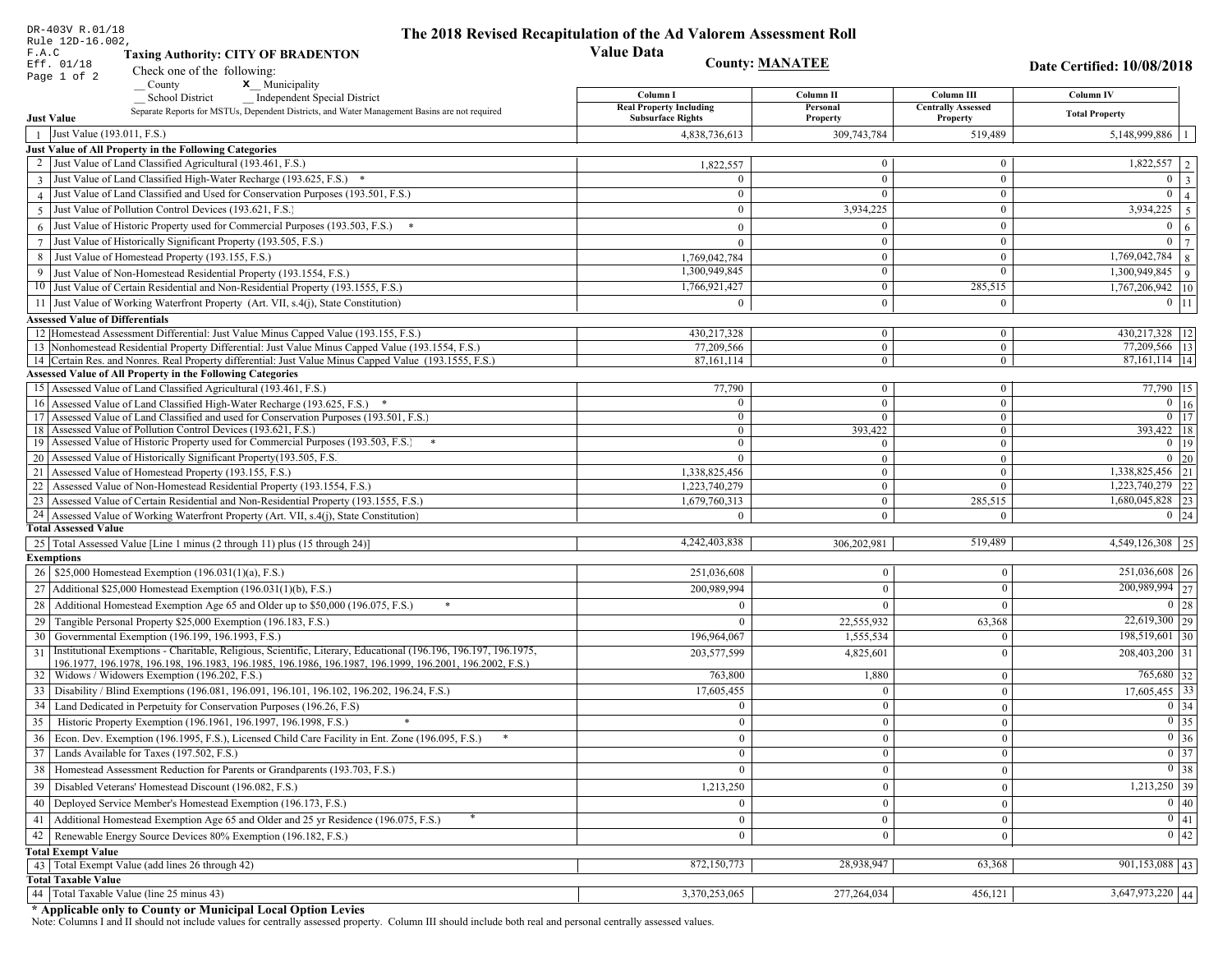**Taxing Authority: CITY OF BRADENTON** 

Date Certified: 10/08/2018

#### **Taxable Value Reconciliation of Preliminary and Final Tax Roll** Operating Taxable Value as Shown on Preliminary Tax Roll 3,653,882,926  $\mathbf{1}$  $\Omega$  $\overline{a}$ Additions to Operating Taxable Value Resulting from Petitions to the VAB  $\mathbf 0$  $\overline{3}$ Deductions from Operating Taxable Value Resulting from Petitions to the VAB  $\overline{\mathbf{4}}$ Subtotal  $(1 + 2 - 3 = 4)$ 3,653,882,926 60,136,081 5 Other Additions to Operating Taxable Value 66,045,787  $\epsilon$ Other Deductions from Operating Taxable Value  $\overline{7}$ Operating Taxable Value Shown on Final Tax Roll  $(4 + 5 - 6 = 7)$ 3,647,973,220 **Selected Just Values Just Value** 8 777 Just Value of Subsurface Rights (this amount included in Line 1, Column I, Page One) 193.481, F.S.  $\overline{9}$ Just Value of Centrally Assessed Railroad Property Value 382,795 Just Value of Centrally Assessed Private Car Line Property Value 10 136,694

Note: Sum of items 9 and 10 should equal centrally assessed just value on page 1, line 1, column III.

#### **Homestead Portability**

| - -<br>---   | $\sim$ $\sim$<br>Differential<br>: Rec<br>enving<br>ำ∩†<br>rancter<br>$\cdots$ | 445 |
|--------------|--------------------------------------------------------------------------------|-----|
| $\sim$<br>-- | Differential<br>' ransterred<br>Homestead,<br>anue oi                          |     |

| <b>Fotal Parcels or Accounts</b> |                           | Column <sub>1</sub> | Column <sub>2</sub>      |  |
|----------------------------------|---------------------------|---------------------|--------------------------|--|
|                                  |                           | Real Property       | <b>Personal Property</b> |  |
|                                  |                           | Parcels             | Accounts                 |  |
| 13                               | Total Parcels or Accounts | 426<br>っっ<br>44,    | 250'<br>, 2 J J          |  |

#### **Property with Reduced Assessed Value**

| 14 | Land Classified Agricultural (193.461, F.S.)                                                 |       |  |
|----|----------------------------------------------------------------------------------------------|-------|--|
| 15 | Land Classified High-Water Recharge (193.625, F.S.)                                          |       |  |
| 16 | Land Classified and Used for Conservation Purposes (193.501, F.S.)                           |       |  |
| 17 | Pollution Control Devices (193.621, F.S.)                                                    |       |  |
| 18 | Historic Property used for Commercial Purposes (193.503, F.S.) *                             |       |  |
| 19 | Historically Significant Property (193.505, F.S.)                                            |       |  |
| 20 | Homestead Property; Parcels with Capped Value (193.155, F.S.)                                | 9,281 |  |
| 21 | Non-Homestead Residential Property; Parcels with Capped Value (193.1554, F.S.)               | 5,346 |  |
| 22 | Certain Residential and Non-Residential Property; Parcels with Capped Value (193.1555, F.S.) | 590   |  |
| 23 | Working Waterfront Property (Art. VII, s.4(j), State Constitution)                           |       |  |

#### **Other Reductions in Assessed Value**

| -44 | Available for Taxes (197.502, F.S.)                                    |   |  |
|-----|------------------------------------------------------------------------|---|--|
| 25  | stead Assessment Reduction for Parents or Grandparents (193.703, F.S., |   |  |
| 26  | isabled Veterans' Homestead Discount (196.082, F.S.)                   | ᅩ |  |

#### \* Applicable only to County or Municipal Local Option Levies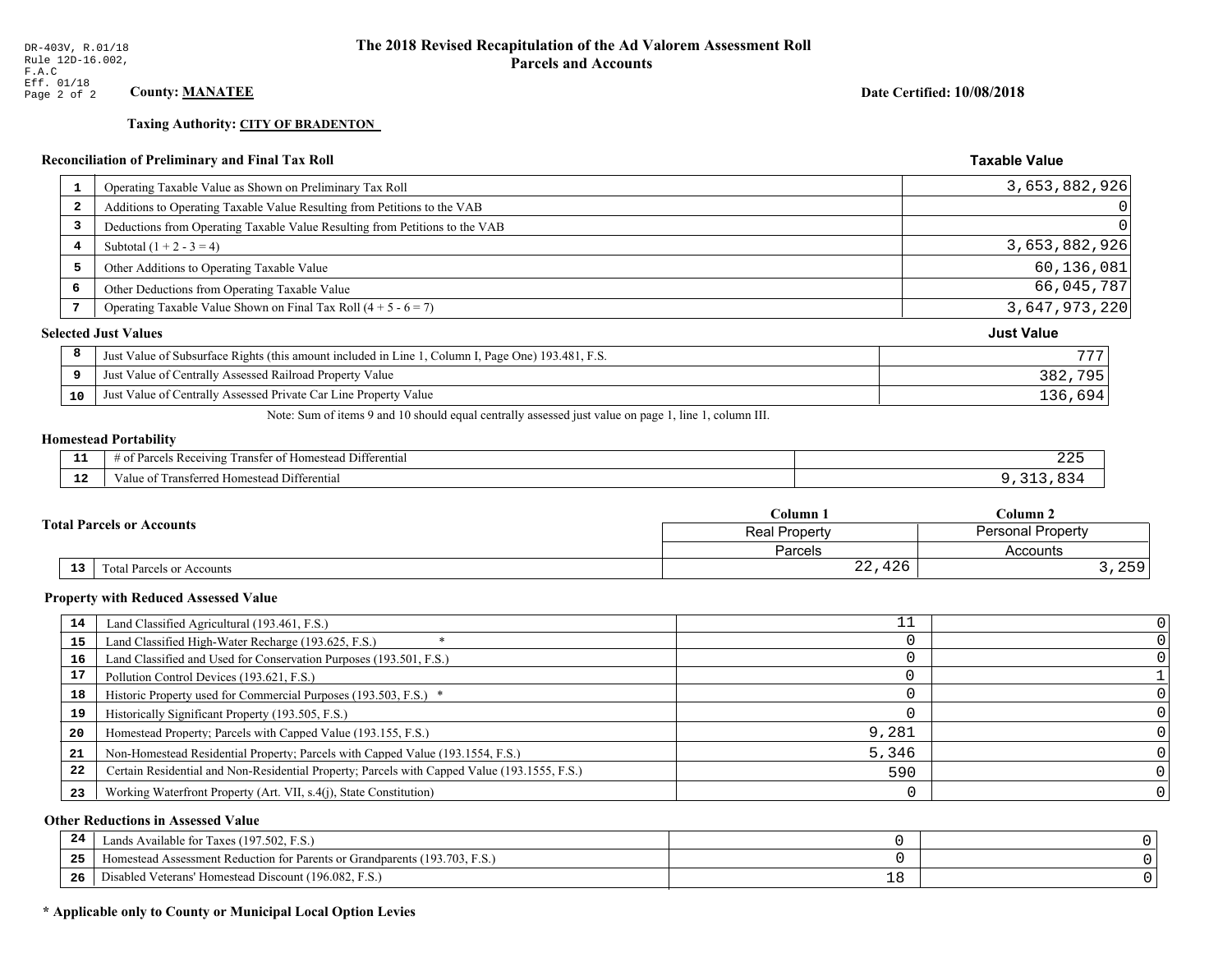| DR-403V R.01/18                                                                                 |                                                                                                                                                             | The 2018 Revised Recapitulation of the Ad Valorem Assessment Roll |                                |                              |                                                            |
|-------------------------------------------------------------------------------------------------|-------------------------------------------------------------------------------------------------------------------------------------------------------------|-------------------------------------------------------------------|--------------------------------|------------------------------|------------------------------------------------------------|
| Rule 12D-16.002,<br><b>Value Data</b><br>F.A.C<br><b>Taxing Authority: CITY OF HOLMES BEACH</b> |                                                                                                                                                             |                                                                   |                                |                              |                                                            |
| <b>County: MANATEE</b><br>Eff. 01/18                                                            |                                                                                                                                                             |                                                                   |                                |                              | <b>Date Certified: 10/08/2018</b>                          |
| Page 1 of 2                                                                                     | Check one of the following:<br>x Municipality<br>County                                                                                                     |                                                                   |                                |                              |                                                            |
|                                                                                                 | <b>School District</b><br><b>Independent Special District</b>                                                                                               | Column I                                                          | Column II                      | Column III                   | Column IV                                                  |
|                                                                                                 | Separate Reports for MSTUs, Dependent Districts, and Water Management Basins are not required                                                               | <b>Real Property Including</b>                                    | Personal                       | <b>Centrally Assessed</b>    | <b>Total Property</b>                                      |
| <b>Just Value</b>                                                                               |                                                                                                                                                             | <b>Subsurface Rights</b>                                          | Property                       | Property                     |                                                            |
| Just Value (193.011, F.S.)<br>$\mathbf{1}$                                                      |                                                                                                                                                             | 2,367,774,381                                                     | 16,758,890                     | $\mathbf{0}$                 | 2,384,533,271                                              |
|                                                                                                 | Just Value of All Property in the Following Categories<br>Just Value of Land Classified Agricultural (193.461, F.S.)                                        |                                                                   | $\mathbf{0}$                   | $\mathbf{0}$                 |                                                            |
|                                                                                                 |                                                                                                                                                             | $\theta$<br>$\Omega$                                              | $\overline{0}$                 | $\mathbf{0}$                 | $\begin{array}{c c} 0 & 2 \\ \hline 0 & 3 \end{array}$     |
|                                                                                                 | 3 Just Value of Land Classified High-Water Recharge (193.625, F.S.) *<br>4 Just Value of Land Classified and Used for Conservation Purposes (193.501, F.S.) | $\overline{0}$                                                    | $\mathbf{0}$                   | $\mathbf{0}$                 | $0 \mid 4$                                                 |
|                                                                                                 | 5 Just Value of Pollution Control Devices (193.621, F.S.)                                                                                                   | $\Omega$                                                          | $\mathbf{0}$                   | $\boldsymbol{0}$             | $\mathbf{0}$<br>$5\overline{)}$                            |
|                                                                                                 | 6 Just Value of Historic Property used for Commercial Purposes (193.503, F.S.) $*$                                                                          |                                                                   | $\overline{0}$                 | $\mathbf{0}$                 | $\overline{0}$                                             |
|                                                                                                 | 7 Just Value of Historically Significant Property (193.505, F.S.)                                                                                           | $\mathbf{0}$                                                      | $\mathbf{0}$                   | $\mathbf{0}$                 | $6\overline{6}$<br>$\mathbf{0}$<br>$7^{\circ}$             |
|                                                                                                 | Just Value of Homestead Property (193.155, F.S.)                                                                                                            | $\overline{0}$                                                    | $\theta$                       | $\mathbf{0}$                 | 714,305,829<br>8                                           |
| 8                                                                                               |                                                                                                                                                             | 714,305,829<br>1,514,943,292                                      | $\theta$                       | $\boldsymbol{0}$             | $1,514,943,292$ 9                                          |
|                                                                                                 | 9 Just Value of Non-Homestead Residential Property (193.1554, F.S.)<br>10 Just Value of Certain Residential and Non-Residential Property (193.1555, F.S.)   | 138,525,260                                                       | $\bf{0}$                       | $\mathbf{0}$                 | 138,525,260 10                                             |
|                                                                                                 | 11 Just Value of Working Waterfront Property (Art. VII, s.4(j), State Constitution)                                                                         | $\theta$                                                          | $\theta$                       | $\mathbf{0}$                 | $0$   11                                                   |
| <b>Assessed Value of Differentials</b>                                                          |                                                                                                                                                             |                                                                   |                                |                              |                                                            |
|                                                                                                 | 12 Homestead Assessment Differential: Just Value Minus Capped Value (193.155, F.S.)                                                                         | 239,266,111                                                       | $\overline{0}$                 | $\mathbf{0}$                 | 239,266,111   12                                           |
|                                                                                                 | 13 Nonhomestead Residential Property Differential: Just Value Minus Capped Value (193.1554, F.S.)                                                           | 63,775,277                                                        | $\overline{0}$                 | $\mathbf{0}$                 | 63,775,277 13                                              |
|                                                                                                 | 14 Certain Res. and Nonres. Real Property differential: Just Value Minus Capped Value (193.1555, F.S.)                                                      | 17,380,321                                                        | $\overline{0}$                 | $\bf{0}$                     | 17,380,321   14                                            |
|                                                                                                 | <b>Assessed Value of All Property in the Following Categories</b>                                                                                           |                                                                   |                                |                              |                                                            |
|                                                                                                 | 15 Assessed Value of Land Classified Agricultural (193.461, F.S.)                                                                                           | $\mathbf{0}$                                                      | $\mathbf{0}$                   | $\bf{0}$                     | $0 \mid 15$                                                |
|                                                                                                 | 16 Assessed Value of Land Classified High-Water Recharge (193.625, F.S.) *                                                                                  | $\Omega$                                                          | $\overline{0}$                 | $\mathbf{0}$                 | $\boxed{0}$ $\boxed{16}$                                   |
|                                                                                                 | 17 Assessed Value of Land Classified and used for Conservation Purposes (193.501, F.S.)                                                                     | $\mathbf{0}$                                                      | $\overline{0}$                 | $\boldsymbol{0}$             | $\overline{0}$ 17                                          |
|                                                                                                 | 18 Assessed Value of Pollution Control Devices (193.621, F.S.)<br>19 Assessed Value of Historic Property used for Commercial Purposes (193.503, F.S.)       | $\Omega$<br>$\Omega$                                              | $\overline{0}$                 | $\mathbf{0}$                 | $0$ 18<br>$0$ 19                                           |
|                                                                                                 | 20 Assessed Value of Historically Significant Property (193.505, F.S.                                                                                       | $\Omega$                                                          | $\mathbf{0}$<br>$\overline{0}$ | $\boldsymbol{0}$             | $0 \mid 20$                                                |
|                                                                                                 | 21 Assessed Value of Homestead Property (193.155, F.S.)                                                                                                     | 475,039,718                                                       | $\overline{0}$                 | $\bf{0}$<br>$\boldsymbol{0}$ | 475,039,718 21                                             |
|                                                                                                 | 22 Assessed Value of Non-Homestead Residential Property (193.1554, F.S.)                                                                                    | 1,451,168,015                                                     | $\overline{0}$                 | $\bf{0}$                     | $1,451,168,015$ 22                                         |
|                                                                                                 | 23 Assessed Value of Certain Residential and Non-Residential Property (193.1555, F.S.)                                                                      | 121,144,939                                                       | $\mathbf{0}$                   | $\bf{0}$                     | 121, 144, 939 23                                           |
|                                                                                                 | 24 Assessed Value of Working Waterfront Property (Art. VII, s.4(j), State Constitution)                                                                     | $\Omega$                                                          | $\overline{0}$                 | $\overline{0}$               | $0 \mid 24$                                                |
| <b>Total Assessed Value</b>                                                                     |                                                                                                                                                             |                                                                   |                                |                              |                                                            |
|                                                                                                 | 25   Total Assessed Value [Line 1 minus (2 through 11) plus (15 through 24)]                                                                                | 2,047,352,672                                                     | 16,758,890                     | 0                            | $2,064,111,562$   25                                       |
| <b>Exemptions</b>                                                                               |                                                                                                                                                             |                                                                   |                                |                              |                                                            |
|                                                                                                 | 26   \$25,000 Homestead Exemption (196.031(1)(a), F.S.)                                                                                                     | 28,325,000                                                        | $\overline{0}$                 | $\mathbf{0}$                 | 28,325,000 26                                              |
|                                                                                                 | 27   Additional \$25,000 Homestead Exemption (196.031(1)(b), F.S.)                                                                                          | 28,178,421                                                        | $\theta$                       | $\mathbf{0}$                 | $28,178,421$ 27                                            |
| 28                                                                                              | Additional Homestead Exemption Age 65 and Older up to \$50,000 (196.075, F.S.)                                                                              | 850,000                                                           |                                | $\mathbf{0}$                 | $850,000$ 28                                               |
|                                                                                                 | 29 Tangible Personal Property \$25,000 Exemption (196.183, F.S.)                                                                                            |                                                                   | 2,333,237                      | $\mathbf{0}$                 | 2,333,237 29                                               |
|                                                                                                 | 30 Governmental Exemption (196.199, 196.1993, F.S.)                                                                                                         | 12,097,748                                                        | $\overline{0}$                 | $\mathbf{0}$                 | $12,097,748$ 30                                            |
| 31                                                                                              | Institutional Exemptions - Charitable, Religious, Scientific, Literary, Educational (196.196.196.197. 196.1975,                                             | 16,684,415                                                        | 0                              | $\Omega$                     | $16,684,415$ 31                                            |
|                                                                                                 | 196.1977, 196.1978, 196.198, 196.1983, 196.1985, 196.1986, 196.1987, 196.1999, 196.2001, 196.2002, F.S.)                                                    |                                                                   |                                |                              | $115,000$ 32                                               |
|                                                                                                 | 32   Widows / Widowers Exemption (196.202, F.S.)                                                                                                            | 115,000                                                           | $\theta$<br>$\Omega$           | $\mathbf{0}$                 |                                                            |
| 33                                                                                              | Disability / Blind Exemptions (196.081, 196.091, 196.101, 196.102, 196.202, 196.24, F.S.)                                                                   | 2,776,499                                                         |                                | $\theta$                     | $2,776,499$ 33                                             |
|                                                                                                 | 34 Land Dedicated in Perpetuity for Conservation Purposes (196.26, F.S)                                                                                     |                                                                   |                                | $\theta$                     | $0 \mid 34$                                                |
| 35                                                                                              | Historic Property Exemption (196.1961, 196.1997, 196.1998, F.S.)<br>$*$                                                                                     | $\theta$                                                          | $\Omega$                       | $\mathbf{0}$                 | $\boxed{0}$ 35                                             |
|                                                                                                 | 36 Econ. Dev. Exemption (196.1995, F.S.), Licensed Child Care Facility in Ent. Zone (196.095, F.S.)                                                         | $\mathbf{0}$                                                      | $\mathbf{0}$                   | $\mathbf{0}$                 | $\begin{array}{ c c } \hline 0 & 36 \\ \hline \end{array}$ |
|                                                                                                 | 37 Lands Available for Taxes (197.502, F.S.)                                                                                                                | $\mathbf{0}$                                                      | $\overline{0}$                 | $\mathbf{0}$                 | $\boxed{0}$ 37                                             |
|                                                                                                 | 38   Homestead Assessment Reduction for Parents or Grandparents (193.703, F.S.)                                                                             | 17,931                                                            | $\Omega$                       | $\mathbf{0}$                 | $17,931$ 38                                                |
|                                                                                                 | 39   Disabled Veterans' Homestead Discount (196.082, F.S.)                                                                                                  | 520,593                                                           | $\overline{0}$                 | $\mathbf{0}$                 | $520,593$ 39                                               |
| 40                                                                                              | Deployed Service Member's Homestead Exemption (196.173, F.S.)                                                                                               | $\theta$                                                          | $\theta$                       | $\mathbf{0}$                 | $\boxed{0}$ 40                                             |
| 41                                                                                              | Additional Homestead Exemption Age 65 and Older and 25 yr Residence (196.075, F.S.)                                                                         | $\mathbf{0}$                                                      | $\mathbf{0}$                   | $\boldsymbol{0}$             | 0 41                                                       |
|                                                                                                 | 42   Renewable Energy Source Devices 80% Exemption (196.182, F.S.)                                                                                          | $\mathbf{0}$                                                      |                                | $\mathbf{0}$                 | $\boxed{0}$ 42                                             |
| <b>Total Exempt Value</b>                                                                       |                                                                                                                                                             |                                                                   |                                |                              |                                                            |
|                                                                                                 | 43 Total Exempt Value (add lines 26 through 42)                                                                                                             | 89,565,607                                                        | 2,333,237                      | $\mathbf{0}$                 | $91,898,844$ 43                                            |
| <b>Total Taxable Value</b>                                                                      |                                                                                                                                                             |                                                                   |                                |                              |                                                            |
|                                                                                                 | 44 Total Taxable Value (line 25 minus 43)                                                                                                                   | 1,957,787,065                                                     | 14,425,653                     | $\overline{0}$               | $1,972,212,718$ 44                                         |

DR-403V R.01/18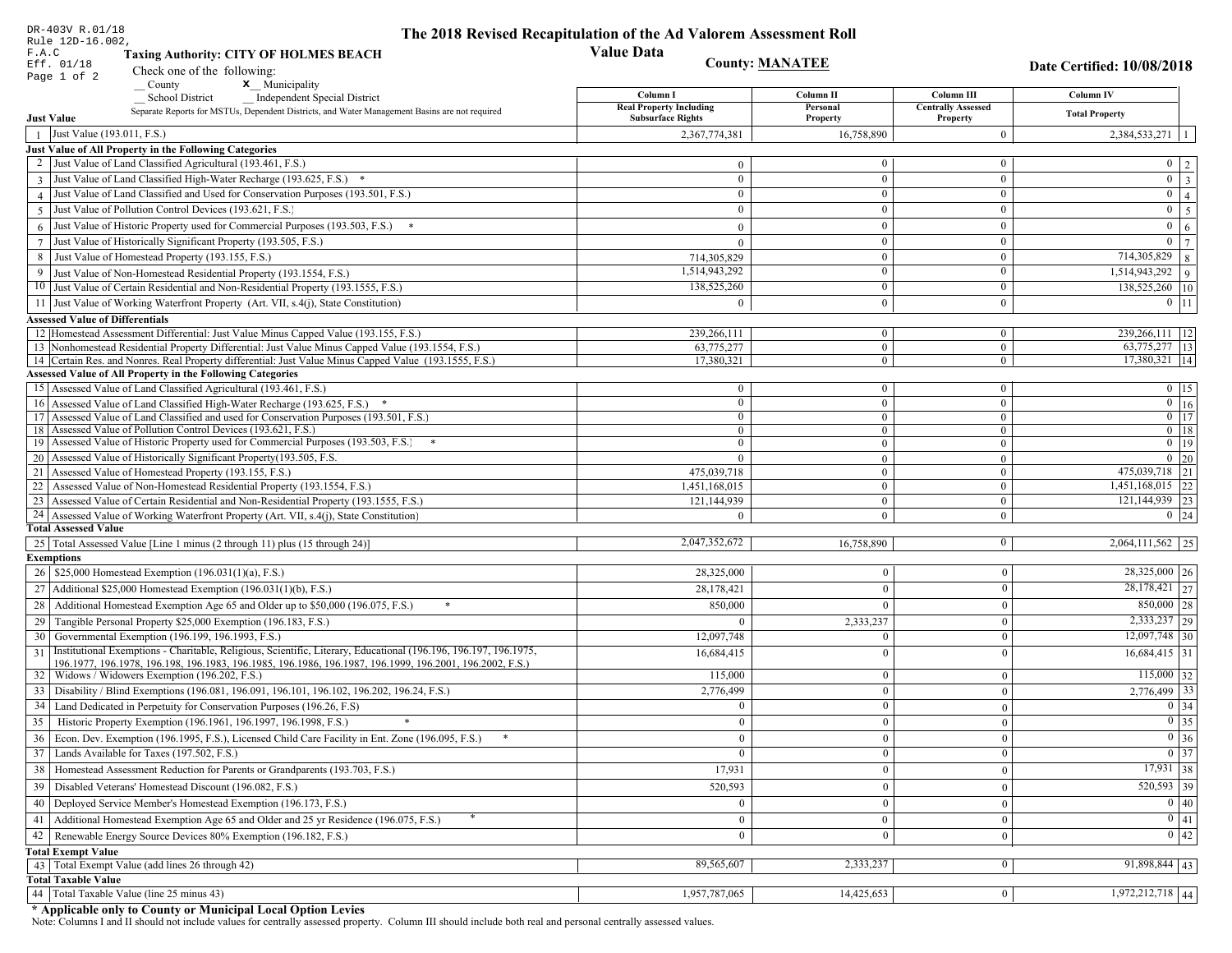**Taxing Authority: CITY OF HOLMES BEACH** 

# Reconciliation of Preliminary and Final Tax Roll

| 1  | Operating Taxable Value as Shown on Preliminary Tax Roll                                           | 1,970,297,844     |
|----|----------------------------------------------------------------------------------------------------|-------------------|
| 2  | Additions to Operating Taxable Value Resulting from Petitions to the VAB                           | $\overline{0}$    |
| 3  | Deductions from Operating Taxable Value Resulting from Petitions to the VAB                        | 0                 |
| 4  | Subtotal $(1 + 2 - 3 = 4)$                                                                         | 1,970,297,844     |
| 5  | Other Additions to Operating Taxable Value                                                         | 5, 225, 295       |
| 6  | Other Deductions from Operating Taxable Value                                                      | 3,310,421         |
|    | Operating Taxable Value Shown on Final Tax Roll $(4 + 5 - 6 = 7)$                                  | 1,972,212,718     |
|    | <b>Selected Just Values</b>                                                                        | <b>Just Value</b> |
| 8  | Just Value of Subsurface Rights (this amount included in Line 1, Column I, Page One) 193.481, F.S. |                   |
| 9  | Just Value of Centrally Assessed Railroad Property Value                                           |                   |
| 10 | Just Value of Centrally Assessed Private Car Line Property Value                                   |                   |
|    |                                                                                                    |                   |

Note: Sum of items 9 and 10 should equal centrally assessed just value on page 1, line 1, column III.

#### **Homestead Portability**

l,

| - -           | .<br>Differential<br>ranster<br>Receiving<br>$\sim$<br>. arce:<br>-01<br>$\cdots$<br>,,,,,, |  |
|---------------|---------------------------------------------------------------------------------------------|--|
| $\sim$<br>-44 | l Differential<br>alue<br>l Homestead<br>паняеней                                           |  |

|                                  | Column 1       | $C$ olumn 2              |  |
|----------------------------------|----------------|--------------------------|--|
| <b>Total Parcels or Accounts</b> | Real Property  | <b>Personal Property</b> |  |
|                                  | <b>Parcels</b> | Accounts                 |  |
| 13<br>Total Parcels or Accounts  | 4,384          | っっっ                      |  |

#### **Property with Reduced Assessed Value**

| 14 | Land Classified Agricultural (193.461, F.S.)                                                 |       |  |
|----|----------------------------------------------------------------------------------------------|-------|--|
| 15 | Land Classified High-Water Recharge (193.625, F.S.)                                          |       |  |
| 16 | Land Classified and Used for Conservation Purposes (193.501, F.S.)                           |       |  |
| 17 | Pollution Control Devices (193.621, F.S.)                                                    |       |  |
| 18 | Historic Property used for Commercial Purposes (193.503, F.S.) *                             |       |  |
| 19 | Historically Significant Property (193.505, F.S.)                                            |       |  |
| 20 | Homestead Property; Parcels with Capped Value (193.155, F.S.)                                | 1,075 |  |
| 21 | Non-Homestead Residential Property; Parcels with Capped Value (193.1554, F.S.)               | 1,210 |  |
| 22 | Certain Residential and Non-Residential Property; Parcels with Capped Value (193.1555, F.S.) | 44    |  |
| 23 | Working Waterfront Property (Art. VII, s.4(j), State Constitution)                           |       |  |

#### **Other Reductions in Assessed Value**

| 24    | Lands Available for Taxes (197.502, F.S.)                                  |  |
|-------|----------------------------------------------------------------------------|--|
| - - - | Iomestead Assessment Reduction for Parents or Grandparents (193.703, F.S.) |  |
| -26   | Disabled Veterans' Homestead Discount (196.082, F.S.)                      |  |

# \* Applicable only to County or Municipal Local Option Levies

Date Certified: 10/08/2018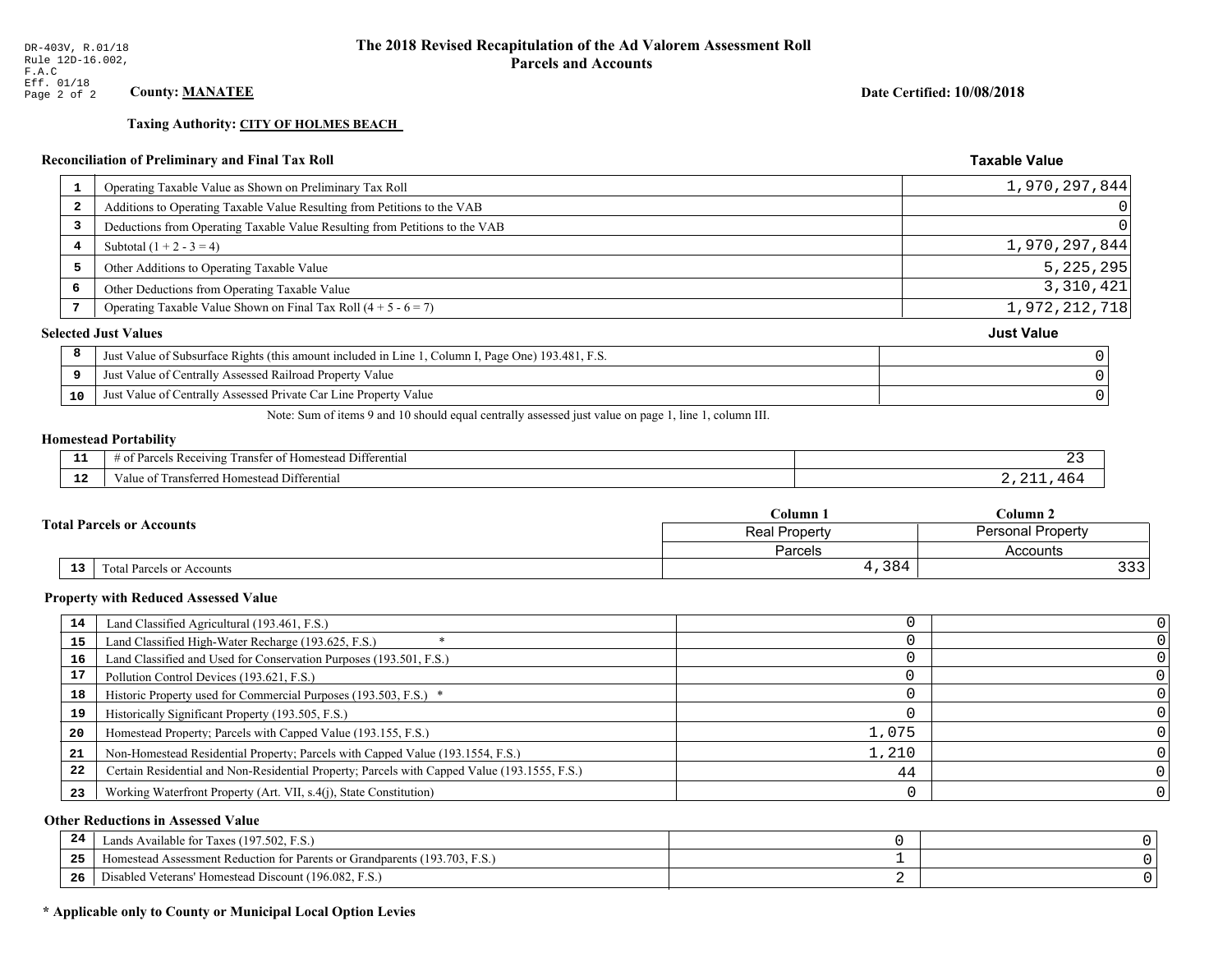| DR-403V R.01/18                                                                                                                                                             |                                                       | The 2018 Revised Recapitulation of the Ad Valorem Assessment Roll |                                |                                    |                                                  |
|-----------------------------------------------------------------------------------------------------------------------------------------------------------------------------|-------------------------------------------------------|-------------------------------------------------------------------|--------------------------------|------------------------------------|--------------------------------------------------|
| Rule 12D-16.002.<br>F.A.C<br><b>Taxing Authority: TOWN OF LONGBOAT KEY</b>                                                                                                  |                                                       | <b>Value Data</b>                                                 |                                |                                    |                                                  |
| Eff. 01/18                                                                                                                                                                  | <b>County: MANATEE</b><br>Check one of the following: |                                                                   |                                | <b>Date Certified: 10/08/2018</b>  |                                                  |
| Page 1 of 2<br><b>x</b> Municipality<br>County                                                                                                                              |                                                       |                                                                   |                                |                                    |                                                  |
| <b>School District</b><br><b>Independent Special District</b>                                                                                                               |                                                       | Column I                                                          | Column II                      | Column III                         | Column IV                                        |
| Separate Reports for MSTUs, Dependent Districts, and Water Management Basins are not required                                                                               |                                                       | <b>Real Property Including</b><br><b>Subsurface Rights</b>        | Personal                       | <b>Centrally Assessed</b>          | <b>Total Property</b>                            |
| <b>Just Value</b>                                                                                                                                                           |                                                       |                                                                   | Property                       | Property                           |                                                  |
| Just Value (193.011, F.S.)                                                                                                                                                  |                                                       | 2,043,661,419                                                     | 15,249,154                     | $\overline{0}$                     | $2,058,910,573$   1                              |
| Just Value of All Property in the Following Categories<br>2 Just Value of Land Classified Agricultural (193.461, F.S.)                                                      |                                                       |                                                                   | $\overline{0}$                 | $\bf{0}$                           |                                                  |
|                                                                                                                                                                             |                                                       | $\mathbf{0}$<br>$\mathbf{0}$                                      | $\overline{0}$                 | $\mathbf{0}$                       | $0 \mid 2$<br>$\boxed{0}$ 3                      |
| 3 Just Value of Land Classified High-Water Recharge (193.625, F.S.)<br>4 Just Value of Land Classified and Used for Conservation Purposes (193.501, F.S.)                   |                                                       | $\bf{0}$                                                          | $\overline{0}$                 |                                    | $\overline{0}\mid 4$                             |
| 5 Just Value of Pollution Control Devices (193.621, F.S.)                                                                                                                   |                                                       | $\theta$                                                          | $\overline{0}$                 | $\bf{0}$<br>$\boldsymbol{0}$       |                                                  |
|                                                                                                                                                                             |                                                       |                                                                   |                                |                                    | $0 \mid 5$                                       |
| 6 Just Value of Historic Property used for Commercial Purposes (193.503, F.S.) $*$                                                                                          |                                                       | $\theta$                                                          | $\overline{0}$                 | $\mathbf{0}$                       | $0 \mid 6$                                       |
| Just Value of Historically Significant Property (193.505, F.S.)                                                                                                             |                                                       | $\theta$                                                          | $\overline{0}$                 | $\boldsymbol{0}$                   | $\overline{0}$   7                               |
| Just Value of Homestead Property (193.155, F.S.)<br>8                                                                                                                       |                                                       | 665,338,093                                                       | $\overline{0}$                 | $\mathbf{0}$                       | 665,338,093<br> 8                                |
| 9 Just Value of Non-Homestead Residential Property (193.1554, F.S.)                                                                                                         |                                                       | 1,271,150,385                                                     | $\overline{0}$                 | $\boldsymbol{0}$                   | $\overline{1,271,150,385}$   9                   |
| 10 Just Value of Certain Residential and Non-Residential Property (193.1555, F.S.)                                                                                          |                                                       | 107,172,941                                                       | $\mathbf{0}$                   | $\bf{0}$                           | $107,172,941$ 10                                 |
| 11 Just Value of Working Waterfront Property (Art. VII, s.4(j), State Constitution)                                                                                         |                                                       | $\theta$                                                          | $\overline{0}$                 | $\boldsymbol{0}$                   | $0$ 11                                           |
| <b>Assessed Value of Differentials</b>                                                                                                                                      |                                                       |                                                                   |                                |                                    |                                                  |
| 12 Homestead Assessment Differential: Just Value Minus Capped Value (193.155, F.S.)                                                                                         |                                                       | 152, 163, 413                                                     | $\mathbf{0}$                   | $\bf{0}$                           | 152, 163, 413   12                               |
| 13 Nonhomestead Residential Property Differential: Just Value Minus Capped Value (193.1554, F.S.)                                                                           |                                                       | 31,676,778                                                        | $\overline{0}$                 | $\overline{0}$                     | 31,676,778   13                                  |
| 14 Certain Res. and Nonres. Real Property differential: Just Value Minus Capped Value (193.1555, F.S.)<br><b>Assessed Value of All Property in the Following Categories</b> |                                                       | 10,979,764                                                        | $\overline{0}$                 | $\overline{0}$                     | 10,979,764   14                                  |
|                                                                                                                                                                             |                                                       |                                                                   |                                |                                    | $0 \t15$                                         |
| 15 Assessed Value of Land Classified Agricultural (193.461, F.S.)                                                                                                           |                                                       | $\mathbf{0}$<br>$\mathbf{0}$                                      | $\mathbf{0}$<br>$\overline{0}$ | $\boldsymbol{0}$<br>$\overline{0}$ | $\boxed{0}$ $\boxed{16}$                         |
| 16 Assessed Value of Land Classified High-Water Recharge (193.625, F.S.)<br>17 Assessed Value of Land Classified and used for Conservation Purposes (193.501, F.S.)         |                                                       | $\mathbf{0}$                                                      | $\mathbf{0}$                   | $\bf{0}$                           | $0$   17                                         |
| 18 Assessed Value of Pollution Control Devices (193.621, F.S.)                                                                                                              |                                                       | $\mathbf{0}$                                                      | $\overline{0}$                 | $\overline{0}$                     | $0 \mid 18$                                      |
| 19 Assessed Value of Historic Property used for Commercial Purposes (193.503, F.S.)                                                                                         |                                                       | $\theta$                                                          | $\overline{0}$                 | $\mathbf{0}$                       | $0$   19                                         |
| 20 Assessed Value of Historically Significant Property (193.505, F.S.)                                                                                                      |                                                       | $\Omega$                                                          | $\mathbf{0}$                   | $\overline{0}$                     | $0 \mid 20$                                      |
| 21 Assessed Value of Homestead Property (193.155, F.S.)                                                                                                                     |                                                       | 513,174,680                                                       | $\overline{0}$                 | $\boldsymbol{0}$                   | 513,174,680 21                                   |
| 22 Assessed Value of Non-Homestead Residential Property (193.1554, F.S.)                                                                                                    |                                                       | 1,239,473,607                                                     | $\overline{0}$                 | $\boldsymbol{0}$                   | 1,239,473,607 22                                 |
| 23 Assessed Value of Certain Residential and Non-Residential Property (193.1555, F.S.)                                                                                      |                                                       | 96, 193, 177                                                      | $\mathbf{0}$                   | $\boldsymbol{0}$                   | 96, 193, 177 23                                  |
| 24 Assessed Value of Working Waterfront Property (Art. VII, s.4(j), State Constitution                                                                                      |                                                       | $\Omega$                                                          | $\overline{0}$                 | $\overline{0}$                     | $0 \mid 24$                                      |
| <b>Total Assessed Value</b>                                                                                                                                                 |                                                       |                                                                   |                                |                                    |                                                  |
| 25 Total Assessed Value [Line 1 minus (2 through 11) plus (15 through 24)]                                                                                                  |                                                       | 1,848,841,464                                                     | 15,249,154                     | $\bf{0}$                           | $1,864,090,618$ 25                               |
| <b>Exemptions</b>                                                                                                                                                           |                                                       |                                                                   |                                |                                    |                                                  |
| 26   \$25,000 Homestead Exemption (196.031(1)(a), F.S.)                                                                                                                     |                                                       | 23,725,000                                                        | $\mathbf{0}$                   | $\mathbf{0}$                       | $23,725,000$ 26                                  |
| 27   Additional \$25,000 Homestead Exemption $(196.031(1)(b), F.S.)$                                                                                                        |                                                       | 23,636,045                                                        | $\theta$                       | $\theta$                           | $\overline{23,636,045}$ 27                       |
| Additional Homestead Exemption Age 65 and Older up to \$50,000 (196.075, F.S.)<br>28                                                                                        |                                                       | 398,800                                                           | $\theta$                       | $\mathbf{0}$                       | 398,800 28                                       |
| 29 Tangible Personal Property \$25,000 Exemption (196.183, F.S.)                                                                                                            |                                                       |                                                                   | 1,106,688                      | $\mathbf{0}$                       | $1,106,688$ 29                                   |
| Governmental Exemption (196.199, 196.1993, F.S.)<br>30                                                                                                                      |                                                       | 17,765,077                                                        | $\overline{0}$                 | $\mathbf{0}$                       | $17,765,077$ 30                                  |
| Institutional Exemptions - Charitable, Religious, Scientific, Literary, Educational (196.196, 196.197, 196.1975,<br>31                                                      |                                                       | 10,532,279                                                        | $\Omega$                       | $\theta$                           | $10,532,279$ 31                                  |
| 196.1977, 196.1978, 196.198, 196.1983, 196.1985, 196.1986, 196.1987, 196.1999, 196.2001, 196.2002, F.S.)                                                                    |                                                       |                                                                   |                                |                                    |                                                  |
| Widows / Widowers Exemption (196.202, F.S.)<br>32                                                                                                                           |                                                       | 95,500                                                            | 0                              | $\theta$                           | $95,500$ 32                                      |
| Disability / Blind Exemptions (196.081, 196.091, 196.101, 196.102, 196.202, 196.24, F.S.)<br>33                                                                             |                                                       | 3,559,087                                                         | $\theta$                       | $\mathbf{0}$                       | $3,559,087$ 33                                   |
| Land Dedicated in Perpetuity for Conservation Purposes (196.26, F.S)                                                                                                        |                                                       |                                                                   | $\overline{0}$                 | $\Omega$                           | $0 \mid 34$                                      |
| 35 Historic Property Exemption (196.1961, 196.1997, 196.1998, F.S.)                                                                                                         |                                                       |                                                                   | $\overline{0}$                 | $\boldsymbol{0}$                   | $\boxed{0}$ 35                                   |
| 36 Econ. Dev. Exemption (196.1995, F.S.), Licensed Child Care Facility in Ent. Zone (196.095, F.S.)                                                                         |                                                       | $\overline{0}$                                                    | $\overline{0}$                 | $\mathbf{0}$                       | $\boxed{0}$ 36                                   |
| 37 Lands Available for Taxes (197.502, F.S.)                                                                                                                                |                                                       | $\bf{0}$                                                          | $\mathbf{0}$                   | $\mathbf{0}$                       | $\boxed{0}$ 37                                   |
| 38   Homestead Assessment Reduction for Parents or Grandparents (193.703, F.S.)                                                                                             |                                                       | $\Omega$                                                          | $\overline{0}$                 | $\mathbf{0}$                       | $\begin{array}{ c c } \hline 0 & 38 \end{array}$ |
| 39   Disabled Veterans' Homestead Discount (196.082, F.S.)                                                                                                                  |                                                       | 163,519                                                           | $\theta$                       | $\mathbf{0}$                       | $\overline{163,519}$ 39                          |
| 40   Deployed Service Member's Homestead Exemption (196.173, F.S.)                                                                                                          |                                                       | $\Omega$                                                          | $\overline{0}$                 | $\mathbf{0}$                       | $\boxed{0}$ $\boxed{40}$                         |
| Additional Homestead Exemption Age 65 and Older and 25 yr Residence (196.075, F.S.)<br>41                                                                                   |                                                       | 22,673                                                            | $\mathbf{0}$                   | $\mathbf{0}$                       | $22,673$   41                                    |
| 42   Renewable Energy Source Devices 80% Exemption (196.182, F.S.)                                                                                                          |                                                       |                                                                   | 0                              | $\mathbf{0}$                       | 0 42                                             |
|                                                                                                                                                                             |                                                       |                                                                   |                                |                                    |                                                  |
| <b>Total Exempt Value</b><br>43 Total Exempt Value (add lines 26 through 42)                                                                                                |                                                       | 79,897,980                                                        | 1,106,688                      | $\mathbf{0}$                       | $81,004,668$   43                                |
| <b>Total Taxable Value</b>                                                                                                                                                  |                                                       |                                                                   |                                |                                    |                                                  |
| 44   Total Taxable Value (line 25 minus 43)                                                                                                                                 |                                                       | 1,768,943,484                                                     | 14, 142, 466                   | $\bf{0}$                           | $1,783,085,950$ 44                               |
|                                                                                                                                                                             |                                                       |                                                                   |                                |                                    |                                                  |

DR-403V R.01/18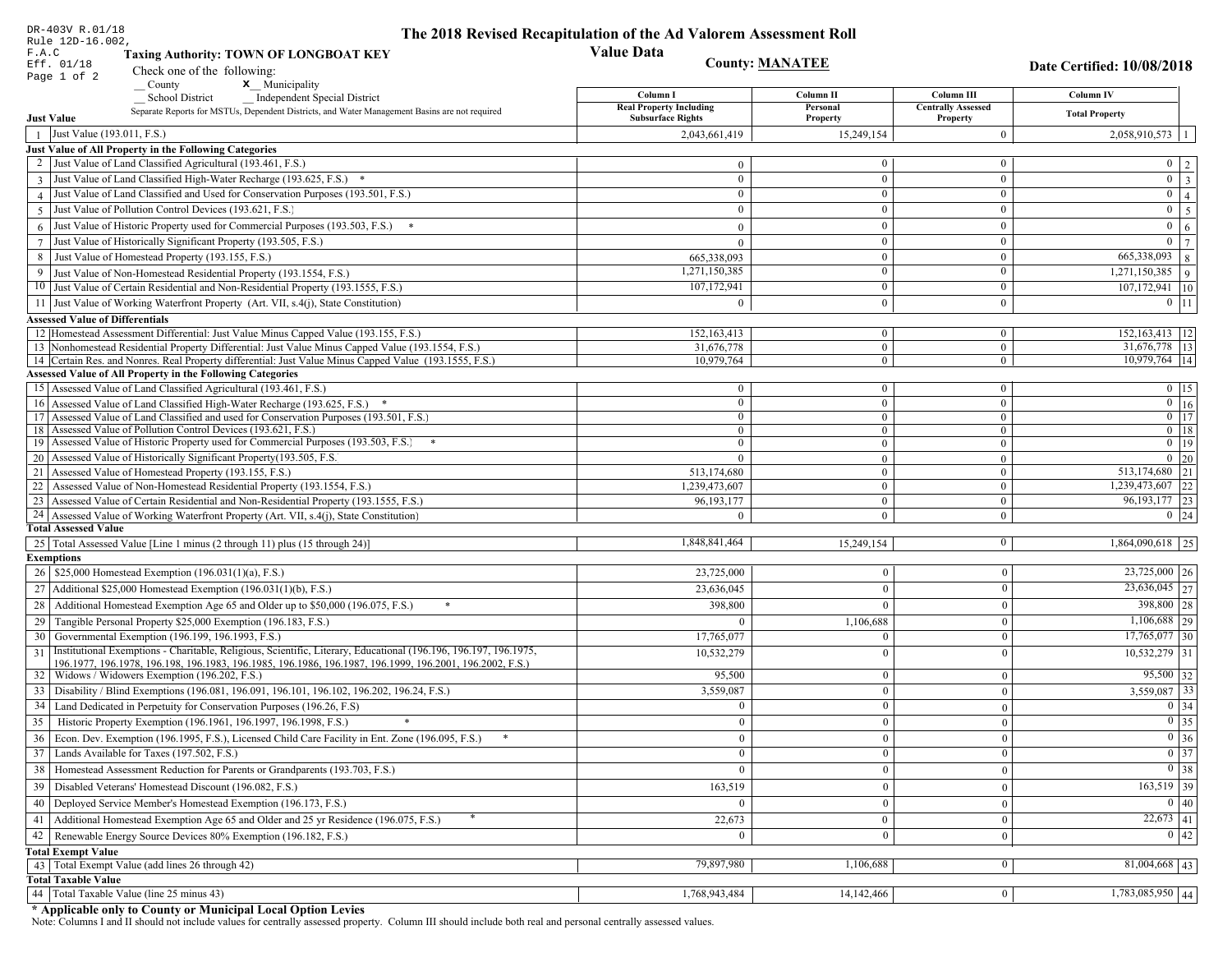**Taxing Authority: TOWN OF LONGBOAT KEY** 

# Reconciliation of Preliminary and Final Tax Roll

| 1                       | Operating Taxable Value as Shown on Preliminary Tax Roll                                           | 1,787,963,805     |
|-------------------------|----------------------------------------------------------------------------------------------------|-------------------|
| $\overline{\mathbf{2}}$ | Additions to Operating Taxable Value Resulting from Petitions to the VAB                           | $\Omega$          |
| 3                       | Deductions from Operating Taxable Value Resulting from Petitions to the VAB                        | $\Omega$          |
| 4                       | Subtotal $(1 + 2 - 3 = 4)$                                                                         | 1,787,963,805     |
| 5                       | Other Additions to Operating Taxable Value                                                         | 6, 272, 115       |
| 6                       | Other Deductions from Operating Taxable Value                                                      | 11,149,970        |
|                         | Operating Taxable Value Shown on Final Tax Roll $(4 + 5 - 6 = 7)$                                  | 1,783,085,950     |
|                         | <b>Selected Just Values</b>                                                                        | <b>Just Value</b> |
| 8                       | Just Value of Subsurface Rights (this amount included in Line 1, Column I, Page One) 193.481, F.S. |                   |
| 9                       | Just Value of Centrally Assessed Railroad Property Value                                           |                   |
| 10                      | Just Value of Centrally Assessed Private Car Line Property Value                                   |                   |
|                         |                                                                                                    |                   |

Note: Sum of items 9 and 10 should equal centrally assessed just value on page 1, line 1, column III.

#### **Homestead Portability**

| .           | $\sim$ $\sim$<br>ranster<br>Differential<br>Receiving<br>$-+$<br>iestes<br>---<br>' 01<br>. arce -<br>n |  |
|-------------|---------------------------------------------------------------------------------------------------------|--|
| $\sim$<br>. | rone<br>Differential<br>alue<br><b>Homestea</b><br>.                                                    |  |

| <b>Total Parcels or Accounts</b> |    |                           | Column 1                     | $C$ olumn 2              |  |
|----------------------------------|----|---------------------------|------------------------------|--------------------------|--|
|                                  |    |                           | <b>Real Property</b>         | <b>Personal Property</b> |  |
|                                  |    |                           | Parcels                      | Accounts                 |  |
|                                  | 13 | Fotal Parcels or Accounts | $\mathbf{A}$<br>ر ہے ،<br>ິ. | 204                      |  |

#### **Property with Reduced Assessed Value**

| 14 | Land Classified Agricultural (193.461, F.S.)                                                 |     |  |
|----|----------------------------------------------------------------------------------------------|-----|--|
| 15 | Land Classified High-Water Recharge (193.625, F.S.)                                          |     |  |
| 16 | Land Classified and Used for Conservation Purposes (193.501, F.S.)                           |     |  |
| 17 | Pollution Control Devices (193.621, F.S.)                                                    |     |  |
| 18 | Historic Property used for Commercial Purposes (193.503, F.S.) *                             |     |  |
| 19 | Historically Significant Property (193.505, F.S.)                                            |     |  |
| 20 | Homestead Property; Parcels with Capped Value (193.155, F.S.)                                | 841 |  |
| 21 | Non-Homestead Residential Property; Parcels with Capped Value (193.1554, F.S.)               | 752 |  |
| 22 | Certain Residential and Non-Residential Property; Parcels with Capped Value (193.1555, F.S.) | 19  |  |
| 23 | Working Waterfront Property (Art. VII, s.4(j), State Constitution)                           |     |  |

#### **Other Reductions in Assessed Value**

| -44 | Available for Taxes (197.502, F.S.)                                          |  |
|-----|------------------------------------------------------------------------------|--|
| 25  | 'omestead Assessment Reduction for Parents or Grandparents $(193.703, F.S.)$ |  |
| 26  | isabled Veterans' Homestead Discount (196.082, F.S.)                         |  |

# \* Applicable only to County or Municipal Local Option Levies

Date Certified: 10/08/2018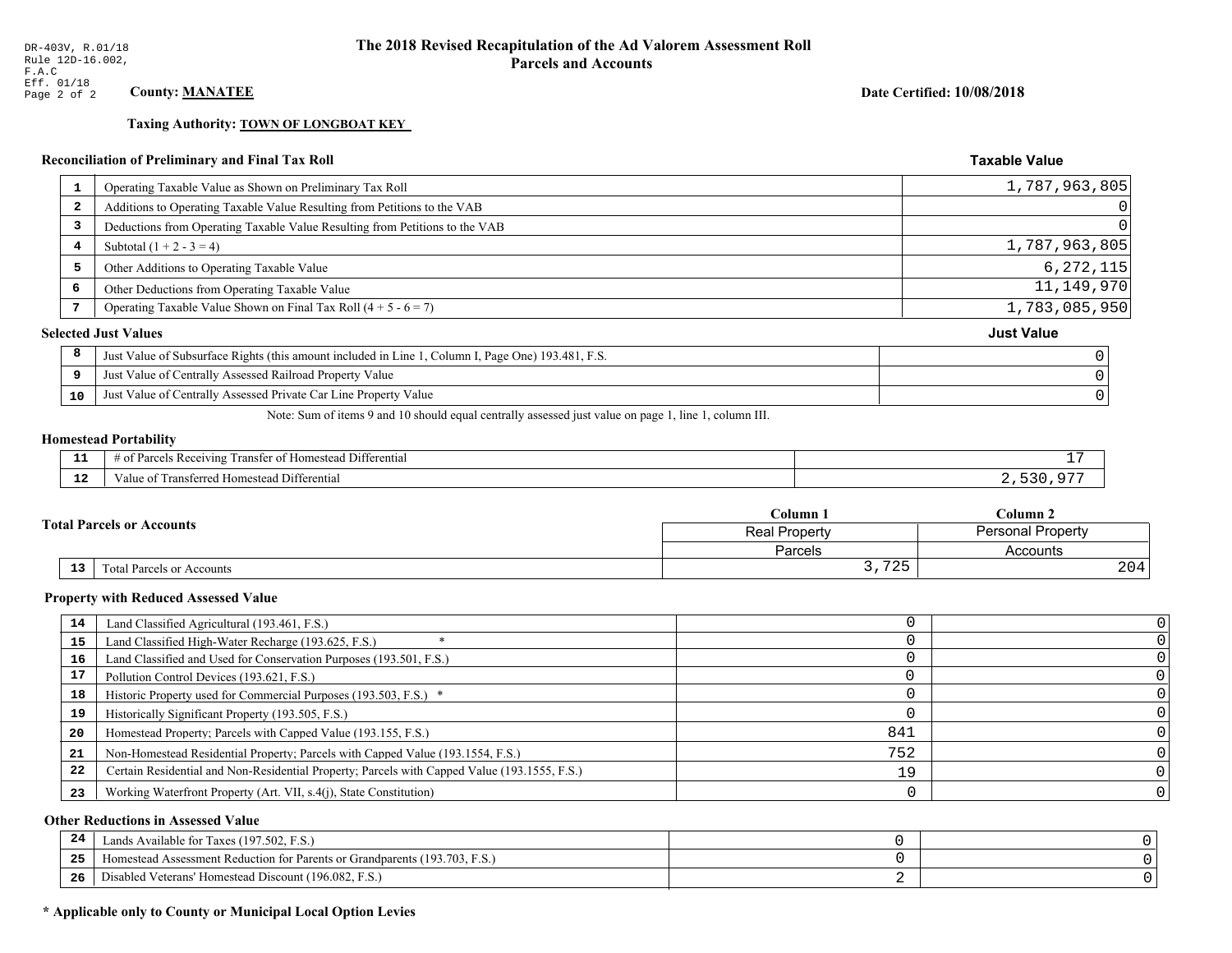| DR-403V R.01/18<br>Rule 12D-16.002,                                                                                                                                                                         | The 2018 Revised Recapitulation of the Ad Valorem Assessment Roll |                                |                                       |                                      |
|-------------------------------------------------------------------------------------------------------------------------------------------------------------------------------------------------------------|-------------------------------------------------------------------|--------------------------------|---------------------------------------|--------------------------------------|
| F.A.C<br>Taxing Authority: LONGBOAT KEY BEACH EROSION DIST A<br>Eff. 01/18<br>Check one of the following:                                                                                                   | <b>Value Data</b>                                                 | <b>County: MANATEE</b>         |                                       | <b>Date Certified: 10/08/2018</b>    |
| Page 1 of 2<br>$\sqrt{\frac{1}{1}}$ County<br>$\mathbf{x}$ Municipality                                                                                                                                     | Column I                                                          | Column II                      | Column III                            | Column IV                            |
| <b>School District</b><br><b>Independent Special District</b><br>Separate Reports for MSTUs, Dependent Districts, and Water Management Basins are not required<br><b>Just Value</b>                         | <b>Real Property Including</b><br><b>Subsurface Rights</b>        | Personal<br>Property           | <b>Centrally Assessed</b><br>Property | <b>Total Property</b>                |
| Just Value (193.011, F.S.)                                                                                                                                                                                  | 1,125,620,855                                                     | 14,562,149                     | $\theta$                              | $1,140,183,004$   1                  |
| Just Value of All Property in the Following Categories                                                                                                                                                      |                                                                   |                                |                                       |                                      |
| 2 Just Value of Land Classified Agricultural (193.461, F.S.)                                                                                                                                                | $\overline{0}$                                                    | 0                              | $\bf{0}$                              | $0 \mid 2$                           |
| 3 Just Value of Land Classified High-Water Recharge (193.625, F.S.) *                                                                                                                                       | $\mathbf{0}$                                                      | $\theta$                       | $\theta$                              | $\boldsymbol{0}$<br>$\frac{1}{3}$    |
| 4 Just Value of Land Classified and Used for Conservation Purposes (193.501, F.S.)                                                                                                                          | $\overline{0}$                                                    | $\theta$                       | $\mathbf{0}$                          | $0 \mid 4$                           |
| 5 Just Value of Pollution Control Devices (193.621, F.S.)                                                                                                                                                   | $\mathbf{0}$                                                      | $\overline{0}$                 | $\mathbf{0}$                          | $0 \mid 5$                           |
| 6 Just Value of Historic Property used for Commercial Purposes (193.503, F.S.) $*$                                                                                                                          | $\mathbf{0}$                                                      | $\theta$                       | $\theta$                              | $\bf{0}$                             |
|                                                                                                                                                                                                             | $\theta$                                                          | $\overline{0}$                 | $\mathbf{0}$                          | 6<br>$0 \mid 7$                      |
| 7 Just Value of Historically Significant Property (193.505, F.S.)<br>8 Just Value of Homestead Property (193.155, F.S.)                                                                                     |                                                                   | $\overline{0}$                 | $\boldsymbol{0}$                      | $\overline{263,990,717}$ 8           |
|                                                                                                                                                                                                             | 263,990,717<br>780,135,343                                        | $\theta$                       | $\mathbf{0}$                          |                                      |
| 9 Just Value of Non-Homestead Residential Property (193.1554, F.S.)                                                                                                                                         | 81,494,795                                                        | $\mathbf{0}$                   | $\bf{0}$                              | 780, 135, 343<br>9 <sup>°</sup>      |
| 10 Just Value of Certain Residential and Non-Residential Property (193.1555, F.S.)                                                                                                                          |                                                                   |                                | $\mathbf{0}$                          | 81,494,795   10                      |
| 11 Just Value of Working Waterfront Property (Art. VII, s.4(j), State Constitution)                                                                                                                         | $\mathbf{0}$                                                      | $\overline{0}$                 |                                       | $0$   11                             |
| <b>Assessed Value of Differentials</b>                                                                                                                                                                      |                                                                   |                                |                                       |                                      |
| 12 Homestead Assessment Differential: Just Value Minus Capped Value (193.155, F.S.)                                                                                                                         | 57,100,417                                                        | $\mathbf{0}$<br>$\overline{0}$ | $\mathbf{0}$<br>$\theta$              | 57,100,417   12<br>20, 194, 895   13 |
| 13 Nonhomestead Residential Property Differential: Just Value Minus Capped Value (193.1554, F.S.)<br>14 Certain Res. and Nonres. Real Property differential: Just Value Minus Capped Value (193.1555, F.S.) | 20,194,895<br>4,854,277                                           | $\mathbf{0}$                   | $\overline{0}$                        | 4,854,277 14                         |
| Assessed Value of All Property in the Following Categories                                                                                                                                                  |                                                                   |                                |                                       |                                      |
| 15 Assessed Value of Land Classified Agricultural (193.461, F.S.)                                                                                                                                           | $\mathbf{0}$                                                      | $\Omega$                       | $\mathbf{0}$                          | $0$ 15                               |
| 16 Assessed Value of Land Classified High-Water Recharge (193.625, F.S.) *                                                                                                                                  | $\mathbf{0}$                                                      | $\overline{0}$                 | $\theta$                              | $0 \mid 16$                          |
| 17 Assessed Value of Land Classified and used for Conservation Purposes (193.501, F.S.)                                                                                                                     | $\overline{0}$                                                    | $\Omega$                       | $\mathbf{0}$                          | $0 \mid 17$                          |
| 18 Assessed Value of Pollution Control Devices (193.621, F.S.)                                                                                                                                              | $\overline{0}$                                                    | $\overline{0}$                 | $\overline{0}$                        | $0$ 18                               |
| 19 Assessed Value of Historic Property used for Commercial Purposes (193.503, F.S.)<br>$*$                                                                                                                  | $\overline{0}$                                                    | $\overline{0}$                 | $\overline{0}$                        | $0$ 19                               |
| 20 Assessed Value of Historically Significant Property (193.505, F.S.                                                                                                                                       | $\theta$                                                          | $\Omega$                       | $\mathbf{0}$                          | $0\vert 20$                          |
| 21 Assessed Value of Homestead Property (193.155, F.S.)                                                                                                                                                     | 206,890,300                                                       | $\overline{0}$                 | $\mathbf{0}$                          | 206,890,300 21                       |
| 22<br>Assessed Value of Non-Homestead Residential Property (193.1554, F.S.)                                                                                                                                 | 759,940,448                                                       | $\overline{0}$                 | $\mathbf{0}$                          | 759,940,448 22                       |
| 23 Assessed Value of Certain Residential and Non-Residential Property (193.1555, F.S.)                                                                                                                      | 76,640,518                                                        | $\overline{0}$                 | $\mathbf{0}$                          | 76,640,518 23                        |
| 24 Assessed Value of Working Waterfront Property (Art. VII, s.4(j), State Constitution)                                                                                                                     |                                                                   | $\theta$                       | $\theta$                              | $0 \quad 24$                         |
| <b>Total Assessed Value</b>                                                                                                                                                                                 |                                                                   |                                |                                       |                                      |
| 25   Total Assessed Value [Line 1 minus (2 through 11) plus (15 through 24)]                                                                                                                                | 1,043,471,266                                                     | 14,562,149                     | $\overline{0}$                        | $1,058,033,415$   25                 |
| <b>Exemptions</b>                                                                                                                                                                                           |                                                                   |                                |                                       |                                      |
| 26   \$25,000 Homestead Exemption (196.031(1)(a), F.S.)                                                                                                                                                     | 6,350,000                                                         | $\overline{0}$                 | $\bf{0}$                              | $6,350,000$ 26                       |
| 27   Additional \$25,000 Homestead Exemption $(196.031(1)(b), F.S.)$                                                                                                                                        | 6,325,000                                                         | $\overline{0}$                 | $\Omega$                              | $6,325,000$ 27                       |
| 28 Additional Homestead Exemption Age 65 and Older up to \$50,000 (196.075, F.S.)                                                                                                                           | $\Omega$                                                          | $\Omega$                       | $\mathbf{0}$                          | $0 \mid 28$                          |
| 29 Tangible Personal Property \$25,000 Exemption (196.183, F.S.)                                                                                                                                            | $\theta$                                                          | 895,856                        | $\bf{0}$                              | 895,856 29                           |
| 30 Governmental Exemption (196.199, 196.1993, F.S.)                                                                                                                                                         | 12,736,384                                                        | $\Omega$                       | $\Omega$                              | $\overline{12,736,384}$ 30           |
| 31 Institutional Exemptions - Charitable, Religious, Scientific, Literary, Educational (196.196, 196.197, 196.1975,                                                                                         | 2,750,509                                                         | $\overline{0}$                 | $\mathbf{0}$                          | 2,750,509 31                         |
| 196.1977, 196.1978, 196.198, 196.1983, 196.1985, 196.1986, 196.1987, 196.1999, 196.2001, 196.2002, F.S.)<br>32   Widows / Widowers Exemption (196.202, F.S.)                                                | 29,000                                                            | $\overline{0}$                 | $\bf{0}$                              | $29,000$ 32                          |
| 33 Disability / Blind Exemptions (196.081, 196.091, 196.101, 196.102, 196.202, 196.24, F.S.)                                                                                                                | 852,363                                                           | $\overline{0}$                 | $\Omega$                              | $852,363$ 33                         |
| 34 Land Dedicated in Perpetuity for Conservation Purposes (196.26, F.S)                                                                                                                                     | $\theta$                                                          | $\overline{0}$                 |                                       | $0 \mid 34$                          |
| 35 Historic Property Exemption (196.1961, 196.1997, 196.1998, F.S.)                                                                                                                                         |                                                                   |                                | $\mathbf{0}$                          | $\boxed{0}$ 35                       |
|                                                                                                                                                                                                             | $\mathbf{0}$                                                      | 0                              | $\vert 0 \vert$                       |                                      |
| 36 Econ. Dev. Exemption (196.1995, F.S.), Licensed Child Care Facility in Ent. Zone (196.095, F.S.)                                                                                                         | $\overline{0}$                                                    | $\overline{0}$                 | $\bf{0}$                              | $0 \mid 36$                          |
| 37 Lands Available for Taxes (197.502, F.S.)                                                                                                                                                                | $\mathbf{0}$                                                      | $\overline{0}$                 | $\bf{0}$                              | $\overline{0}$ 37                    |
| 38   Homestead Assessment Reduction for Parents or Grandparents (193.703, F.S.)                                                                                                                             | $\overline{0}$                                                    | $\overline{0}$                 | $\bf{0}$                              | $\boxed{0}$ 38                       |
| 39   Disabled Veterans' Homestead Discount (196.082, F.S.)                                                                                                                                                  | $\mathbf{0}$                                                      | $\overline{0}$                 | $\bf{0}$                              | $\boxed{0}$ 39                       |
| 40   Deployed Service Member's Homestead Exemption (196.173, F.S.)                                                                                                                                          | $\mathbf{0}$                                                      | $\overline{0}$                 | $\bf{0}$                              | $\boxed{0}$ 40                       |
| 41   Additional Homestead Exemption Age 65 and Older and 25 yr Residence (196.075, F.S.)                                                                                                                    | $\mathbf{0}$                                                      | $\mathbf{0}$                   | $\bf{0}$                              | $\boxed{0}$ 41                       |
| 42 Renewable Energy Source Devices 80% Exemption (196.182, F.S.)                                                                                                                                            | $\mathbf{0}$                                                      | $\overline{0}$                 | $\bf{0}$                              | 0 42                                 |
| <b>Total Exempt Value</b>                                                                                                                                                                                   |                                                                   |                                |                                       |                                      |
| 43 Total Exempt Value (add lines 26 through 42)                                                                                                                                                             | 29,043,256                                                        | 895,856                        | $\bf{0}$                              | $\overline{29,939,112}$ 43           |
| <b>Total Taxable Value</b>                                                                                                                                                                                  |                                                                   |                                |                                       |                                      |
| 44   Total Taxable Value (line 25 minus 43)                                                                                                                                                                 | 1,014,428,010                                                     | 13,666,293                     | $\bf{0}$                              | $1,028,094,303$ 44                   |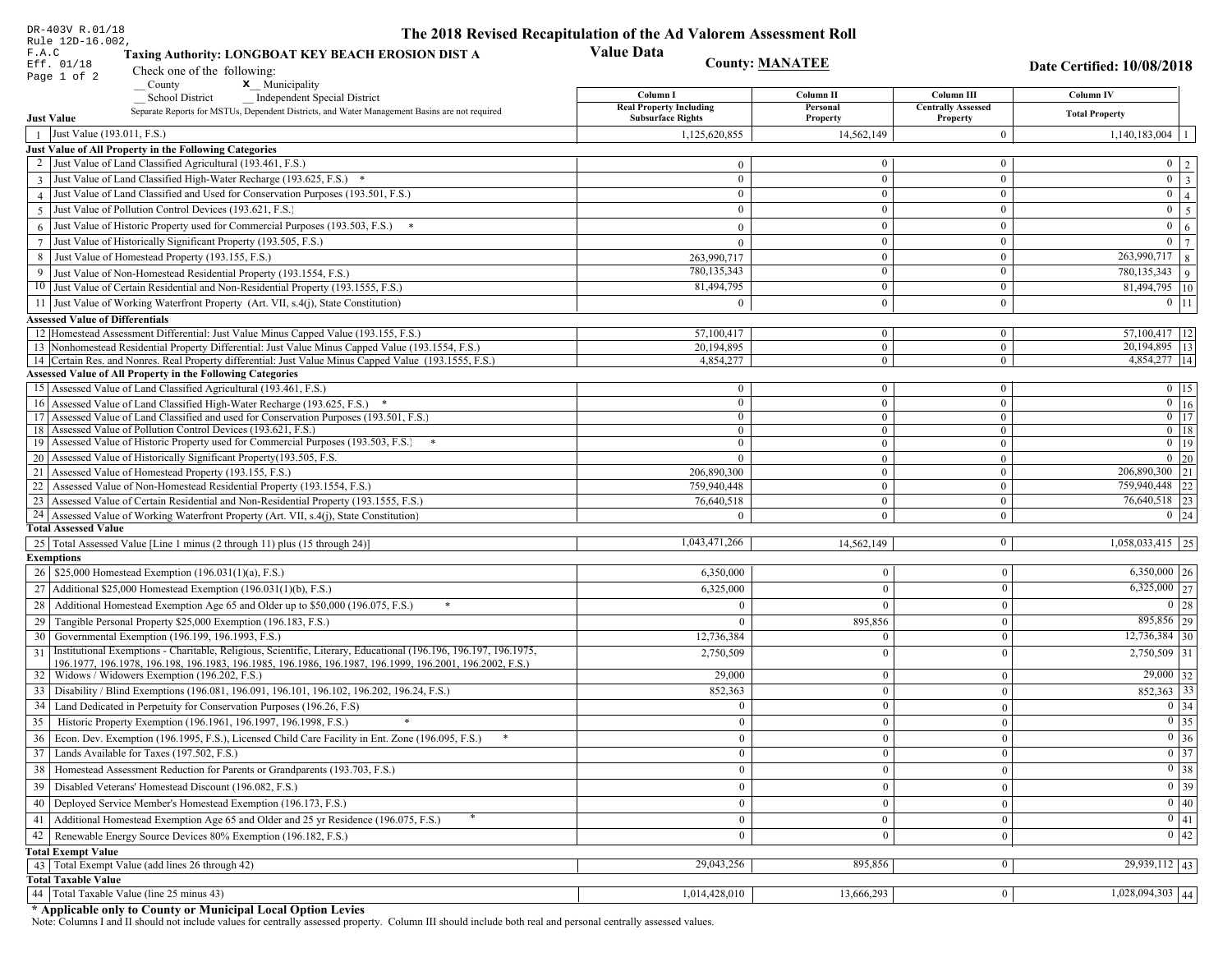# Taxing Authority: LONGBOAT KEY BEACH EROSION DIST A

# Reconciliation of Preliminary and Final Tax Roll

| 1                       | Operating Taxable Value as Shown on Preliminary Tax Roll                                           | 1,031,924,657 |
|-------------------------|----------------------------------------------------------------------------------------------------|---------------|
| $\overline{\mathbf{2}}$ | Additions to Operating Taxable Value Resulting from Petitions to the VAB                           |               |
| 3                       | Deductions from Operating Taxable Value Resulting from Petitions to the VAB                        |               |
| 4                       | Subtotal $(1 + 2 - 3 = 4)$                                                                         | 1,031,924,657 |
| 5                       | Other Additions to Operating Taxable Value                                                         | 945, 170      |
| 6                       | Other Deductions from Operating Taxable Value                                                      | 4,775,524     |
|                         | Operating Taxable Value Shown on Final Tax Roll $(4 + 5 - 6 = 7)$                                  | 1,028,094,303 |
|                         | <b>Selected Just Values</b>                                                                        | Just Value    |
| 8                       | Just Value of Subsurface Rights (this amount included in Line 1, Column I, Page One) 193.481, F.S. |               |
| 9                       | Just Value of Centrally Assessed Railroad Property Value                                           |               |
| 10                      | Just Value of Centrally Assessed Private Car Line Property Value                                   |               |
|                         |                                                                                                    |               |

Note: Sum of items 9 and 10 should equal centrally assessed just value on page 1, line 1, column III.

#### **Homestead Portability**

l,

| - -         | --<br>. Differential<br>$\ldots$ cis Receiving T<br>ranster<br>$\sim$<br>i Homestead<br>. arce <sup>,</sup><br>-01<br>. . |  |
|-------------|---------------------------------------------------------------------------------------------------------------------------|--|
| $\sim$<br>. | ransterred<br>l Homestead Differential<br>alue                                                                            |  |

|                                  |                           | Column 1      | $C$ olumn 2              |  |
|----------------------------------|---------------------------|---------------|--------------------------|--|
| <b>Fotal Parcels or Accounts</b> |                           | Real Property | <b>Personal Property</b> |  |
|                                  |                           | Parcels       | Accounts                 |  |
| 13 <sub>1</sub>                  | Total Parcels or Accounts | 1,614         | 1つに<br>ᆂᅀᇰ               |  |

#### **Property with Reduced Assessed Value**

| 14 | Land Classified Agricultural (193.461, F.S.)                                                 |     |  |
|----|----------------------------------------------------------------------------------------------|-----|--|
|    |                                                                                              |     |  |
| 15 | Land Classified High-Water Recharge (193.625, F.S.)                                          |     |  |
| 16 | Land Classified and Used for Conservation Purposes (193.501, F.S.)                           |     |  |
| 17 | Pollution Control Devices (193.621, F.S.)                                                    |     |  |
| 18 | Historic Property used for Commercial Purposes (193.503, F.S.) *                             |     |  |
| 19 | Historically Significant Property (193.505, F.S.)                                            |     |  |
| 20 | Homestead Property; Parcels with Capped Value (193.155, F.S.)                                | 221 |  |
| 21 | Non-Homestead Residential Property; Parcels with Capped Value (193.1554, F.S.)               | 363 |  |
| 22 | Certain Residential and Non-Residential Property; Parcels with Capped Value (193.1555, F.S.) |     |  |
| 23 | Working Waterfront Property (Art. VII, s.4(j), State Constitution)                           |     |  |

#### **Other Reductions in Assessed Value**

| 24    | Lands Available for Taxes (197.502, F.S.)                                               |  |
|-------|-----------------------------------------------------------------------------------------|--|
| - - - | <sup>1</sup> Homestead Assessment Reduction for Parents or Grandparents (193.703, F.S.) |  |
| -26   | Disabled Veterans' Homestead Discount (196.082, F.S.)                                   |  |

# \* Applicable only to County or Municipal Local Option Levies

**Taxable Value** 

Date Certified: 10/08/2018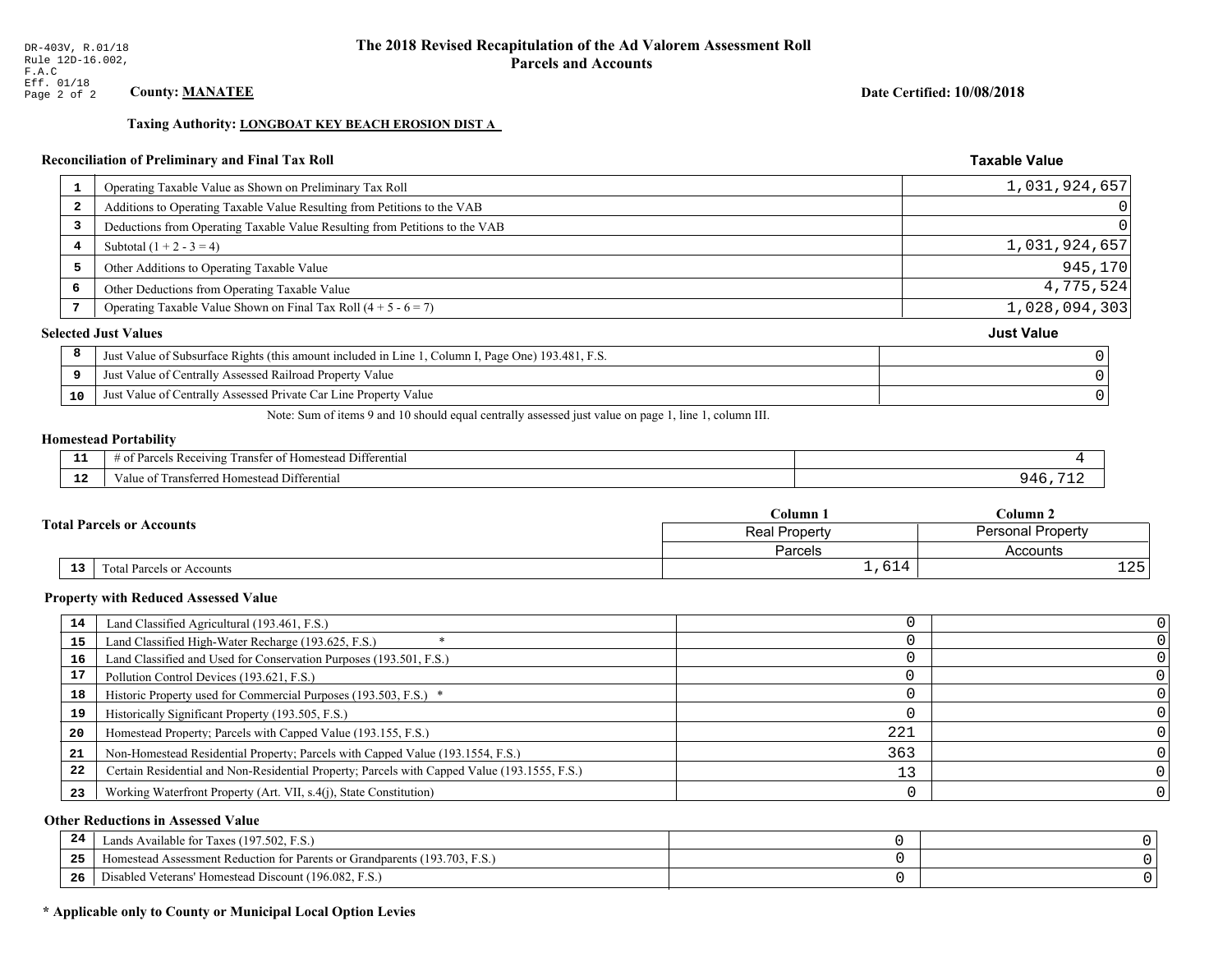| DR-403V R.01/18                                                                                                                                              | The 2018 Revised Recapitulation of the Ad Valorem Assessment Roll |                        |                                       |                                                     |
|--------------------------------------------------------------------------------------------------------------------------------------------------------------|-------------------------------------------------------------------|------------------------|---------------------------------------|-----------------------------------------------------|
| Rule 12D-16.002,<br>F.A.C<br>Taxing Authority: LONGBOAT KEY BEACH EROSION DIST B                                                                             | <b>Value Data</b>                                                 |                        |                                       |                                                     |
| Eff. 01/18<br>Check one of the following:                                                                                                                    |                                                                   | <b>County: MANATEE</b> |                                       | Date Certified: 10/08/2018                          |
| Page 1 of 2<br>County<br>x Municipality                                                                                                                      |                                                                   |                        |                                       |                                                     |
| <b>School District</b><br><b>Independent Special District</b>                                                                                                | Column I                                                          | Column II              | Column III                            | Column IV                                           |
| Separate Reports for MSTUs, Dependent Districts, and Water Management Basins are not required<br><b>Just Value</b>                                           | <b>Real Property Including</b><br><b>Subsurface Rights</b>        | Personal<br>Property   | <b>Centrally Assessed</b><br>Property | <b>Total Property</b>                               |
| Just Value (193.011, F.S.)<br>$\overline{1}$                                                                                                                 | 918,040,564                                                       | 687,005                | $\boldsymbol{0}$                      | $918,727,569$   1                                   |
| Just Value of All Property in the Following Categories                                                                                                       |                                                                   |                        |                                       |                                                     |
| 2 Just Value of Land Classified Agricultural (193.461, F.S.)                                                                                                 | $\mathbf{0}$                                                      | $\mathbf{0}$           | $\boldsymbol{0}$                      | $0 \mid 2$                                          |
| 3 Just Value of Land Classified High-Water Recharge (193.625, F.S.) *                                                                                        | $\mathbf{0}$                                                      | $\boldsymbol{0}$       | $\boldsymbol{0}$                      | $0 \mid 3$                                          |
| 4 Just Value of Land Classified and Used for Conservation Purposes (193.501, F.S.)                                                                           | $\overline{0}$                                                    | $\boldsymbol{0}$       | $\boldsymbol{0}$                      | $\overline{0}$ 4                                    |
| Just Value of Pollution Control Devices (193.621, F.S.)<br>$\overline{5}$                                                                                    | $\mathbf{0}$                                                      | $\mathbf{0}$           | $\boldsymbol{0}$                      | $\overline{0}$ 5                                    |
| $6$ Just Value of Historic Property used for Commercial Purposes (193.503, F.S.) $*$                                                                         | $\Omega$                                                          | $\Omega$               | $\boldsymbol{0}$                      | $0 \quad 6$                                         |
| 7 Just Value of Historically Significant Property (193.505, F.S.)                                                                                            | $\mathbf{0}$                                                      | $\mathbf{0}$           | $\boldsymbol{0}$                      | $0 \mid 7 \mid$                                     |
| 8 Just Value of Homestead Property (193.155, F.S.)                                                                                                           | 401,347,376                                                       | $\mathbf{0}$           | $\boldsymbol{0}$                      | $401,347,376$ 8                                     |
| 9 Just Value of Non-Homestead Residential Property (193.1554, F.S.)                                                                                          | 491,015,042                                                       | $\overline{0}$         | $\boldsymbol{0}$                      | $\overline{491,015,042}$   9                        |
| 10 Just Value of Certain Residential and Non-Residential Property (193.1555, F.S.)                                                                           | 25,678,146                                                        | $\mathbf{0}$           | $\boldsymbol{0}$                      | 25,678,146 10                                       |
| 11 Just Value of Working Waterfront Property (Art. VII, s.4(j), State Constitution)                                                                          | $\theta$                                                          | $\theta$               | $\mathbf{0}$                          | $0 \mid 11$                                         |
|                                                                                                                                                              |                                                                   |                        |                                       |                                                     |
| <b>Assessed Value of Differentials</b><br>12 Homestead Assessment Differential: Just Value Minus Capped Value (193.155, F.S.)                                | 95,062,996                                                        | $\overline{0}$         | $\boldsymbol{0}$                      | 95,062,996   12                                     |
| 13 Nonhomestead Residential Property Differential: Just Value Minus Capped Value (193.1554, F.S.)                                                            | 11,481,883                                                        | $\mathbf{0}$           | $\mathbf{0}$                          | $11,481,883$   13                                   |
| 14 Certain Res. and Nonres. Real Property differential: Just Value Minus Capped Value (193.1555, F.S.)                                                       | 6,125,487                                                         | $\mathbf{0}$           | $\mathbf{0}$                          | $6,125,487$   14                                    |
| <b>Assessed Value of All Property in the Following Categories</b>                                                                                            |                                                                   |                        |                                       |                                                     |
| 15 Assessed Value of Land Classified Agricultural (193.461, F.S.)                                                                                            | $\mathbf{0}$                                                      | $\mathbf{0}$           | $\mathbf{0}$                          | $0 \mid 15$                                         |
| 16 Assessed Value of Land Classified High-Water Recharge (193.625, F.S.)                                                                                     | $\overline{0}$                                                    | $\mathbf{0}$           | $\boldsymbol{0}$                      | $\overline{0}$ 16                                   |
| 17 Assessed Value of Land Classified and used for Conservation Purposes (193.501, F.S.)                                                                      | $\overline{0}$                                                    | $\mathbf{0}$           | $\mathbf{0}$                          | $0 \mid 17$                                         |
| 18 Assessed Value of Pollution Control Devices (193.621, F.S.)                                                                                               | $\mathbf{0}$                                                      | $\mathbf{0}$           | $\overline{0}$                        | $0$ 18                                              |
| 19 Assessed Value of Historic Property used for Commercial Purposes (193.503, F.S.)                                                                          | $\overline{0}$                                                    | $\mathbf{0}$           | $\mathbf{0}$                          | $0 \t19$                                            |
| 20 Assessed Value of Historically Significant Property (193.505, F.S.                                                                                        | $\theta$                                                          | $\overline{0}$         | $\overline{0}$                        | $0\quad20$                                          |
| 21 Assessed Value of Homestead Property (193.155, F.S.)                                                                                                      | 306,284,380                                                       | $\overline{0}$         | $\mathbf{0}$                          | $\overline{306,284,380}$ 21                         |
| 22 Assessed Value of Non-Homestead Residential Property (193.1554, F.S.)                                                                                     | 479,533,159                                                       | $\overline{0}$         | $\overline{0}$                        | 479,533,159 22                                      |
| 23 Assessed Value of Certain Residential and Non-Residential Property (193.1555, F.S.)                                                                       | 19,552,659                                                        | $\mathbf{0}$           | $\mathbf{0}$                          | 19,552,659 23                                       |
| 24 Assessed Value of Working Waterfront Property (Art. VII, s.4(j), State Constitution                                                                       | $\Omega$                                                          | $\overline{0}$         | $\mathbf{0}$                          | $0 \mid 24$                                         |
| <b>Total Assessed Value</b>                                                                                                                                  |                                                                   |                        |                                       |                                                     |
| 25   Total Assessed Value [Line 1 minus (2 through 11) plus (15 through 24)]                                                                                 | 805,370,198                                                       | 687,005                | $\bf{0}$                              | $806,057,203$ 25                                    |
| <b>Exemptions</b>                                                                                                                                            |                                                                   |                        |                                       |                                                     |
| 26   \$25,000 Homestead Exemption (196.031(1)(a), F.S.)                                                                                                      | 17,375,000                                                        | $\mathbf{0}$           | $\overline{0}$                        | $17,375,000$ 26                                     |
| 27   Additional \$25,000 Homestead Exemption (196.031(1)(b), F.S.)                                                                                           | 17,311,045                                                        | $\theta$               | $\theta$                              | $\overline{17,311,045}$ 27                          |
| 28 Additional Homestead Exemption Age 65 and Older up to \$50,000 (196.075, F.S.)                                                                            | 398,800                                                           | $\Omega$               | $\Omega$                              | 398,800 28                                          |
| 29 Tangible Personal Property \$25,000 Exemption (196.183, F.S.)                                                                                             | $\theta$                                                          | 210,832                | $\Omega$                              | $210,832$ 29                                        |
| 30 Governmental Exemption (196.199, 196.1993, F.S.)                                                                                                          | 5,028,693                                                         | $\Omega$               | $\Omega$                              | $5,028,693$ 30                                      |
| Institutional Exemptions - Charitable, Religious, Scientific, Literary, Educational (196.196, 196.197, 196.1975,<br>31                                       | 7,781,770                                                         | $\Omega$               | $\Omega$                              | 7,781,770 31                                        |
| 196.1977, 196.1978, 196.198, 196.1983, 196.1985, 196.1986, 196.1987, 196.1999, 196.2001, 196.2002, F.S.)<br>32   Widows / Widowers Exemption (196.202, F.S.) | 66,500                                                            | $\Omega$               | $\mathbf{0}$                          | $66,500$ 32                                         |
| 33 Disability / Blind Exemptions (196.081, 196.091, 196.101, 196.102, 196.202, 196.24, F.S.)                                                                 | 2,706,724                                                         | $\Omega$               | $\Omega$                              | $2,706,724$ 33                                      |
| 34   Land Dedicated in Perpetuity for Conservation Purposes (196.26, F.S)                                                                                    | $\mathbf{0}$                                                      | $\Omega$               | $\Omega$                              | $0 \mid 34$                                         |
| 35 Historic Property Exemption (196.1961, 196.1997, 196.1998, F.S.)                                                                                          |                                                                   |                        |                                       | $\boxed{0}$ 35                                      |
|                                                                                                                                                              | $\overline{0}$                                                    | $\bf{0}$               | $\vert 0 \vert$                       | $0\vert 36$                                         |
| 36 Econ. Dev. Exemption (196.1995, F.S.), Licensed Child Care Facility in Ent. Zone (196.095, F.S.)                                                          | $\overline{0}$                                                    | $\mathbf{0}$           | $\theta$                              |                                                     |
| 37 Lands Available for Taxes (197.502, F.S.)                                                                                                                 | $\mathbf{0}$                                                      | $\overline{0}$         | $\bf{0}$                              | $\boxed{0}$ 37                                      |
| 38   Homestead Assessment Reduction for Parents or Grandparents (193.703, F.S.)                                                                              | $\mathbf{0}$                                                      | $\mathbf{0}$           | $\mathbf{0}$                          | $0 \mid 38$                                         |
| 39   Disabled Veterans' Homestead Discount (196.082, F.S.)                                                                                                   | 163,519                                                           | $\Omega$               | $\Omega$                              | $\sqrt{163,519}$ 39                                 |
| 40   Deployed Service Member's Homestead Exemption (196.173, F.S.)                                                                                           | $\theta$                                                          | $\mathbf{0}$           | $\theta$                              | 0 40                                                |
| 41   Additional Homestead Exemption Age 65 and Older and 25 yr Residence (196.075, F.S.)                                                                     | 22,673                                                            | $\Omega$               | $\overline{0}$                        | $\overline{22,673}$ 41                              |
| 42 Renewable Energy Source Devices 80% Exemption (196.182, F.S.)                                                                                             | $\mathbf{0}$                                                      | $\Omega$               | $\theta$                              | $\begin{array}{ c c }\n\hline\n0 & 42\n\end{array}$ |
| <b>Total Exempt Value</b>                                                                                                                                    |                                                                   |                        |                                       |                                                     |
| 43 Total Exempt Value (add lines 26 through 42)                                                                                                              | 50,854,724                                                        | 210,832                | $\Omega$                              | $\overline{51,065,556}$ 43                          |
| <b>Total Taxable Value</b>                                                                                                                                   |                                                                   |                        |                                       |                                                     |
| 44 Total Taxable Value (line 25 minus 43)                                                                                                                    | 754,515,474                                                       | 476,173                | $\bf{0}$                              | 754,991,647 44                                      |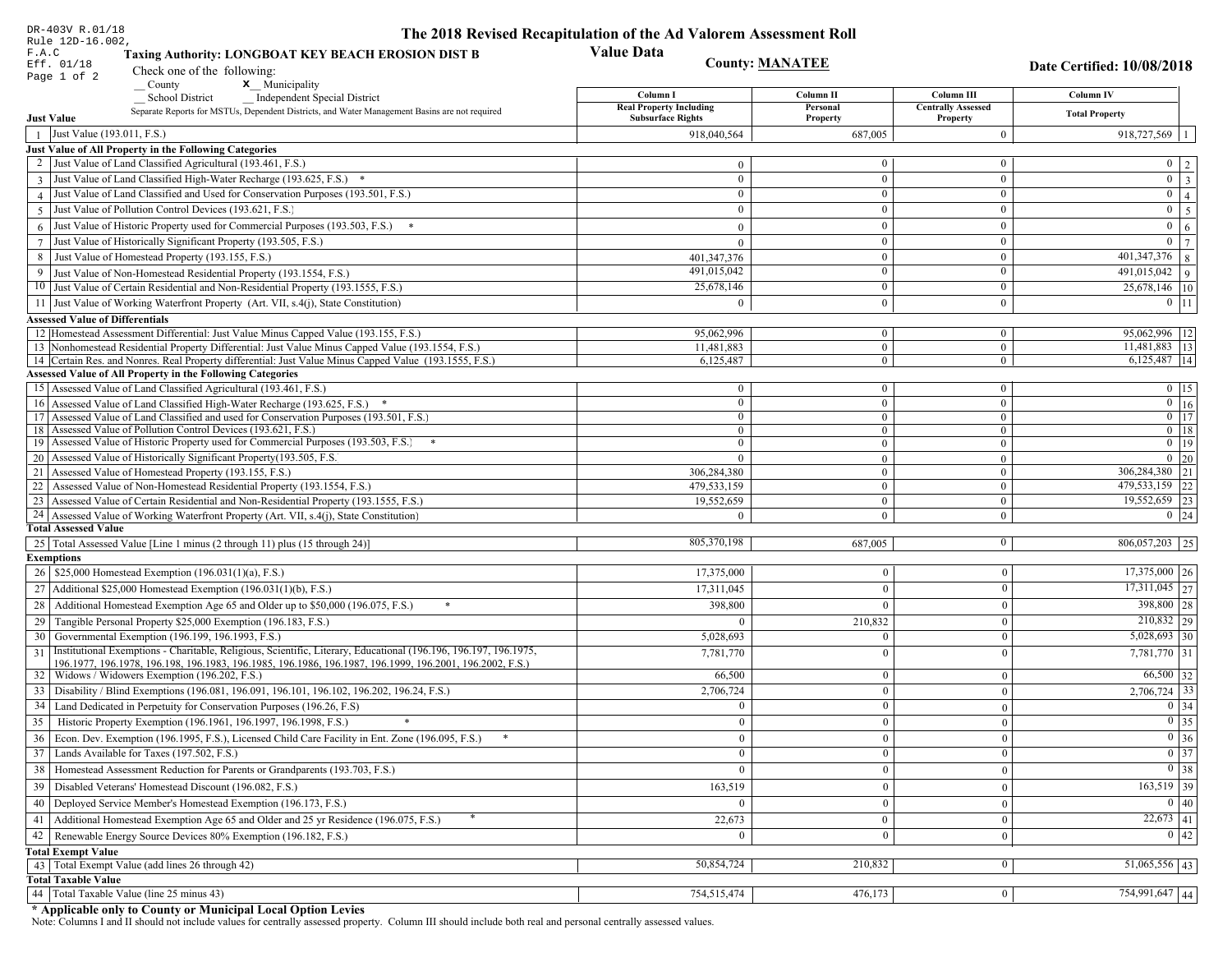#### Date Certified: 10/08/2018

**Taxable Value** 

#### Taxing Authority: LONGBOAT KEY BEACH EROSION DIST B

# Reconciliation of Preliminary and Final Tax Roll

|                         | Operating Taxable Value as Shown on Preliminary Tax Roll                                           | 756,039,148       |
|-------------------------|----------------------------------------------------------------------------------------------------|-------------------|
| $\overline{\mathbf{2}}$ | Additions to Operating Taxable Value Resulting from Petitions to the VAB                           | $\vert 0 \vert$   |
| 3                       | Deductions from Operating Taxable Value Resulting from Petitions to the VAB                        | 0                 |
| 4                       | Subtotal $(1 + 2 - 3 = 4)$                                                                         | 756,039,148       |
| 5                       | Other Additions to Operating Taxable Value                                                         | 5,326,945         |
| 6                       | Other Deductions from Operating Taxable Value                                                      | 6,374,446         |
|                         | Operating Taxable Value Shown on Final Tax Roll $(4 + 5 - 6 = 7)$                                  | 754,991,647       |
|                         | <b>Selected Just Values</b>                                                                        | <b>Just Value</b> |
| 8                       | Just Value of Subsurface Rights (this amount included in Line 1, Column I, Page One) 193.481, F.S. |                   |
| 9                       | Just Value of Centrally Assessed Railroad Property Value                                           |                   |
| 10                      | Just Value of Centrally Assessed Private Car Line Property Value                                   |                   |
|                         |                                                                                                    |                   |

Note: Sum of items 9 and 10 should equal centrally assessed just value on page 1, line 1, column III.

#### **Homestead Portability**

| - 3          | $\sim$ $\sim$<br>l Differential<br>als Receiving.<br>ranster<br>ำ∩†<br>i Homestead<br>arce <sup>r</sup><br>ിവ<br>. . | <u>—</u>  |
|--------------|----------------------------------------------------------------------------------------------------------------------|-----------|
| - - -<br>-44 | ransterred<br>l Homestead Differential<br>alue                                                                       | 684<br>26 |

|                 |                                  | $C$ olumn $\lambda$ | $C$ olumn 2              |  |
|-----------------|----------------------------------|---------------------|--------------------------|--|
|                 | <b>Fotal Parcels or Accounts</b> | Real Property       | <b>Personal Property</b> |  |
|                 |                                  | Parcels             | Accounts                 |  |
| 13 <sub>1</sub> | Total Parcels or Accounts        | $4 + + +$           | 70                       |  |

#### **Property with Reduced Assessed Value**

| 14 | Land Classified Agricultural (193.461, F.S.)                                                 |     |  |
|----|----------------------------------------------------------------------------------------------|-----|--|
| 15 | Land Classified High-Water Recharge (193.625, F.S.)                                          |     |  |
| 16 | Land Classified and Used for Conservation Purposes (193.501, F.S.)                           |     |  |
| 17 | Pollution Control Devices (193.621, F.S.)                                                    |     |  |
| 18 | Historic Property used for Commercial Purposes (193.503, F.S.) *                             |     |  |
| 19 | Historically Significant Property (193.505, F.S.)                                            |     |  |
| 20 | Homestead Property; Parcels with Capped Value (193.155, F.S.)                                | 620 |  |
| 21 | Non-Homestead Residential Property; Parcels with Capped Value (193.1554, F.S.)               | 389 |  |
| 22 | Certain Residential and Non-Residential Property; Parcels with Capped Value (193.1555, F.S.) |     |  |
| 23 | Working Waterfront Property (Art. VII, s.4(j), State Constitution)                           |     |  |

#### **Other Reductions in Assessed Value**

| 24  | Lands Available for Taxes (197.502, F.S.)                                        |  |
|-----|----------------------------------------------------------------------------------|--|
| .   | (193.703, F.S.<br>Aomestead Assessment Reduction for Parents or Grandparents (1) |  |
| -26 | d Veterans' Homestead Discount (196.082, F.S.)<br>Disabled                       |  |

# \* Applicable only to County or Municipal Local Option Levies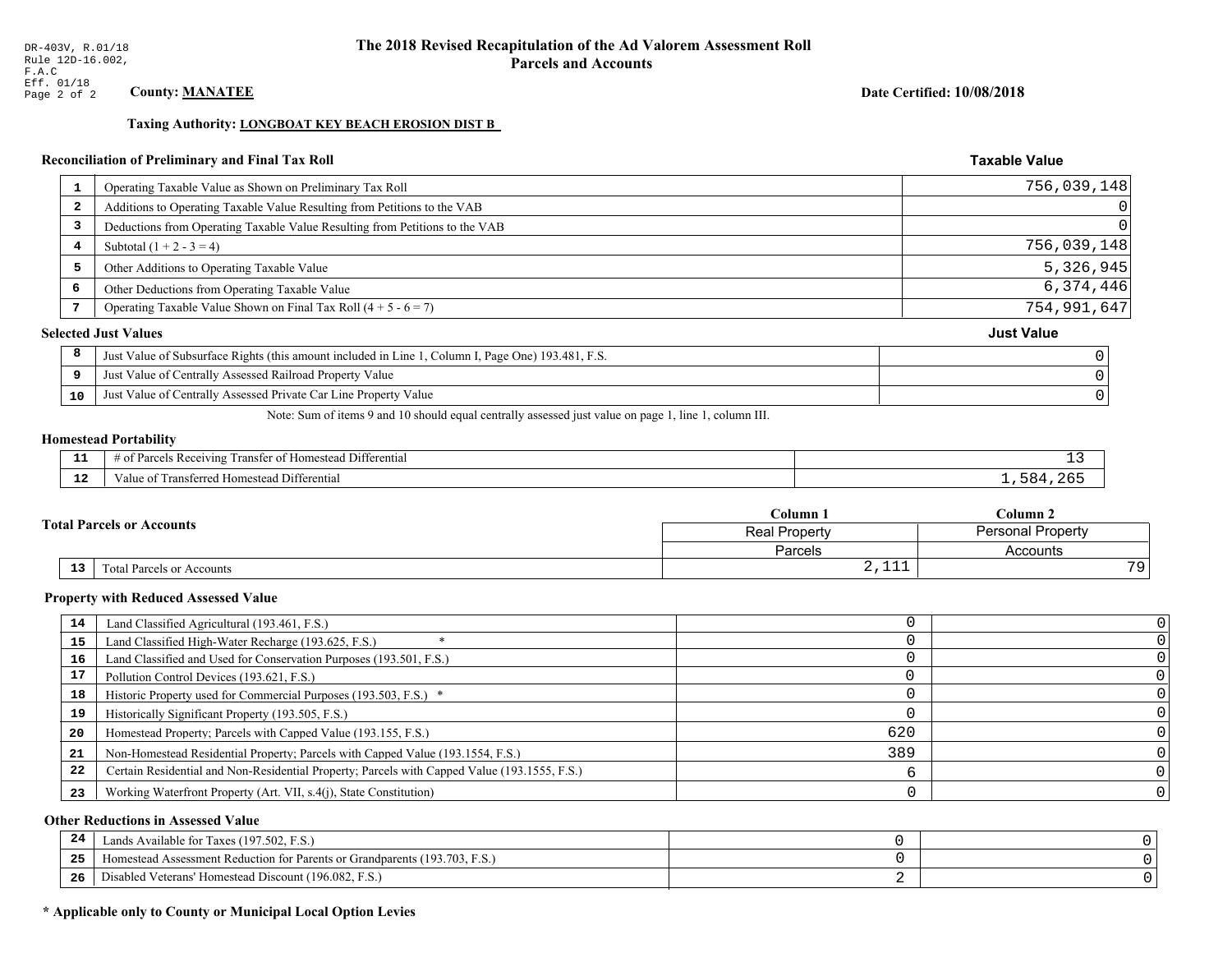| DR-403V R.01/18                                                                                                                                                                                             | The 2018 Revised Recapitulation of the Ad Valorem Assessment Roll |                                |                                       |                                               |
|-------------------------------------------------------------------------------------------------------------------------------------------------------------------------------------------------------------|-------------------------------------------------------------------|--------------------------------|---------------------------------------|-----------------------------------------------|
| Rule 12D-16.002,<br>F.A.C<br><b>Taxing Authority: CITY OF PALMETTO</b>                                                                                                                                      | <b>Value Data</b>                                                 |                                |                                       |                                               |
| Eff. 01/18<br>Check one of the following:                                                                                                                                                                   |                                                                   | <b>County: MANATEE</b>         |                                       | Date Certified: 10/08/2018                    |
| Page 1 of 2<br>x Municipality<br>County                                                                                                                                                                     |                                                                   |                                |                                       |                                               |
| <b>School District</b><br><b>Independent Special District</b>                                                                                                                                               | Column I                                                          | Column II                      | Column III                            | Column IV                                     |
| Separate Reports for MSTUs, Dependent Districts, and Water Management Basins are not required<br><b>Just Value</b>                                                                                          | <b>Real Property Including</b><br><b>Subsurface Rights</b>        | Personal<br>Property           | <b>Centrally Assessed</b><br>Property | <b>Total Property</b>                         |
| Just Value (193.011, F.S.)                                                                                                                                                                                  | 1,222,442,685                                                     | 53,279,668                     | 733,311                               | $1,276,455,664$   1                           |
| Just Value of All Property in the Following Categories                                                                                                                                                      |                                                                   |                                |                                       |                                               |
| 2 Just Value of Land Classified Agricultural (193.461, F.S.)                                                                                                                                                | 5,469,655                                                         | $\overline{0}$                 | $\bf{0}$                              | $\overline{5,469,655}$   2                    |
| 3 Just Value of Land Classified High-Water Recharge (193.625, F.S.) *                                                                                                                                       |                                                                   | $\theta$                       | $\mathbf{0}$                          | $\overline{0}$<br> 3                          |
| 4 Just Value of Land Classified and Used for Conservation Purposes (193.501, F.S.)                                                                                                                          | $\sqrt{ }$                                                        | $\Omega$                       | $\bf{0}$                              | $\mathbf{0}$<br>4 <sup>1</sup>                |
| 5 Just Value of Pollution Control Devices (193.621, F.S.)                                                                                                                                                   | $\Omega$                                                          | 19,130                         | $\overline{0}$                        | $19,130$ 5                                    |
| Just Value of Historic Property used for Commercial Purposes (193.503, F.S.)<br>6                                                                                                                           |                                                                   |                                | $\mathbf{0}$                          | $\mathbf{0}$<br>6 <sup>1</sup>                |
|                                                                                                                                                                                                             |                                                                   | $\overline{0}$                 | $\overline{0}$                        | $\overline{0}$<br> 7                          |
| Just Value of Historically Significant Property (193.505, F.S.)<br>$7\phantom{.0}$<br>Just Value of Homestead Property (193.155, F.S.)                                                                      | $\theta$                                                          | $\bf{0}$                       | $\bf{0}$                              | 463,957,099                                   |
| 8                                                                                                                                                                                                           | 463,957,099<br>335,521,826                                        | $\overline{0}$                 | $\mathbf{0}$                          | 8                                             |
| Just Value of Non-Homestead Residential Property (193.1554, F.S.)<br>9                                                                                                                                      |                                                                   | $\overline{0}$                 |                                       | $335,521,826$   9                             |
| 10 Just Value of Certain Residential and Non-Residential Property (193.1555, F.S.)                                                                                                                          | 417,494,105                                                       |                                | 395,538                               | 417,889,643   10                              |
| 11 Just Value of Working Waterfront Property (Art. VII, s.4(j), State Constitution)                                                                                                                         | 0                                                                 | $\Omega$                       | $\overline{0}$                        | $0$   11                                      |
| <b>Assessed Value of Differentials</b>                                                                                                                                                                      |                                                                   |                                |                                       |                                               |
| 12 Homestead Assessment Differential: Just Value Minus Capped Value (193.155, F.S.)                                                                                                                         | 113,129,519                                                       | $\overline{0}$                 | $\bf{0}$                              | 113,129,519   12                              |
| 13 Nonhomestead Residential Property Differential: Just Value Minus Capped Value (193.1554, F.S.)<br>14 Certain Res. and Nonres. Real Property differential: Just Value Minus Capped Value (193.1555, F.S.) | 20,731,592<br>13,122,410                                          | $\mathbf{0}$<br>$\overline{0}$ | $\mathbf{0}$<br>$\overline{0}$        | $\overline{20,731,592}$ 13<br>13,122,410   14 |
| <b>Assessed Value of All Property in the Following Categories</b>                                                                                                                                           |                                                                   |                                |                                       |                                               |
| 15 Assessed Value of Land Classified Agricultural (193.461, F.S.)                                                                                                                                           | 130,377                                                           | $\bf{0}$                       | $\bf{0}$                              | 130,377 15                                    |
| 16 Assessed Value of Land Classified High-Water Recharge (193.625, F.S.) *                                                                                                                                  | $\Omega$                                                          | $\overline{0}$                 | $\mathbf{0}$                          | $\overline{0}$   16                           |
| 17 Assessed Value of Land Classified and used for Conservation Purposes (193.501, F.S.)                                                                                                                     | $\bf{0}$                                                          | $\mathbf{0}$                   | $\bf{0}$                              | $\boxed{0}$ 17                                |
| 18 Assessed Value of Pollution Control Devices (193.621, F.S.)                                                                                                                                              | $\mathbf{0}$                                                      | 1,913                          | $\overline{0}$                        | 1,913   18                                    |
| 19 Assessed Value of Historic Property used for Commercial Purposes (193.503, F.S.)                                                                                                                         | $\mathbf{0}$                                                      | $\mathbf{0}$                   | $\bf{0}$                              | $0$ 19                                        |
| 20 Assessed Value of Historically Significant Property (193.505, F.S.                                                                                                                                       | $\theta$                                                          | $\overline{0}$                 | $\overline{0}$                        | $0 \quad 20$                                  |
| 21 Assessed Value of Homestead Property (193.155, F.S.)                                                                                                                                                     | 350,827,580                                                       | $\overline{0}$                 | $\bf{0}$                              | 350,827,580 21                                |
| 22 Assessed Value of Non-Homestead Residential Property (193.1554, F.S.)                                                                                                                                    | 314,790,234                                                       | $\overline{0}$                 | $\mathbf{0}$                          | 314,790,234 22                                |
| 23 Assessed Value of Certain Residential and Non-Residential Property (193.1555, F.S.)                                                                                                                      | 404,371,695                                                       | $\bf{0}$                       | 395,538                               | 404, 767, 233 23                              |
| 24 Assessed Value of Working Waterfront Property (Art. VII, s.4(j), State Constitution)                                                                                                                     | $\Omega$                                                          | $\mathbf{0}$                   | $\overline{0}$                        | $0 \mid 24$                                   |
| <b>Total Assessed Value</b>                                                                                                                                                                                 |                                                                   |                                |                                       |                                               |
| 25 Total Assessed Value [Line 1 minus (2 through 11) plus (15 through 24)]                                                                                                                                  | 1,070,119,886                                                     | 53,262,451                     | 733,311                               | $\overline{1,124,115,648}$   25               |
| <b>Exemptions</b>                                                                                                                                                                                           |                                                                   |                                |                                       |                                               |
| 26   \$25,000 Homestead Exemption (196.031(1)(a), F.S.)                                                                                                                                                     | 59,030,777                                                        | $\boldsymbol{0}$               | $\boldsymbol{0}$                      | 59,030,777 26                                 |
| 27   Additional \$25,000 Homestead Exemption (196.031(1)(b), F.S.)                                                                                                                                          | 45,748,690                                                        | $\overline{0}$                 | $\overline{0}$                        | 45,748,690 27                                 |
| Additional Homestead Exemption Age 65 and Older up to \$50,000 (196.075, F.S.)<br>28                                                                                                                        | $\Omega$                                                          | $\overline{0}$                 | $\theta$                              | 0 28                                          |
| Tangible Personal Property \$25,000 Exemption (196.183, F.S.)<br>29                                                                                                                                         | $\Omega$                                                          | 6,574,883                      | 106,307                               | $6,681,190$ 29                                |
| Governmental Exemption (196.199, 196.1993, F.S.)<br>30                                                                                                                                                      | 74,170,024                                                        | $\theta$                       | $\theta$                              | $74,170,024$ 30                               |
| Institutional Exemptions - Charitable, Religious, Scientific, Literary, Educational (196.196, 196.197, 196.1975,<br>31                                                                                      | 79,177,499                                                        | 2,419,002                      | $\mathbf{0}$                          | $81,596,501$ 31                               |
| 196.1977, 196.1978, 196.198, 196.1983, 196.1985, 196.1986, 196.1987, 196.1999, 196.2001, 196.2002, F.S.)                                                                                                    |                                                                   |                                |                                       |                                               |
| 32   Widows / Widowers Exemption (196.202, F.S.)                                                                                                                                                            | 168,600                                                           | 1,070                          | $\mathbf{0}$                          | $169,670$ 32                                  |
| 33 Disability / Blind Exemptions (196.081, 196.091, 196.101, 196.102, 196.202, 196.24, F.S.)                                                                                                                | 4,186,568                                                         | 920                            | $\overline{0}$                        | 4,187,488 33                                  |
| 34<br>Land Dedicated in Perpetuity for Conservation Purposes (196.26, F.S)                                                                                                                                  | $\Omega$                                                          | $\mathbf{0}$                   | $\overline{0}$                        | 0 34                                          |
| 35 Historic Property Exemption (196.1961, 196.1997, 196.1998, F.S.)                                                                                                                                         | $\mathbf{0}$                                                      | 0 <sup>1</sup>                 | $\vert$ 0                             | $\boxed{0}$ 35                                |
| 36 Econ. Dev. Exemption (196.1995, F.S.), Licensed Child Care Facility in Ent. Zone (196.095, F.S.)                                                                                                         | $\overline{0}$                                                    | $\overline{0}$                 | $\mathbf{0}$                          | $0 \mid 36$                                   |
| 37 Lands Available for Taxes (197.502, F.S.)                                                                                                                                                                | $\overline{0}$                                                    | $\vert 0 \vert$                | $\mathbf{0}$                          | $\boxed{0}$ 37                                |
| 38   Homestead Assessment Reduction for Parents or Grandparents (193.703, F.S.)                                                                                                                             | $\overline{0}$                                                    | $\bf{0}$                       | $\mathbf{0}$                          | $0 \overline{\smash)38}$                      |
| Disabled Veterans' Homestead Discount (196.082, F.S.)<br>39                                                                                                                                                 | 579,268                                                           | $\mathbf{0}$                   | $\mathbf{0}$                          | 579,268 39                                    |
| Deployed Service Member's Homestead Exemption (196.173, F.S.)<br>40                                                                                                                                         | $\overline{0}$                                                    | $\mathbf{0}$                   | $\mathbf{0}$                          | $\boxed{0}$ 40                                |
|                                                                                                                                                                                                             |                                                                   |                                |                                       |                                               |
| Additional Homestead Exemption Age 65 and Older and 25 yr Residence (196.075, F.S.)<br>41                                                                                                                   | $\overline{0}$                                                    | $\bf{0}$                       | $\boldsymbol{0}$                      | 0 41                                          |
| Renewable Energy Source Devices 80% Exemption (196.182, F.S.)<br>42                                                                                                                                         | $\mathbf{0}$                                                      | $\bf{0}$                       | $\mathbf{0}$                          | $0 \mid 42$                                   |
| <b>Total Exempt Value</b>                                                                                                                                                                                   |                                                                   |                                |                                       |                                               |
| 43 Total Exempt Value (add lines 26 through 42)                                                                                                                                                             | 263,061,426                                                       | 8,995,875                      | 106,307                               | $272,163,608$ 43                              |
| <b>Total Taxable Value</b><br>44 Total Taxable Value (line 25 minus 43)                                                                                                                                     | 807,058,460                                                       | 44,266,576                     |                                       | $851,952,040$ 44                              |
|                                                                                                                                                                                                             |                                                                   |                                | 627,004                               |                                               |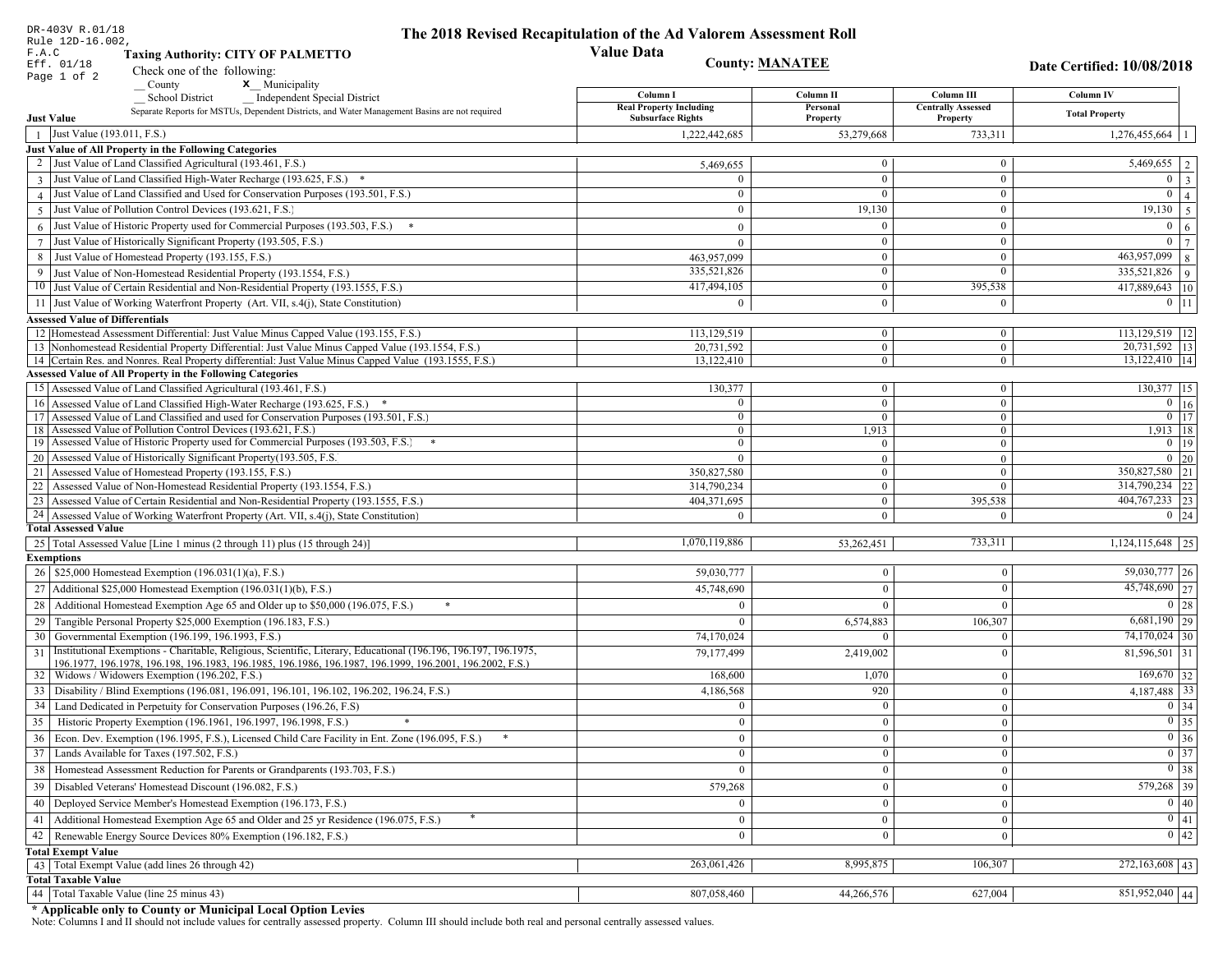# **Taxing Authority: CITY OF PALMETTO**

# **Reconciliation of Preliminary and Final Tax Roll**

| <b>Reconciliation of Preliminary and Final Tax Roll</b>                                                 | <b>Taxable Value</b> |
|---------------------------------------------------------------------------------------------------------|----------------------|
| Operating Taxable Value as Shown on Preliminary Tax Roll<br>-1                                          | 851,616,557          |
| Additions to Operating Taxable Value Resulting from Petitions to the VAB<br>2                           |                      |
| Deductions from Operating Taxable Value Resulting from Petitions to the VAB<br>3                        |                      |
| Subtotal $(1 + 2 - 3 = 4)$<br>4                                                                         | 851,616,557          |
| 5<br>Other Additions to Operating Taxable Value                                                         | 4, 121, 616          |
| 6<br>Other Deductions from Operating Taxable Value                                                      | 3,786,133            |
| Operating Taxable Value Shown on Final Tax Roll $(4 + 5 - 6 = 7)$<br>7                                  | 851,952,040          |
| <b>Selected Just Values</b>                                                                             | <b>Just Value</b>    |
| 8<br>Just Value of Subsurface Rights (this amount included in Line 1, Column I, Page One) 193.481, F.S. | 35                   |
| Just Value of Centrally Assessed Railroad Property Value<br>9                                           | 502,262              |
| Just Value of Centrally Assessed Private Car Line Property Value<br>10                                  | 231,049              |

Note: Sum of items 9 and 10 should equal centrally assessed just value on page 1, line 1, column III.

# **Homestead Portability**

| - 3<br>---    | Differential<br>ranster<br>: Recepund<br>$\sim$<br>∵omestean .<br>н<br>. arce :<br>ിവ<br>n |  |
|---------------|--------------------------------------------------------------------------------------------|--|
| $\sim$<br>--- | Jifferential<br><b>MO 10 0</b><br>alue<br>* Homestead                                      |  |

|  |                                  |                           | Column 1             | $C$ olumn 2       |  |
|--|----------------------------------|---------------------------|----------------------|-------------------|--|
|  | <b>Total Parcels or Accounts</b> |                           | <b>Real Property</b> | Personal Property |  |
|  |                                  |                           | Parcels              | Accounts          |  |
|  | 13                               | Total Parcels or Accounts | 6,149                | 2,100             |  |

#### **Property with Reduced Assessed Value**

| 14 | Land Classified Agricultural (193.461, F.S.)                                                 | 10    |  |
|----|----------------------------------------------------------------------------------------------|-------|--|
| 15 | Land Classified High-Water Recharge (193.625, F.S.)                                          |       |  |
| 16 | Land Classified and Used for Conservation Purposes (193.501, F.S.)                           |       |  |
| 17 | Pollution Control Devices (193.621, F.S.)                                                    |       |  |
| 18 | Historic Property used for Commercial Purposes (193.503, F.S.) *                             |       |  |
| 19 | Historically Significant Property (193.505, F.S.)                                            |       |  |
| 20 | Homestead Property; Parcels with Capped Value (193.155, F.S.)                                | 2,196 |  |
| 21 | Non-Homestead Residential Property; Parcels with Capped Value (193.1554, F.S.)               | 1,655 |  |
| 22 | Certain Residential and Non-Residential Property; Parcels with Capped Value (193.1555, F.S.) | 248   |  |
| 23 | Working Waterfront Property (Art. VII, s.4(j), State Constitution)                           |       |  |

#### **Other Reductions in Assessed Value**

| 24    | Lands Available for Taxes (197.502, F.S.)                                  |  |
|-------|----------------------------------------------------------------------------|--|
| - - - | Iomestead Assessment Reduction for Parents or Grandparents (193.703, F.S.) |  |
| -26   | Disabled Veterans' Homestead Discount (196.082, F.S.)                      |  |

# \* Applicable only to County or Municipal Local Option Levies

Date Certified: 10/08/2018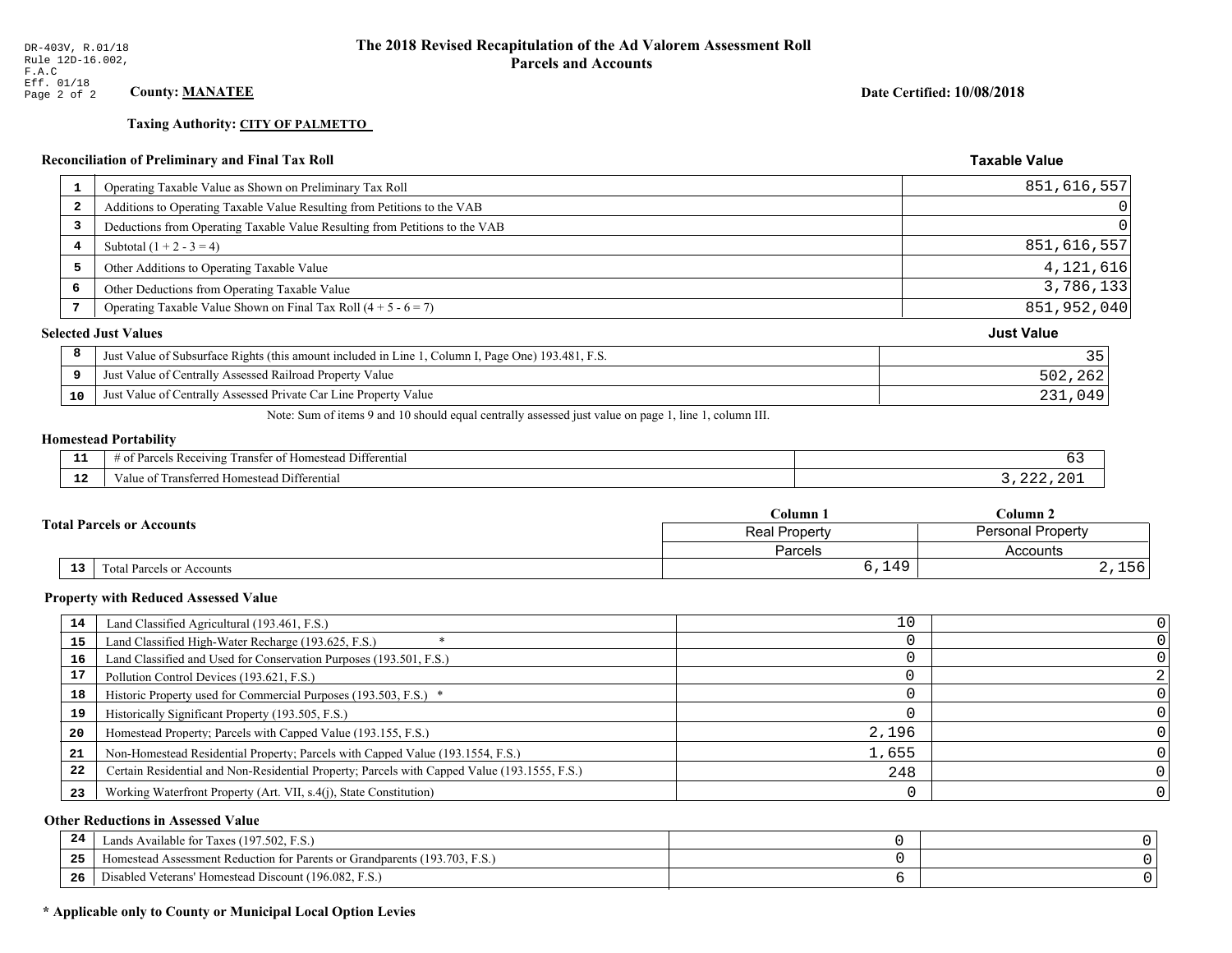| DR-403V R.01/18                                                                                                                                                                   | The 2018 Revised Recapitulation of the Ad Valorem Assessment Roll |                                |                                       |                                        |
|-----------------------------------------------------------------------------------------------------------------------------------------------------------------------------------|-------------------------------------------------------------------|--------------------------------|---------------------------------------|----------------------------------------|
| Rule 12D-16.002,<br>F.A.C<br><b>Taxing Authority: CEDAR HAMMOCK FIRE RESCUE</b>                                                                                                   | <b>Value Data</b>                                                 |                                |                                       |                                        |
| Eff. 01/18<br>Check one of the following:                                                                                                                                         |                                                                   | <b>County: MANATEE</b>         |                                       | Date Certified: 10/08/2018             |
| Page 1 of 2<br>County<br>Municipality                                                                                                                                             |                                                                   |                                |                                       |                                        |
| <b>School District</b><br>X Independent Special District                                                                                                                          | Column I                                                          | Column II                      | Column III                            | Column IV                              |
| Separate Reports for MSTUs, Dependent Districts, and Water Management Basins are not required<br><b>Just Value</b>                                                                | <b>Real Property Including</b><br><b>Subsurface Rights</b>        | Personal<br>Property           | <b>Centrally Assessed</b><br>Property | <b>Total Property</b>                  |
| 1 Just Value (193.011, F.S.)                                                                                                                                                      | 4,110,540,957                                                     | $\Omega$                       | $\mathbf{0}$                          | $4,110,540,957$   1                    |
| Just Value of All Property in the Following Categories                                                                                                                            |                                                                   |                                |                                       |                                        |
| 2 Just Value of Land Classified Agricultural (193.461, F.S.)                                                                                                                      | 36,420,661                                                        | $\bf{0}$                       | $\bf{0}$                              | $36,420,661$   2                       |
| 3 Just Value of Land Classified High-Water Recharge (193.625, F.S.) *                                                                                                             | $\Omega$                                                          | $\bf{0}$                       | $\boldsymbol{0}$                      | $0 \mid 3$                             |
| 4 Just Value of Land Classified and Used for Conservation Purposes (193.501, F.S.)                                                                                                | $\theta$                                                          | $\bf{0}$                       | $\boldsymbol{0}$                      | $\overline{0}$<br>$\overline{4}$       |
| 5 Just Value of Pollution Control Devices (193.621, F.S.)                                                                                                                         | $\Omega$                                                          | $\theta$                       | $\boldsymbol{0}$                      | $0 \mid 5$                             |
| $6$ Just Value of Historic Property used for Commercial Purposes (193.503, F.S.)                                                                                                  | $\Omega$                                                          | $\mathbf{0}$                   | $\boldsymbol{0}$                      | $\mathbf{0}$<br>6                      |
| 7 Just Value of Historically Significant Property (193.505, F.S.)                                                                                                                 | $\Omega$                                                          | $\bf{0}$                       | $\boldsymbol{0}$                      | $0 \mid 7$                             |
| 8 Just Value of Homestead Property (193.155, F.S.)                                                                                                                                | 1,350,990,040                                                     | $\bf{0}$                       | $\bf{0}$                              | $\overline{1,350,990,040}$ 8           |
| 9 Just Value of Non-Homestead Residential Property (193.1554, F.S.)                                                                                                               | 1,285,687,688                                                     | $\mathbf{0}$                   | $\boldsymbol{0}$                      | 1,285,687,688 9                        |
| 10 Just Value of Certain Residential and Non-Residential Property (193.1555, F.S.)                                                                                                | 1,437,442,568                                                     | $\bf{0}$                       | $\mathbf{0}$                          | 1,437,442,568 10                       |
| 11 Just Value of Working Waterfront Property (Art. VII, s.4(j), State Constitution)                                                                                               | $\Omega$                                                          | $\Omega$                       | $\boldsymbol{0}$                      | $0$ 11                                 |
| <b>Assessed Value of Differentials</b>                                                                                                                                            |                                                                   |                                |                                       |                                        |
| 12 Homestead Assessment Differential: Just Value Minus Capped Value (193.155, F.S.)                                                                                               | 368.011.871                                                       | $\mathbf{0}$                   | $\bf{0}$                              | 368,011,871   12                       |
| 13 Nonhomestead Residential Property Differential: Just Value Minus Capped Value (193.1554, F.S.)                                                                                 | 126,744,099                                                       | $\overline{0}$                 | $\mathbf{0}$                          | 126,744,099   13                       |
| 14 Certain Res. and Nonres. Real Property differential: Just Value Minus Capped Value (193.1555, F.S.)                                                                            | 32,916,399                                                        | $\mathbf{0}$                   | $\mathbf{0}$                          | $\overline{32,916,399}$  14            |
| <b>Assessed Value of All Property in the Following Categories</b>                                                                                                                 |                                                                   |                                |                                       |                                        |
| 15 Assessed Value of Land Classified Agricultural (193.461, F.S.)                                                                                                                 | 1,071,305                                                         | $\bf{0}$                       | $\mathbf{0}$                          | $1,071,305$ 15                         |
| 16 Assessed Value of Land Classified High-Water Recharge (193.625, F.S.)                                                                                                          | $\Omega$                                                          | $\overline{0}$                 | $\boldsymbol{0}$                      | $\boxed{0}$ 16                         |
| 17 Assessed Value of Land Classified and used for Conservation Purposes (193.501, F.S.)                                                                                           | $\overline{0}$                                                    | $\overline{0}$                 | $\mathbf{0}$                          | $0$ 17                                 |
| 18 Assessed Value of Pollution Control Devices (193.621, F.S.)                                                                                                                    | $\overline{0}$                                                    | $\mathbf{0}$                   | $\overline{0}$                        | $0 \mid 18$                            |
| 19 Assessed Value of Historic Property used for Commercial Purposes (193.503, F.S.)                                                                                               | $\mathbf{0}$                                                      | $\mathbf{0}$                   | $\mathbf{0}$                          | $0 \t19$                               |
| 20 Assessed Value of Historically Significant Property (193.505, F.S.                                                                                                             | $\theta$                                                          | $\overline{0}$                 | $\overline{0}$                        | $0\quad20$                             |
| 21   Assessed Value of Homestead Property (193.155, F.S.)                                                                                                                         | 982,978,169                                                       | $\overline{0}$                 | $\overline{0}$                        | 982,978,169 21                         |
| 22 Assessed Value of Non-Homestead Residential Property (193.1554, F.S.)                                                                                                          | 1,158,943,589                                                     | $\overline{0}$                 | $\overline{0}$                        | 1,158,943,589 22<br>$1,404,526,169$ 23 |
| 23 Assessed Value of Certain Residential and Non-Residential Property (193.1555, F.S.)<br>24 Assessed Value of Working Waterfront Property (Art. VII, s.4(j), State Constitution) | 1,404,526,169<br>$\Omega$                                         | $\mathbf{0}$<br>$\overline{0}$ | $\overline{0}$<br>$\mathbf{0}$        | $0 \mid 24$                            |
| <b>Total Assessed Value</b>                                                                                                                                                       |                                                                   |                                |                                       |                                        |
| 25   Total Assessed Value [Line 1 minus (2 through 11) plus (15 through 24)]                                                                                                      | 3,547,519,232                                                     | $\overline{0}$                 | $\mathbf{0}$                          | 3,547,519,232 25                       |
| <b>Exemptions</b>                                                                                                                                                                 |                                                                   |                                |                                       |                                        |
| 26   \$25,000 Homestead Exemption (196.031(1)(a), F.S.)                                                                                                                           | 239,096,251                                                       | $\mathbf{0}$                   | $\overline{0}$                        | 239,096,251 26                         |
| 27   Additional \$25,000 Homestead Exemption (196.031(1)(b), F.S.)                                                                                                                | 150,706,766                                                       | $\mathbf{0}$                   | $\theta$                              | 150,706,766 27                         |
| 28 Additional Homestead Exemption Age 65 and Older up to \$50,000 (196.075, F.S.)                                                                                                 |                                                                   | $\Omega$                       | $\Omega$                              | 0 28                                   |
| 29 Tangible Personal Property \$25,000 Exemption (196.183, F.S.)                                                                                                                  |                                                                   | $\mathbf{0}$                   | $\Omega$                              | 0 29                                   |
|                                                                                                                                                                                   | 199,070,535                                                       | $\Omega$                       | $\Omega$                              | $\overline{199,070,535}$ 30            |
| 30 Governmental Exemption (196.199, 196.1993, F.S.)<br>Institutional Exemptions - Charitable, Religious, Scientific, Literary, Educational (196.196, 196.197, 196.1975,           |                                                                   | $\Omega$                       | $\Omega$                              | $124,674,519$ 31                       |
| 31<br>196.1977, 196.1978, 196.198, 196.1983, 196.1985, 196.1986, 196.1987, 196.1999, 196.2001, 196.2002, F.S.)                                                                    | 124,674,519                                                       |                                |                                       |                                        |
| 32   Widows / Widowers Exemption (196.202, F.S.)                                                                                                                                  | 760,432                                                           | $\theta$                       | $\mathbf{0}$                          | $760,432$ 32                           |
| 33 Disability / Blind Exemptions (196.081, 196.091, 196.101, 196.102, 196.202, 196.24, F.S.)                                                                                      | 12,629,802                                                        | $\mathbf{0}$                   | $\Omega$                              | $12,629,802$ 33                        |
| 34 Land Dedicated in Perpetuity for Conservation Purposes (196.26, F.S)                                                                                                           | $\bf{0}$                                                          | $\Omega$                       | $\Omega$                              | $0 \mid 34$                            |
| 35 Historic Property Exemption (196.1961, 196.1997, 196.1998, F.S.)                                                                                                               | $\overline{0}$                                                    | $\bf{0}$                       | $\boldsymbol{0}$                      | $\boxed{0}$ 35                         |
| 36 Econ. Dev. Exemption (196.1995, F.S.), Licensed Child Care Facility in Ent. Zone (196.095, F.S.)                                                                               | $\overline{0}$                                                    | $\boldsymbol{0}$               | $\theta$                              | $0\vert 36$                            |
| 37 Lands Available for Taxes (197.502, F.S.)                                                                                                                                      | $\mathbf{0}$                                                      | $\mathbf{0}$                   | $\mathbf{0}$                          | $\boxed{0}$ 37                         |
| 38   Homestead Assessment Reduction for Parents or Grandparents (193.703, F.S.)                                                                                                   | $\mathbf{0}$                                                      | $\mathbf{0}$                   | $\mathbf{0}$                          | $\boxed{0}$ 38                         |
| 39   Disabled Veterans' Homestead Discount (196.082, F.S.)                                                                                                                        | 428,977                                                           | $\Omega$                       | $\mathbf{0}$                          | $428,977$ 39                           |
| 40   Deployed Service Member's Homestead Exemption (196.173, F.S.)                                                                                                                | 12,174                                                            | $\boldsymbol{0}$               | $\theta$                              | $\overline{12,174}$ 40                 |
|                                                                                                                                                                                   |                                                                   |                                |                                       | 0 41                                   |
| 41   Additional Homestead Exemption Age 65 and Older and 25 yr Residence (196.075, F.S.)                                                                                          | $\mathbf{0}$                                                      | $\mathbf{0}$                   | $\overline{0}$                        |                                        |
| 42   Renewable Energy Source Devices 80% Exemption (196.182, F.S.)                                                                                                                | $\mathbf{0}$                                                      | $\boldsymbol{0}$               | $\theta$                              | 0 42                                   |
| <b>Total Exempt Value</b>                                                                                                                                                         | 727,379,456                                                       | $\mathbf{0}$                   | $\Omega$                              | 727,379,456 43                         |
| 43 Total Exempt Value (add lines 26 through 42)<br><b>Total Taxable Value</b>                                                                                                     |                                                                   |                                |                                       |                                        |
| 44 Total Taxable Value (line 25 minus 43)                                                                                                                                         | 2,820,139,776                                                     | 0                              | $\mathbf{0}$                          | 2,820,139,776 44                       |
|                                                                                                                                                                                   |                                                                   |                                |                                       |                                        |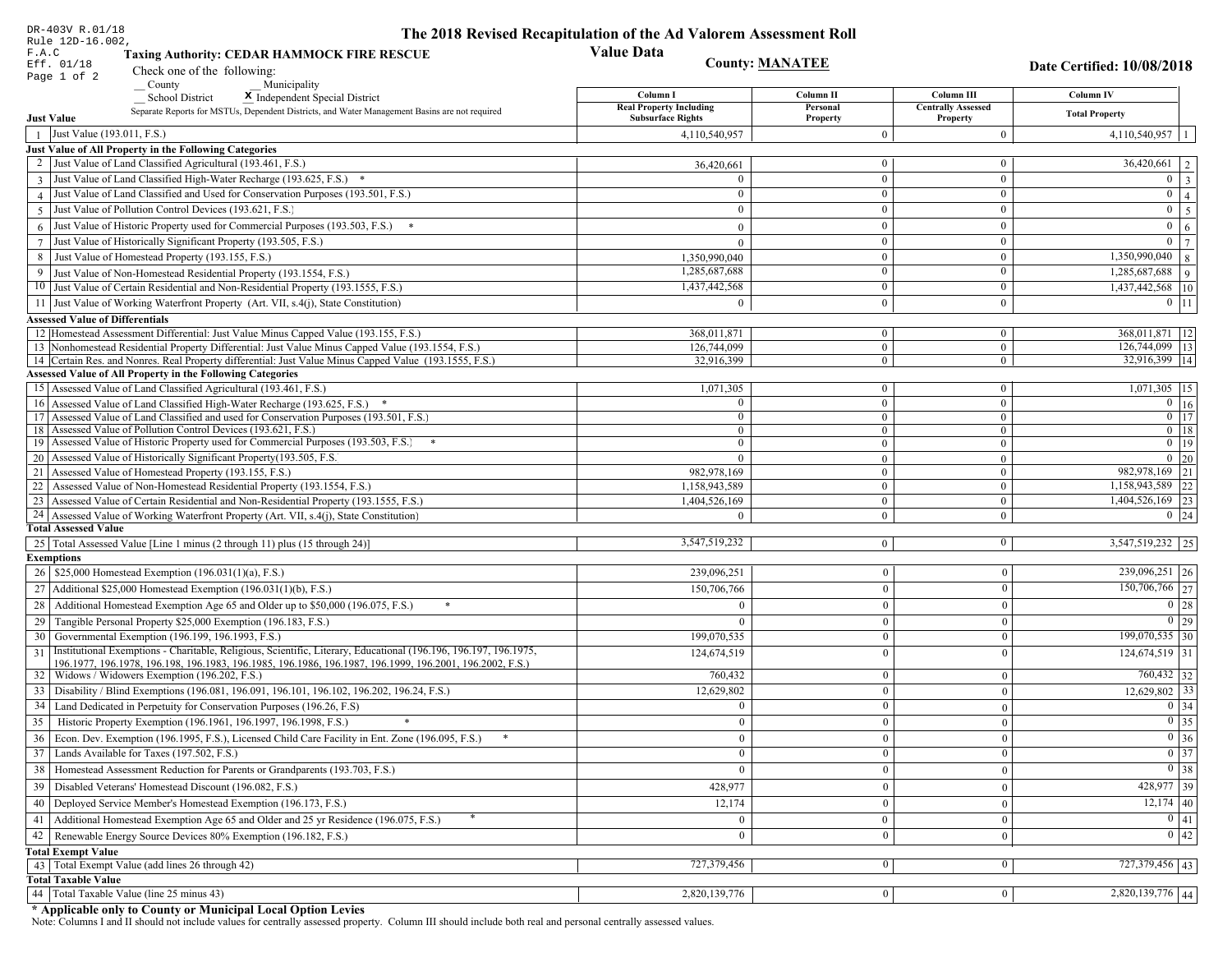**Taxing Authority: CEDAR HAMMOCK FIRE RESCUE** 

# Reconciliation of Preliminary and Final Tax Roll

| 1              | Operating Taxable Value as Shown on Preliminary Tax Roll                                           | 2,825,000,349     |
|----------------|----------------------------------------------------------------------------------------------------|-------------------|
| $\overline{2}$ | Additions to Operating Taxable Value Resulting from Petitions to the VAB                           |                   |
| 3              | Deductions from Operating Taxable Value Resulting from Petitions to the VAB                        |                   |
| 4              | Subtotal $(1 + 2 - 3 = 4)$                                                                         | 2,825,000,349     |
| 5              | Other Additions to Operating Taxable Value                                                         | 8,413,022         |
| 6              | Other Deductions from Operating Taxable Value                                                      | 13, 273, 595      |
| 7              | Operating Taxable Value Shown on Final Tax Roll $(4 + 5 - 6 = 7)$                                  | 2,820,139,776     |
|                | <b>Selected Just Values</b>                                                                        | <b>Just Value</b> |
| 8              | Just Value of Subsurface Rights (this amount included in Line 1, Column I, Page One) 193.481, F.S. | 235               |
| 9              | Just Value of Centrally Assessed Railroad Property Value                                           |                   |
| 10             | Just Value of Centrally Assessed Private Car Line Property Value                                   |                   |
|                |                                                                                                    |                   |

Note: Sum of items 9 and 10 should equal centrally assessed just value on page 1, line 1, column III.

#### **Homestead Portability**

| --          | $\cdots$<br>Differential<br>: Ret<br>eiving<br>ranster.<br>$-11.211$ |  |
|-------------|----------------------------------------------------------------------|--|
| $\sim$<br>. | Transferred Homestead Differential<br>anue oi                        |  |

|  |                                              | Column 1      | Column 2                 |  |
|--|----------------------------------------------|---------------|--------------------------|--|
|  | <b>Fotal Parcels or Accounts</b>             | Real Property | <b>Personal Property</b> |  |
|  |                                              | Parcels       | Accounts                 |  |
|  | 13 <sub>1</sub><br>Total Parcels or Accounts | 23,769        |                          |  |

#### **Property with Reduced Assessed Value**

| 14 | Land Classified Agricultural (193.461, F.S.)                                                 |       |  |
|----|----------------------------------------------------------------------------------------------|-------|--|
| 15 | Land Classified High-Water Recharge (193.625, F.S.)                                          |       |  |
| 16 | Land Classified and Used for Conservation Purposes (193.501, F.S.)                           |       |  |
|    | Pollution Control Devices (193.621, F.S.)                                                    |       |  |
| 18 | Historic Property used for Commercial Purposes (193.503, F.S.) *                             |       |  |
| 19 | Historically Significant Property (193.505, F.S.)                                            |       |  |
| 20 | Homestead Property; Parcels with Capped Value (193.155, F.S.)                                | 8,997 |  |
| 21 | Non-Homestead Residential Property; Parcels with Capped Value (193.1554, F.S.)               | 7,473 |  |
| 22 | Certain Residential and Non-Residential Property; Parcels with Capped Value (193.1555, F.S.) | 315   |  |
| 23 | Working Waterfront Property (Art. VII, s.4(j), State Constitution)                           |       |  |

#### **Other Reductions in Assessed Value**

| -24 | Lands Available for Taxes (197.502, F.S.)                                      |  |
|-----|--------------------------------------------------------------------------------|--|
| .   | (193.703, F)<br>Aomestead Assessment Reduction for Parents or Grandparents (1) |  |
| -26 | d Veterans' Homestead Discount (196.082, F.S.)<br>Disabled                     |  |

# \* Applicable only to County or Municipal Local Option Levies

Date Certified: 10/08/2018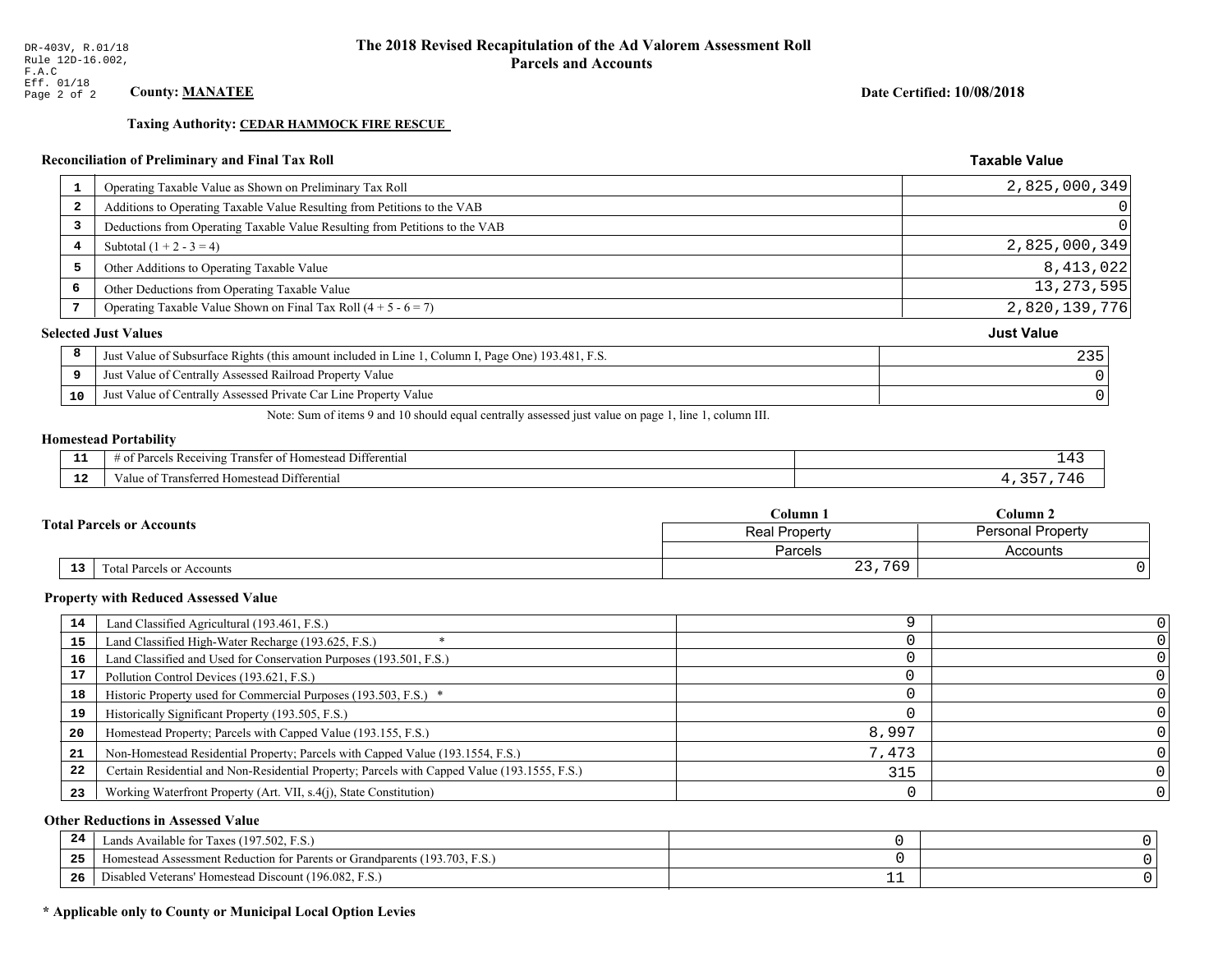| DR-403V R.01/18                                                                                                                                                                                                                    | The 2018 Revised Recapitulation of the Ad Valorem Assessment Roll |                        |                                       |                                  |
|------------------------------------------------------------------------------------------------------------------------------------------------------------------------------------------------------------------------------------|-------------------------------------------------------------------|------------------------|---------------------------------------|----------------------------------|
| Rule 12D-16.002,<br>F.A.C<br><b>Taxing Authority: SOUTHERN MAN FIRE RESCUE</b>                                                                                                                                                     | <b>Value Data</b>                                                 |                        |                                       |                                  |
| Eff. 01/18<br>Check one of the following:                                                                                                                                                                                          |                                                                   | <b>County: MANATEE</b> |                                       | Date Certified: 10/08/2018       |
| Page 1 of 2<br>Municipality<br>County                                                                                                                                                                                              |                                                                   |                        |                                       |                                  |
| <b>School District</b><br>X Independent Special District                                                                                                                                                                           | Column I                                                          | Column II              | Column III                            | Column IV                        |
| Separate Reports for MSTUs, Dependent Districts, and Water Management Basins are not required<br><b>Just Value</b>                                                                                                                 | <b>Real Property Including</b><br><b>Subsurface Rights</b>        | Personal<br>Property   | <b>Centrally Assessed</b><br>Property | <b>Total Property</b>            |
| Just Value (193.011, F.S.)<br>$\overline{1}$                                                                                                                                                                                       | 6,597,673,674                                                     | $\Omega$               | $\theta$                              | $6,597,673,674$   1              |
| Just Value of All Property in the Following Categories                                                                                                                                                                             |                                                                   |                        |                                       |                                  |
| 2 Just Value of Land Classified Agricultural (193.461, F.S.)                                                                                                                                                                       | 25,472,223                                                        | $\bf{0}$               | $\boldsymbol{0}$                      | $25,472,223$   2                 |
| 3 Just Value of Land Classified High-Water Recharge (193.625, F.S.) *                                                                                                                                                              |                                                                   | $\overline{0}$         | $\boldsymbol{0}$                      | $0 \quad 3$                      |
| 4 Just Value of Land Classified and Used for Conservation Purposes (193.501, F.S.)                                                                                                                                                 | $\theta$                                                          | $\boldsymbol{0}$       | $\boldsymbol{0}$                      | $\overline{0}$<br>$\overline{4}$ |
| 5 Just Value of Pollution Control Devices (193.621, F.S.)                                                                                                                                                                          |                                                                   | $\theta$               | $\bf{0}$                              | $0 \mid 5$                       |
| $6$ Just Value of Historic Property used for Commercial Purposes (193.503, F.S.)                                                                                                                                                   | $\Omega$                                                          | $\mathbf{0}$           | $\boldsymbol{0}$                      | $\mathbf{0}$<br>6                |
| 7 Just Value of Historically Significant Property (193.505, F.S.)                                                                                                                                                                  | $\Omega$                                                          | $\bf{0}$               | $\boldsymbol{0}$                      | $0 \mid 7$                       |
| 8 Just Value of Homestead Property (193.155, F.S.)                                                                                                                                                                                 | 3,235,575,483                                                     | $\bf{0}$               | $\bf{0}$                              | $3,235,575,483$ 8                |
| 9 Just Value of Non-Homestead Residential Property (193.1554, F.S.)                                                                                                                                                                | 1,688,901,314                                                     | $\overline{0}$         | $\boldsymbol{0}$                      | $1,688,901,314$ 9                |
| 10 Just Value of Certain Residential and Non-Residential Property (193.1555, F.S.)                                                                                                                                                 | 1,647,724,654                                                     | $\bf{0}$               | $\mathbf{0}$                          | $1,647,724,654$ 10               |
| 11 Just Value of Working Waterfront Property (Art. VII, s.4(j), State Constitution)                                                                                                                                                | $\theta$                                                          | $\overline{0}$         | $\boldsymbol{0}$                      | $0$ 11                           |
| <b>Assessed Value of Differentials</b>                                                                                                                                                                                             |                                                                   |                        |                                       |                                  |
| 12 Homestead Assessment Differential: Just Value Minus Capped Value (193.155, F.S.)                                                                                                                                                | 666.385.991                                                       | $\mathbf{0}$           | $\bf{0}$                              | 666, 385, 991   12               |
| 13 Nonhomestead Residential Property Differential: Just Value Minus Capped Value (193.1554, F.S.)                                                                                                                                  | 98.168.830                                                        | $\overline{0}$         | $\overline{0}$                        | $\overline{98,168,830}$   13     |
| 14 Certain Res. and Nonres. Real Property differential: Just Value Minus Capped Value (193.1555, F.S.)                                                                                                                             | 40,233,303                                                        | $\overline{0}$         | $\mathbf{0}$                          | $\overline{40,233,303}$  14      |
| <b>Assessed Value of All Property in the Following Categories</b>                                                                                                                                                                  |                                                                   |                        |                                       |                                  |
| 15 Assessed Value of Land Classified Agricultural (193.461, F.S.)                                                                                                                                                                  | 582,143                                                           | $\mathbf{0}$           | $\mathbf{0}$                          | 582,143   15                     |
| 16 Assessed Value of Land Classified High-Water Recharge (193.625, F.S.) *                                                                                                                                                         | $\Omega$                                                          | $\overline{0}$         | $\boldsymbol{0}$                      | $\overline{0}$ 16                |
| 17 Assessed Value of Land Classified and used for Conservation Purposes (193.501, F.S.)                                                                                                                                            | $\mathbf{0}$                                                      | $\overline{0}$         | $\bf{0}$                              | $0$ 17                           |
| 18 Assessed Value of Pollution Control Devices (193.621, F.S.)                                                                                                                                                                     | $\overline{0}$                                                    | $\mathbf{0}$           | $\mathbf{0}$                          | $0 \mid 18$                      |
| 19 Assessed Value of Historic Property used for Commercial Purposes (193.503, F.S.)                                                                                                                                                | $\overline{0}$                                                    | $\mathbf{0}$           | $\bf{0}$                              | $0 \t19$                         |
| 20 Assessed Value of Historically Significant Property (193.505, F.S.                                                                                                                                                              | $\theta$                                                          | $\overline{0}$         | $\mathbf{0}$                          | $0\quad20$                       |
| 21 Assessed Value of Homestead Property (193.155, F.S.)                                                                                                                                                                            | 2,569,189,492                                                     | $\overline{0}$         | $\mathbf{0}$                          | $\overline{2,569,189,492}$ 21    |
| 22<br>Assessed Value of Non-Homestead Residential Property (193.1554, F.S.)                                                                                                                                                        | 1,590,732,484                                                     | $\mathbf{0}$           | $\boldsymbol{0}$                      | 1,590,732,484 22                 |
| 23 Assessed Value of Certain Residential and Non-Residential Property (193.1555, F.S.)                                                                                                                                             | 1,607,491,351                                                     | $\mathbf{0}$           | $\boldsymbol{0}$                      | $1,607,491,351$ 23               |
| 24 Assessed Value of Working Waterfront Property (Art. VII, s.4(j), State Constitution)<br><b>Total Assessed Value</b>                                                                                                             | $\Omega$                                                          | $\overline{0}$         | $\mathbf{0}$                          | $0 \mid 24$                      |
|                                                                                                                                                                                                                                    | 5,767,995,470                                                     | $\overline{0}$         | $\mathbf{0}$                          | 5,767,995,470 25                 |
| 25   Total Assessed Value [Line 1 minus (2 through 11) plus (15 through 24)]<br><b>Exemptions</b>                                                                                                                                  |                                                                   |                        |                                       |                                  |
| 26   \$25,000 Homestead Exemption (196.031(1)(a), F.S.)                                                                                                                                                                            | 382,351,203                                                       | $\boldsymbol{0}$       | $\overline{0}$                        | 382, 351, 203   26               |
| 27   Additional \$25,000 Homestead Exemption (196.031(1)(b), F.S.)                                                                                                                                                                 | 323,925,880                                                       | $\boldsymbol{0}$       | $\theta$                              | 323,925,880 27                   |
|                                                                                                                                                                                                                                    |                                                                   |                        |                                       |                                  |
| 28 Additional Homestead Exemption Age 65 and Older up to \$50,000 (196.075, F.S.)<br>$\ast$                                                                                                                                        |                                                                   | $\mathbf{0}$           | $\Omega$                              | 0 28                             |
| Tangible Personal Property \$25,000 Exemption (196.183, F.S.)<br>29                                                                                                                                                                |                                                                   | $\boldsymbol{0}$       | $\Omega$                              | 0 29                             |
| 30 Governmental Exemption (196.199, 196.1993, F.S.)                                                                                                                                                                                | 146,617,148                                                       | $\mathbf{0}$           | $\Omega$                              | $\overline{146,617,148}$ 30      |
| Institutional Exemptions - Charitable, Religious, Scientific, Literary, Educational (196.196, 196.197, 196.1975,<br>31<br>196.1977, 196.1978, 196.198, 196.1983, 196.1985, 196.1986, 196.1987, 196.1999, 196.2001, 196.2002, F.S.) | 95,620,382                                                        | $\mathbf{0}$           | $\Omega$                              | $95,620,382$ 31                  |
| 32   Widows / Widowers Exemption (196.202, F.S.)                                                                                                                                                                                   | 1,036,576                                                         | $\mathbf{0}$           | $\mathbf{0}$                          | $\overline{1,036,576}$ 32        |
| 33<br>Disability / Blind Exemptions (196.081, 196.091, 196.101, 196.102, 196.202, 196.24, F.S.)                                                                                                                                    | 26,177,351                                                        | $\mathbf{0}$           | $\Omega$                              | $26,177,351$ 33                  |
| 34<br>Land Dedicated in Perpetuity for Conservation Purposes (196.26, F.S)                                                                                                                                                         | $\theta$                                                          | $\boldsymbol{0}$       | $\Omega$                              | $0 \mid 34$                      |
| 35 Historic Property Exemption (196.1961, 196.1997, 196.1998, F.S.)                                                                                                                                                                | $\mathbf{0}$                                                      | $\overline{0}$         | $\boldsymbol{0}$                      | $\boxed{0}$ 35                   |
| Econ. Dev. Exemption (196.1995, F.S.), Licensed Child Care Facility in Ent. Zone (196.095, F.S.)<br>36                                                                                                                             | $\theta$                                                          | $\boldsymbol{0}$       | $\theta$                              | $0\vert 36$                      |
| Lands Available for Taxes (197.502, F.S.)<br>37                                                                                                                                                                                    | 7,346                                                             | $\mathbf{0}$           | $\mathbf{0}$                          | 7,346 37                         |
|                                                                                                                                                                                                                                    |                                                                   |                        |                                       | $60,554$ 38                      |
| 38   Homestead Assessment Reduction for Parents or Grandparents (193.703, F.S.)                                                                                                                                                    | 60,554                                                            | $\mathbf{0}$           | $\mathbf{0}$                          |                                  |
| Disabled Veterans' Homestead Discount (196.082, F.S.)<br>39                                                                                                                                                                        | 2,385,516                                                         | $\mathbf{0}$           | $\mathbf{0}$                          | $\overline{2,385,516}$ 39        |
| Deployed Service Member's Homestead Exemption (196.173, F.S.)<br>40                                                                                                                                                                | $\overline{0}$                                                    | $\boldsymbol{0}$       | $\theta$                              | $\boxed{0}$ 40                   |
| Additional Homestead Exemption Age 65 and Older and 25 yr Residence (196.075, F.S.)<br>41                                                                                                                                          | $\overline{0}$                                                    | $\overline{0}$         | $\overline{0}$                        | $\boxed{0}$ 41                   |
| Renewable Energy Source Devices 80% Exemption (196.182, F.S.)<br>42                                                                                                                                                                | $\mathbf{0}$                                                      | $\boldsymbol{0}$       | $\theta$                              | 0 42                             |
| <b>Total Exempt Value</b>                                                                                                                                                                                                          |                                                                   |                        |                                       |                                  |
| 43 Total Exempt Value (add lines 26 through 42)                                                                                                                                                                                    | 978,181,956                                                       | $\vert 0 \vert$        | $\mathbf{0}$                          | 978,181,956 43                   |
| <b>Total Taxable Value</b>                                                                                                                                                                                                         |                                                                   |                        |                                       |                                  |
| 44 Total Taxable Value (line 25 minus 43)                                                                                                                                                                                          | 4,789,813,514                                                     | 0                      | $\mathbf{0}$                          | 4,789,813,514 44                 |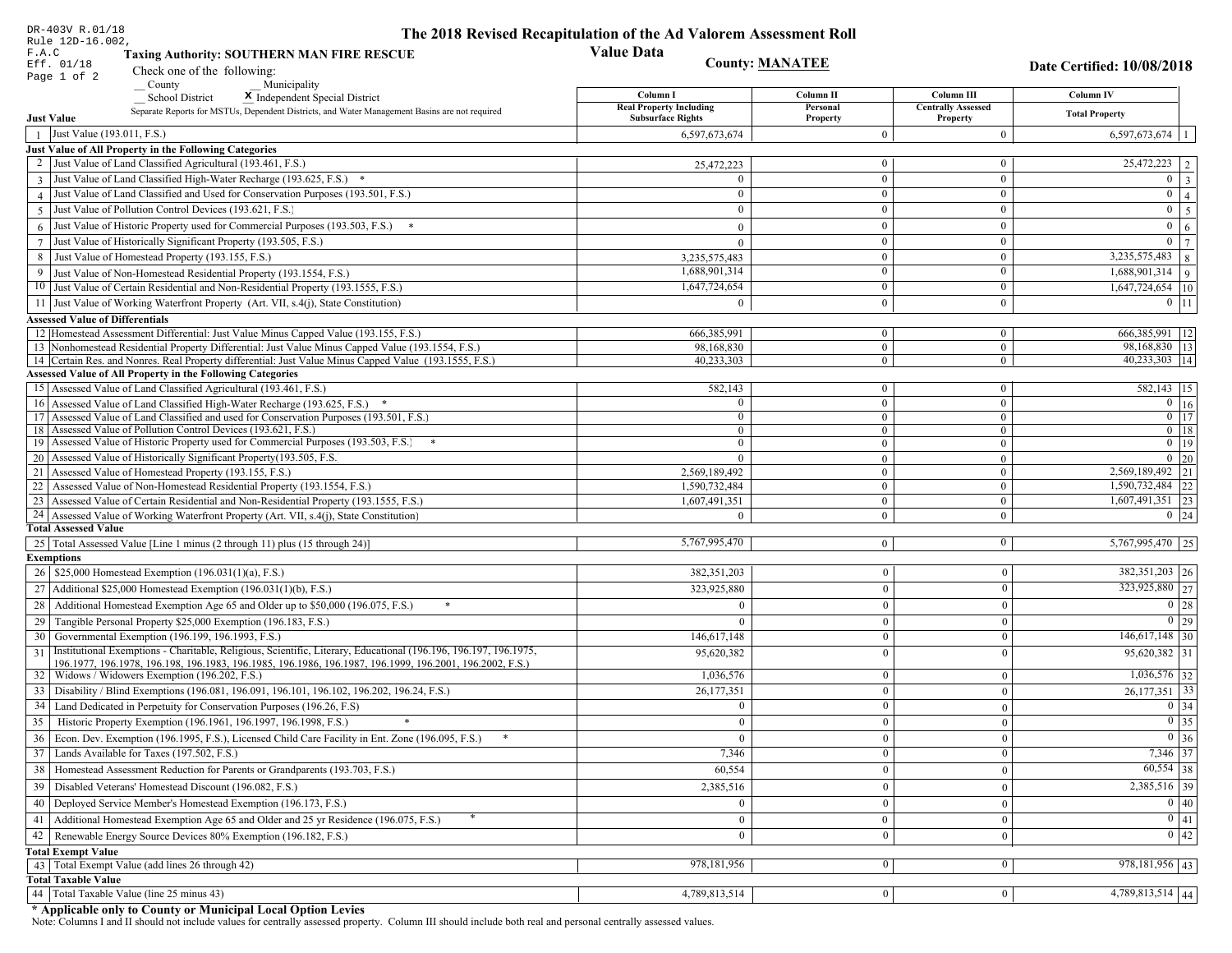**Taxing Authority: SOUTHERN MAN FIRE RESCUE** 

# Reconciliation of Preliminary and Final Tax Roll

| $\mathbf{1}$   | Operating Taxable Value as Shown on Preliminary Tax Roll                                           | 4,786,343,596     |
|----------------|----------------------------------------------------------------------------------------------------|-------------------|
| $\overline{2}$ | Additions to Operating Taxable Value Resulting from Petitions to the VAB                           | $\Omega$          |
| 3              | Deductions from Operating Taxable Value Resulting from Petitions to the VAB                        | $\Omega$          |
| 4              | Subtotal $(1 + 2 - 3 = 4)$                                                                         | 4,786,343,596     |
| 5              | Other Additions to Operating Taxable Value                                                         | 14, 257, 827      |
| 6              | Other Deductions from Operating Taxable Value                                                      | 10,787,909        |
| 7              | Operating Taxable Value Shown on Final Tax Roll $(4 + 5 - 6 = 7)$                                  | 4,789,813,514     |
|                | <b>Selected Just Values</b>                                                                        | <b>Just Value</b> |
| 8              | Just Value of Subsurface Rights (this amount included in Line 1, Column I, Page One) 193.481, F.S. | 7,265             |
| 9              | Just Value of Centrally Assessed Railroad Property Value                                           |                   |
| 10             | Just Value of Centrally Assessed Private Car Line Property Value                                   |                   |
|                |                                                                                                    |                   |

Note: Sum of items 9 and 10 should equal centrally assessed just value on page 1, line 1, column III.

#### **Homestead Portability**

| - -         | $\sim$ $\sim$<br>Differential<br>ranster<br>$R$ eceputing<br>$-+$<br>iesteal<br><b>CHANGE</b><br>. arcele<br>' 01<br>n |              |
|-------------|------------------------------------------------------------------------------------------------------------------------|--------------|
| $\sim$<br>. | Fansi.<br>l Differential<br>alue<br>erred Homestead                                                                    | ּ ∩ ∩<br>o c |

|  |                                  | Column .      | $C$ olumn 2              |  |
|--|----------------------------------|---------------|--------------------------|--|
|  | <b>Total Parcels or Accounts</b> | Real Property | <b>Personal Property</b> |  |
|  |                                  | Parcels       | Accounts                 |  |
|  | 13<br>Total Parcels or Accounts  | 31,364        |                          |  |

#### **Property with Reduced Assessed Value**

| 14 | Land Classified Agricultural (193.461, F.S.)                                                 | 58     |  |
|----|----------------------------------------------------------------------------------------------|--------|--|
| 15 | Land Classified High-Water Recharge (193.625, F.S.)                                          |        |  |
| 16 | Land Classified and Used for Conservation Purposes (193.501, F.S.)                           |        |  |
| 17 | Pollution Control Devices (193.621, F.S.)                                                    |        |  |
| 18 | Historic Property used for Commercial Purposes (193.503, F.S.) *                             |        |  |
| 19 | Historically Significant Property (193.505, F.S.)                                            |        |  |
| 20 | Homestead Property; Parcels with Capped Value (193.155, F.S.)                                | 13,967 |  |
| 21 | Non-Homestead Residential Property; Parcels with Capped Value (193.1554, F.S.)               | 4,754  |  |
| 22 | Certain Residential and Non-Residential Property; Parcels with Capped Value (193.1555, F.S.) | 572    |  |
| 23 | Working Waterfront Property (Art. VII, s.4(j), State Constitution)                           |        |  |

#### **Other Reductions in Assessed Value**

| 24    | Lands Available for Taxes (197.502, F.S.)                                  |            |  |
|-------|----------------------------------------------------------------------------|------------|--|
| - - - | Iomestead Assessment Reduction for Parents or Grandparents (193.703, F.S.) |            |  |
| -26   | l Veterans' Homestead Discount (196.082, F.S.)<br>Disabled                 | <u>، ب</u> |  |

# \* Applicable only to County or Municipal Local Option Levies

Date Certified: 10/08/2018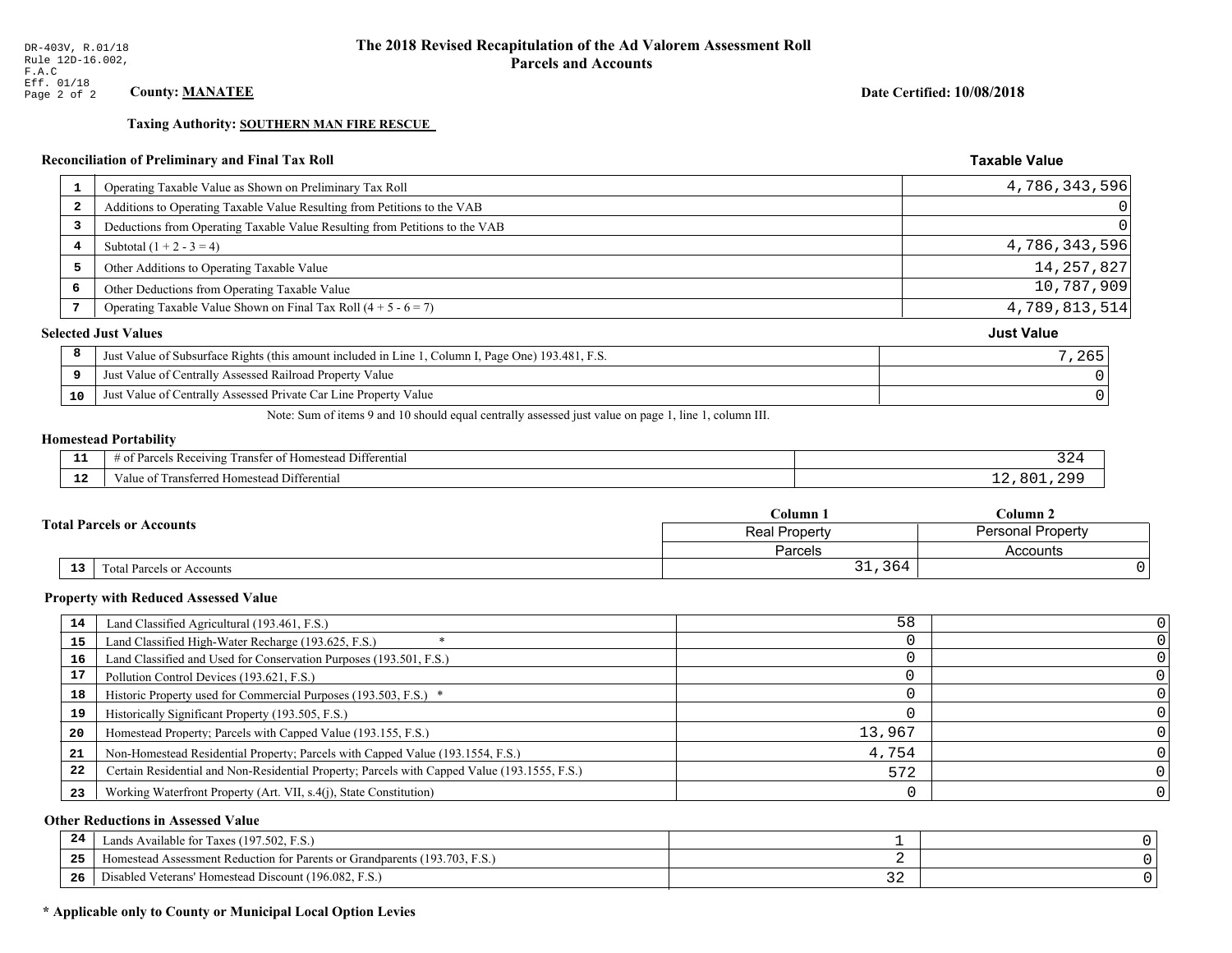| DR-403V R.01/18                                                                                                                                                                          | The 2018 Revised Recapitulation of the Ad Valorem Assessment Roll |                                |                                       |                                         |
|------------------------------------------------------------------------------------------------------------------------------------------------------------------------------------------|-------------------------------------------------------------------|--------------------------------|---------------------------------------|-----------------------------------------|
| Rule 12D-16.002,<br>F.A.C<br><b>Taxing Authority: EAST MANATEE FIRE RESCUE</b>                                                                                                           | <b>Value Data</b>                                                 |                                |                                       |                                         |
| Eff. 01/18<br>Check one of the following:                                                                                                                                                |                                                                   | <b>County: MANATEE</b>         |                                       | Date Certified: 10/08/2018              |
| Page 1 of 2<br>County<br>Municipality                                                                                                                                                    |                                                                   |                                |                                       |                                         |
| <b>School District</b><br>X Independent Special District                                                                                                                                 | Column I                                                          | Column II                      | Column III                            | Column IV                               |
| Separate Reports for MSTUs, Dependent Districts, and Water Management Basins are not required<br><b>Just Value</b>                                                                       | <b>Real Property Including</b><br><b>Subsurface Rights</b>        | Personal<br>Property           | <b>Centrally Assessed</b><br>Property | <b>Total Property</b>                   |
| Just Value (193.011, F.S.)<br>$\overline{1}$                                                                                                                                             | 11,810,230,514                                                    | $\Omega$                       | $\mathbf{0}$                          | $11,810,230,514$   1                    |
| Just Value of All Property in the Following Categories                                                                                                                                   |                                                                   |                                |                                       |                                         |
| 2 Just Value of Land Classified Agricultural (193.461, F.S.)                                                                                                                             | 172,723,755                                                       | $\bf{0}$                       | $\boldsymbol{0}$                      | 172,723,755   2                         |
| 3 Just Value of Land Classified High-Water Recharge (193.625, F.S.) *                                                                                                                    |                                                                   | $\overline{0}$                 | $\boldsymbol{0}$                      | $0 \quad 3$                             |
| 4 Just Value of Land Classified and Used for Conservation Purposes (193.501, F.S.)                                                                                                       | $\theta$                                                          | $\boldsymbol{0}$               | $\boldsymbol{0}$                      | $\overline{0}$<br>$\overline{4}$        |
| 5 Just Value of Pollution Control Devices (193.621, F.S.)                                                                                                                                |                                                                   | $\Omega$                       | $\bf{0}$                              | $0 \mid 5$                              |
| $6$ Just Value of Historic Property used for Commercial Purposes (193.503, F.S.)                                                                                                         | $\Omega$                                                          | $\mathbf{0}$                   | $\boldsymbol{0}$                      | $\mathbf{0}$<br>6                       |
| 7 Just Value of Historically Significant Property (193.505, F.S.)                                                                                                                        | $\Omega$                                                          | $\bf{0}$                       | $\bf{0}$                              | $0 \mid 7$                              |
| 8 Just Value of Homestead Property (193.155, F.S.)                                                                                                                                       | 6,762,159,646                                                     | $\bf{0}$                       | $\bf{0}$                              | $6,762,159,646$ 8                       |
| 9 Just Value of Non-Homestead Residential Property (193.1554, F.S.)                                                                                                                      | 3,173,718,559                                                     | $\overline{0}$                 | $\boldsymbol{0}$                      | $3,173,718,559$ 9                       |
| 10 Just Value of Certain Residential and Non-Residential Property (193.1555, F.S.)                                                                                                       | 1,701,628,554                                                     | $\bf{0}$                       | $\mathbf{0}$                          | $1,701,628,554$ 10                      |
| 11 Just Value of Working Waterfront Property (Art. VII, s.4(j), State Constitution)                                                                                                      | $\Omega$                                                          | $\overline{0}$                 | $\boldsymbol{0}$                      | $0$ 11                                  |
|                                                                                                                                                                                          |                                                                   |                                |                                       |                                         |
| <b>Assessed Value of Differentials</b>                                                                                                                                                   |                                                                   |                                |                                       |                                         |
| 12 Homestead Assessment Differential: Just Value Minus Capped Value (193.155, F.S.)<br>13 Nonhomestead Residential Property Differential: Just Value Minus Capped Value (193.1554, F.S.) | 1,049,951,871<br>59,255,425                                       | $\mathbf{0}$<br>$\overline{0}$ | $\bf{0}$<br>$\overline{0}$            | 1,049,951,871   12<br>$59,255,425$   13 |
| 14 Certain Res. and Nonres. Real Property differential: Just Value Minus Capped Value (193.1555, F.S.)                                                                                   | 44,495,386                                                        | $\overline{0}$                 | $\mathbf{0}$                          | 44,495,386   14                         |
| <b>Assessed Value of All Property in the Following Categories</b>                                                                                                                        |                                                                   |                                |                                       |                                         |
| 15 Assessed Value of Land Classified Agricultural (193.461, F.S.)                                                                                                                        | 8,930,265                                                         | $\mathbf{0}$                   | $\bf{0}$                              | 8,930,265   15                          |
| 16 Assessed Value of Land Classified High-Water Recharge (193.625, F.S.) *                                                                                                               | $\Omega$                                                          | $\overline{0}$                 | $\boldsymbol{0}$                      | $\overline{0}$ 16                       |
| 17 Assessed Value of Land Classified and used for Conservation Purposes (193.501, F.S.)                                                                                                  | $\mathbf{0}$                                                      | $\overline{0}$                 | $\bf{0}$                              | $0$ 17                                  |
| 18 Assessed Value of Pollution Control Devices (193.621, F.S.)                                                                                                                           | $\overline{0}$                                                    | $\mathbf{0}$                   | $\mathbf{0}$                          | $0$ 18                                  |
| 19 Assessed Value of Historic Property used for Commercial Purposes (193.503, F.S.)                                                                                                      | $\overline{0}$                                                    | $\mathbf{0}$                   | $\bf{0}$                              | $0 \t19$                                |
| 20 Assessed Value of Historically Significant Property (193.505, F.S.                                                                                                                    | $\theta$                                                          | $\overline{0}$                 | $\mathbf{0}$                          | $0\quad20$                              |
| 21 Assessed Value of Homestead Property (193.155, F.S.)                                                                                                                                  | 5,712,207,775                                                     | $\overline{0}$                 | $\bf{0}$                              | $5,712,207,775$ 21                      |
| 22<br>Assessed Value of Non-Homestead Residential Property (193.1554, F.S.)                                                                                                              | 3,114,463,134                                                     | $\mathbf{0}$                   | $\boldsymbol{0}$                      | $3,114,463,134$ 22                      |
| 23 Assessed Value of Certain Residential and Non-Residential Property (193.1555, F.S.)                                                                                                   | 1,657,133,168                                                     | $\mathbf{0}$                   | $\boldsymbol{0}$                      | $1,657,133,168$ 23                      |
| 24 Assessed Value of Working Waterfront Property (Art. VII, s.4(j), State Constitution)                                                                                                  | $\Omega$                                                          | $\overline{0}$                 | $\mathbf{0}$                          | $0 \mid 24$                             |
| <b>Total Assessed Value</b>                                                                                                                                                              |                                                                   |                                |                                       |                                         |
| 25 Total Assessed Value [Line 1 minus (2 through 11) plus (15 through 24)]                                                                                                               | 10,492,734,342                                                    | $\overline{0}$                 | $\mathbf{0}$                          | $10,492,734,342$   25                   |
| <b>Exemptions</b>                                                                                                                                                                        |                                                                   |                                |                                       |                                         |
| 26   \$25,000 Homestead Exemption (196.031(1)(a), F.S.)                                                                                                                                  | 498,426,831                                                       | $\boldsymbol{0}$               | $\overline{0}$                        | 498,426,831 26                          |
| 27   Additional \$25,000 Homestead Exemption (196.031(1)(b), F.S.)                                                                                                                       | 491,463,749                                                       | $\boldsymbol{0}$               | $\theta$                              | 491,463,749 27                          |
| 28 Additional Homestead Exemption Age 65 and Older up to \$50,000 (196.075, F.S.)<br>$\ast$                                                                                              |                                                                   | $\mathbf{0}$                   | $\Omega$                              | 0 28                                    |
| Tangible Personal Property \$25,000 Exemption (196.183, F.S.)<br>29                                                                                                                      |                                                                   | $\boldsymbol{0}$               | $\Omega$                              | 0 29                                    |
| 30 Governmental Exemption (196.199, 196.1993, F.S.)                                                                                                                                      | 195,276,111                                                       | $\mathbf{0}$                   | $\Omega$                              | $195,276,111$ 30                        |
| Institutional Exemptions - Charitable, Religious, Scientific, Literary, Educational (196.196, 196.197, 196.1975,<br>31                                                                   | 162,060,324                                                       | $\mathbf{0}$                   | $\Omega$                              | $162,060,324$ 31                        |
| 196.1977, 196.1978, 196.198, 196.1983, 196.1985, 196.1986, 196.1987, 196.1999, 196.2001, 196.2002, F.S.)                                                                                 |                                                                   |                                |                                       |                                         |
| 32   Widows / Widowers Exemption (196.202, F.S.)                                                                                                                                         | 757,500                                                           | $\mathbf{0}$                   | $\mathbf{0}$                          | 757,500 32                              |
| 33<br>Disability / Blind Exemptions (196.081, 196.091, 196.101, 196.102, 196.202, 196.24, F.S.)                                                                                          | 60,263,199                                                        | $\mathbf{0}$                   | $\Omega$                              | $60,263,199$ 33                         |
| 34<br>Land Dedicated in Perpetuity for Conservation Purposes (196.26, F.S)                                                                                                               | $\theta$                                                          | $\mathbf{0}$                   | $\Omega$                              | $0 \mid 34$                             |
| 35 Historic Property Exemption (196.1961, 196.1997, 196.1998, F.S.)                                                                                                                      | $\mathbf{0}$                                                      | $\overline{0}$                 | $\bf{0}$                              | $\boxed{0}$ 35                          |
| Econ. Dev. Exemption (196.1995, F.S.), Licensed Child Care Facility in Ent. Zone (196.095, F.S.)<br>36                                                                                   | $\overline{0}$                                                    | $\boldsymbol{0}$               | $\theta$                              | $0\vert 36$                             |
| Lands Available for Taxes (197.502, F.S.)<br>37                                                                                                                                          | $\overline{0}$                                                    | $\mathbf{0}$                   | $\mathbf{0}$                          | $\boxed{0}$ 37                          |
| 38   Homestead Assessment Reduction for Parents or Grandparents (193.703, F.S.)                                                                                                          | 304,063                                                           | $\mathbf{0}$                   | $\mathbf{0}$                          | $304,063$ 38                            |
| Disabled Veterans' Homestead Discount (196.082, F.S.)<br>39                                                                                                                              | 8,704,283                                                         | $\mathbf{0}$                   | $\mathbf{0}$                          | 8,704,283 39                            |
| Deployed Service Member's Homestead Exemption (196.173, F.S.)<br>40                                                                                                                      | 7,899                                                             | $\boldsymbol{0}$               | $\theta$                              | $7,899$ 40                              |
| Additional Homestead Exemption Age 65 and Older and 25 yr Residence (196.075, F.S.)<br>41                                                                                                | $\overline{0}$                                                    | $\overline{0}$                 | $\overline{0}$                        | 0 41                                    |
| Renewable Energy Source Devices 80% Exemption (196.182, F.S.)<br>42                                                                                                                      | $\mathbf{0}$                                                      | $\boldsymbol{0}$               | $\theta$                              | 0 42                                    |
| <b>Total Exempt Value</b>                                                                                                                                                                |                                                                   |                                |                                       |                                         |
| 43 Total Exempt Value (add lines 26 through 42)                                                                                                                                          | 1,417,263,959                                                     | $\vert 0 \vert$                | $\mathbf{0}$                          | $1,417,263,959$ 43                      |
| <b>Total Taxable Value</b>                                                                                                                                                               |                                                                   |                                |                                       |                                         |
| 44 Total Taxable Value (line 25 minus 43)                                                                                                                                                | 9,075,470,383                                                     | 0                              | $\mathbf{0}$                          | 9,075,470,383 44                        |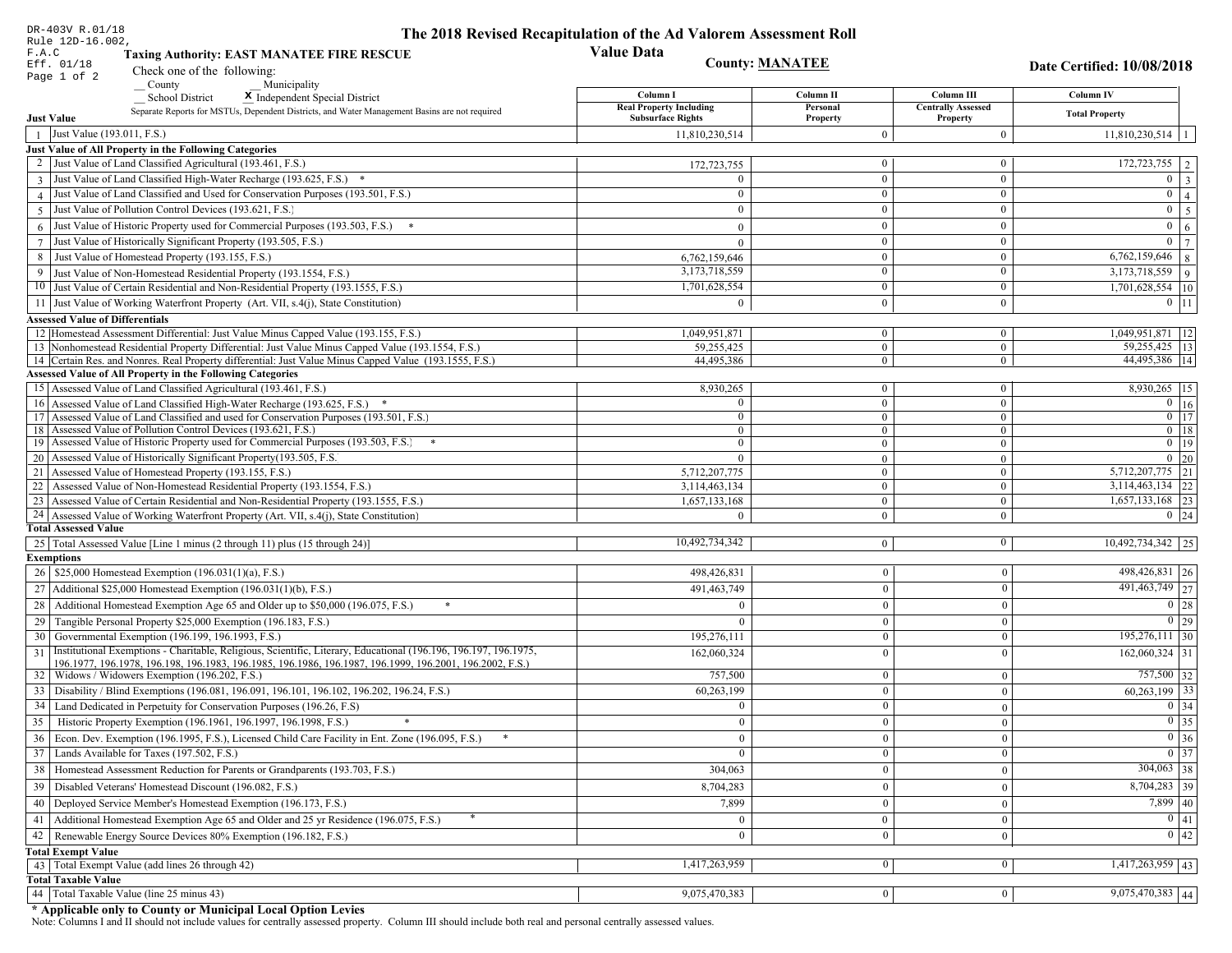**Taxing Authority: EAST MANATEE FIRE RESCUE** 

# Reconciliation of Preliminary and Final Tax Roll

| 1                       | Operating Taxable Value as Shown on Preliminary Tax Roll                                           | 9,088,005,085     |
|-------------------------|----------------------------------------------------------------------------------------------------|-------------------|
| $\overline{\mathbf{2}}$ | Additions to Operating Taxable Value Resulting from Petitions to the VAB                           |                   |
| 3                       | Deductions from Operating Taxable Value Resulting from Petitions to the VAB                        |                   |
| 4                       | Subtotal $(1 + 2 - 3 = 4)$                                                                         | 9,088,005,085     |
| 5                       | Other Additions to Operating Taxable Value                                                         | 56,941,448        |
| 6                       | Other Deductions from Operating Taxable Value                                                      | 69,476,150        |
|                         | Operating Taxable Value Shown on Final Tax Roll $(4 + 5 - 6 = 7)$                                  | 9,075,470,383     |
|                         | <b>Selected Just Values</b>                                                                        | <b>Just Value</b> |
| 8                       | Just Value of Subsurface Rights (this amount included in Line 1, Column I, Page One) 193.481, F.S. | 22,126            |
| 9                       | Just Value of Centrally Assessed Railroad Property Value                                           |                   |
| 10                      | Just Value of Centrally Assessed Private Car Line Property Value                                   |                   |
|                         |                                                                                                    |                   |

Note: Sum of items 9 and 10 should equal centrally assessed just value on page 1, line 1, column III.

#### **Homestead Portability**

| --          | $\cdots$<br>Differential<br>: Re<br>enving<br>$\sim$<br>rancter<br>$\cdots$ | 820 |
|-------------|-----------------------------------------------------------------------------|-----|
| $\sim$<br>. | Transferred Homestead Differential<br>anue oi                               |     |

|  |                                  | Column <sub>1</sub> | $\mathbb C$ olumn 2      |  |
|--|----------------------------------|---------------------|--------------------------|--|
|  | <b>Total Parcels or Accounts</b> | Real Property       | <b>Personal Property</b> |  |
|  |                                  | Parcels             | Accounts                 |  |
|  | 13<br>Total Parcels or Accounts  | 40,247              |                          |  |

#### **Property with Reduced Assessed Value**

| 14 | Land Classified Agricultural (193.461, F.S.)                                                 | 289    |  |
|----|----------------------------------------------------------------------------------------------|--------|--|
| 15 | Land Classified High-Water Recharge (193.625, F.S.)                                          |        |  |
| 16 | Land Classified and Used for Conservation Purposes (193.501, F.S.)                           |        |  |
| 17 | Pollution Control Devices (193.621, F.S.)                                                    |        |  |
| 18 | Historic Property used for Commercial Purposes (193.503, F.S.) *                             |        |  |
| 19 | Historically Significant Property (193.505, F.S.)                                            |        |  |
| 20 | Homestead Property; Parcels with Capped Value (193.155, F.S.)                                | 16,529 |  |
| 21 | Non-Homestead Residential Property; Parcels with Capped Value (193.1554, F.S.)               | 2.176  |  |
| 22 | Certain Residential and Non-Residential Property; Parcels with Capped Value (193.1555, F.S.) | 599    |  |
| 23 | Working Waterfront Property (Art. VII, s.4(j), State Constitution)                           |        |  |

#### **Other Reductions in Assessed Value**

| 24    | Lands Available for Taxes (197.502, F.S.)                                  |    |  |
|-------|----------------------------------------------------------------------------|----|--|
| - - - | Homestead Assessment Reduction for Parents or Grandparents (193.703, F.S.) |    |  |
| -26   | l Veterans' Homestead Discount (196.082, F.S.)<br>Disabled                 | しし |  |

# \* Applicable only to County or Municipal Local Option Levies

Date Certified: 10/08/2018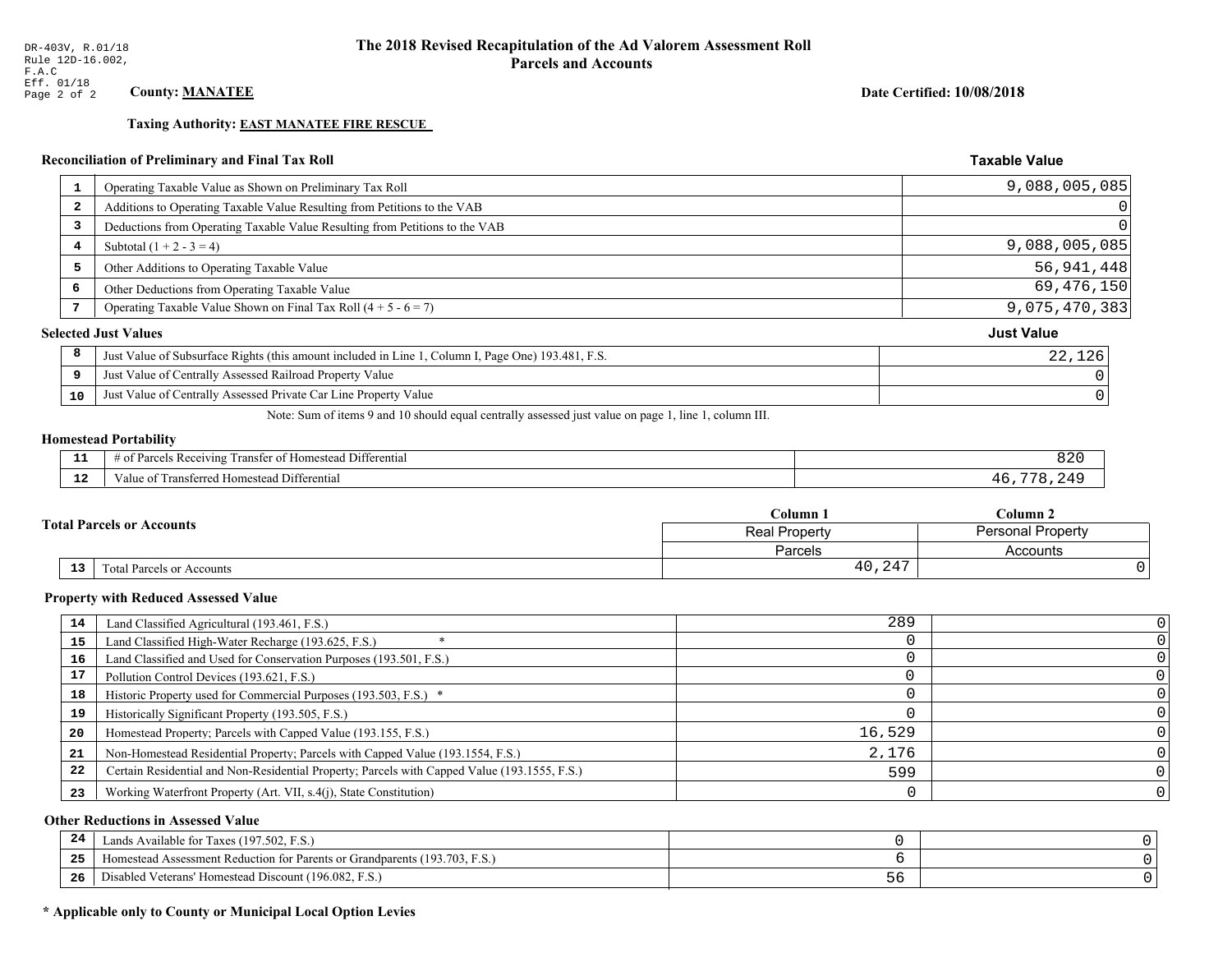| DR-403V R.01/18                                                                                                                                                                          | The 2018 Revised Recapitulation of the Ad Valorem Assessment Roll |                                |                                       |                                                     |
|------------------------------------------------------------------------------------------------------------------------------------------------------------------------------------------|-------------------------------------------------------------------|--------------------------------|---------------------------------------|-----------------------------------------------------|
| Rule 12D-16.002,<br>F.A.C<br><b>Taxing Authority: MOSQUITO CONTROL DISTRICT</b>                                                                                                          | <b>Value Data</b>                                                 |                                |                                       |                                                     |
| Eff. 01/18<br>Check one of the following:                                                                                                                                                |                                                                   | <b>County: MANATEE</b>         |                                       | Date Certified: 10/08/2018                          |
| Page 1 of 2<br>County<br>Municipality                                                                                                                                                    |                                                                   |                                |                                       |                                                     |
| School District<br>X Independent Special District                                                                                                                                        | Column I                                                          | Column II                      | Column III                            | Column IV                                           |
| Separate Reports for MSTUs, Dependent Districts, and Water Management Basins are not required<br><b>Just Value</b>                                                                       | <b>Real Property Including</b><br><b>Subsurface Rights</b>        | Personal<br>Property           | <b>Centrally Assessed</b><br>Property | <b>Total Property</b>                               |
| 1 Just Value (193.011, F.S.)                                                                                                                                                             | 45,873,929,443                                                    | 3,398,172,723                  | 9,478,608                             | $49,281,580,774$   1                                |
| Just Value of All Property in the Following Categories                                                                                                                                   |                                                                   |                                |                                       |                                                     |
| 2 Just Value of Land Classified Agricultural (193.461, F.S.)                                                                                                                             | 1,061,340,992                                                     | $\overline{0}$                 | $\mathbf{0}$                          | 1,061,340,992                                       |
| 3 Just Value of Land Classified High-Water Recharge (193.625, F.S.) *                                                                                                                    |                                                                   | $\Omega$                       | $\Omega$                              | $\theta$                                            |
| 4 Just Value of Land Classified and Used for Conservation Purposes (193.501, F.S.)                                                                                                       | $\Omega$                                                          | $\theta$                       | $\mathbf{0}$                          | $\Omega$                                            |
| 5 Just Value of Pollution Control Devices (193.621, F.S.)                                                                                                                                | 73,280                                                            | 256,770,070                    | $\mathbf{0}$                          | 256,843,350 5                                       |
| $6$ Just Value of Historic Property used for Commercial Purposes (193.503, F.S.)                                                                                                         |                                                                   | $\Omega$                       | $\mathbf{0}$                          |                                                     |
| 7 Just Value of Historically Significant Property (193.505, F.S.)                                                                                                                        | $\Omega$                                                          | $\theta$                       | $\mathbf{0}$                          | $\bf{0}$                                            |
| 8 Just Value of Homestead Property (193.155, F.S.)                                                                                                                                       | 21,488,956,968                                                    | $\theta$                       | $\mathbf{0}$                          | 21,488,956,968<br>$\overline{8}$                    |
| 9 Just Value of Non-Homestead Residential Property (193.1554, F.S.)                                                                                                                      | 14,402,651,394                                                    | $\overline{0}$                 | $\theta$                              | 14,402,651,394<br>$\overline{9}$                    |
| 10 Just Value of Certain Residential and Non-Residential Property (193.1555, F.S.)                                                                                                       | 8,920,980,089                                                     | $\mathbf{0}$                   | 5,029,816                             | 8,926,009,905   10                                  |
| 11 Just Value of Working Waterfront Property (Art. VII, s.4(j), State Constitution)                                                                                                      | $\Omega$                                                          | $\theta$                       | $\mathbf{0}$                          | $0$   11                                            |
|                                                                                                                                                                                          |                                                                   |                                |                                       |                                                     |
| <b>Assessed Value of Differentials</b>                                                                                                                                                   |                                                                   |                                |                                       |                                                     |
| 12 Homestead Assessment Differential: Just Value Minus Capped Value (193.155, F.S.)<br>13 Nonhomestead Residential Property Differential: Just Value Minus Capped Value (193.1554, F.S.) | 4,547,549,857<br>639,833,833                                      | $\overline{0}$<br>$\mathbf{0}$ | $\mathbf{0}$<br>$\overline{0}$        | 4,547,549,857   12<br>$\overline{639,833,833}$   13 |
| 14 Certain Res. and Nonres. Real Property differential: Just Value Minus Capped Value (193.1555, F.S.)                                                                                   | 313,679,139                                                       | $\overline{0}$                 | $\overline{0}$                        | 313,679,139 14                                      |
| Assessed Value of All Property in the Following Categories                                                                                                                               |                                                                   |                                |                                       |                                                     |
| 15 Assessed Value of Land Classified Agricultural (193.461, F.S.)                                                                                                                        | 130,562,486                                                       | $\overline{0}$                 | $\boldsymbol{0}$                      | 130,562,486   15                                    |
| 16 Assessed Value of Land Classified High-Water Recharge (193.625, F.S.)                                                                                                                 | $\Omega$                                                          | $\overline{0}$                 | $\mathbf{0}$                          | $\overline{0}$ 16                                   |
| 17 Assessed Value of Land Classified and used for Conservation Purposes (193.501, F.S.)                                                                                                  | $\bf{0}$                                                          | $\overline{0}$                 | $\overline{0}$                        | $0 \mid 17$                                         |
| 18 Assessed Value of Pollution Control Devices (193.621, F.S.)                                                                                                                           | 73,280                                                            | 12,770,513                     | $\theta$                              | 12,843,793 18                                       |
| 19 Assessed Value of Historic Property used for Commercial Purposes (193.503, F.S.)                                                                                                      | $\Omega$                                                          | 0                              | $\overline{0}$                        | $0$ 19                                              |
| 20 Assessed Value of Historically Significant Property (193.505, F.S.                                                                                                                    | $\Omega$                                                          | $\theta$                       | $\overline{0}$                        | $0\quad20$                                          |
| 21   Assessed Value of Homestead Property (193.155, F.S.)                                                                                                                                | 16,941,407,111                                                    | $\overline{0}$                 | $\theta$                              | $16,941,407,111$ 21                                 |
| 22 Assessed Value of Non-Homestead Residential Property (193.1554, F.S.)                                                                                                                 | 13,762,817,561                                                    | $\overline{0}$                 | $\Omega$                              | 13,762,817,561 22                                   |
| 23 Assessed Value of Certain Residential and Non-Residential Property (193.1555, F.S.)                                                                                                   | 8,607,300,950                                                     | $\mathbf{0}$                   | 5,029,816                             | 8,612,330,766 23                                    |
| 24 Assessed Value of Working Waterfront Property (Art. VII, s.4(j), State Constitution)                                                                                                  |                                                                   | $\overline{0}$                 | $\Omega$                              | $0 \mid 24$                                         |
| <b>Total Assessed Value</b>                                                                                                                                                              |                                                                   |                                |                                       |                                                     |
| 25   Total Assessed Value [Line 1 minus (2 through 11) plus (15 through 24)]                                                                                                             | 39,442,088,108                                                    | 3,154,173,166                  | 9,478,608                             | 42,605,739,882 25                                   |
| <b>Exemptions</b>                                                                                                                                                                        |                                                                   |                                |                                       |                                                     |
| 26   \$25,000 Homestead Exemption (196.031(1)(a), F.S.)                                                                                                                                  | 2,143,011,942                                                     | $\overline{0}$                 | $\bf{0}$                              | 2,143,011,942 26                                    |
| 27   Additional \$25,000 Homestead Exemption (196.031(1)(b), F.S.)                                                                                                                       | 1,859,817,797                                                     | $\overline{0}$                 | $\mathbf{0}$                          | 1,859,817,797 27                                    |
| 28 Additional Homestead Exemption Age 65 and Older up to \$50,000 (196.075, F.S.)<br>$\ast$                                                                                              |                                                                   | $\overline{0}$                 | $\Omega$                              | $0 \mid 28$                                         |
| 29 Tangible Personal Property \$25,000 Exemption (196.183, F.S.)                                                                                                                         |                                                                   | 143,681,568                    | 1,141,651                             | 144,823,219 29                                      |
| 30 Governmental Exemption (196.199, 196.1993, F.S.)                                                                                                                                      | 1,202,637,987                                                     | 5,589,275                      | $\Omega$                              | $1,208,227,262$ 30                                  |
| Institutional Exemptions - Charitable, Religious, Scientific, Literary, Educational (196.196, 196.197, 196.1975,<br>31                                                                   | 817,430,728                                                       | 24,434,364                     | $\Omega$                              | 841,865,092 31                                      |
| 196.1977, 196.1978, 196.198, 196.1983, 196.1985, 196.1986, 196.1987, 196.1999, 196.2001, 196.2002, F.S.)                                                                                 |                                                                   |                                |                                       |                                                     |
| 32   Widows / Widowers Exemption (196.202, F.S.)                                                                                                                                         | 5,152,986                                                         | 35,010                         | $\bf{0}$                              | 5,187,996 32                                        |
| 33   Disability / Blind Exemptions (196.081, 196.091, 196.101, 196.102, 196.202, 196.24, F.S.)                                                                                           | 202,099,634                                                       | 33,925                         | $\mathbf{0}$                          | $202,133,559$ 33                                    |
| 34   Land Dedicated in Perpetuity for Conservation Purposes (196.26, F.S)                                                                                                                | $\bf{0}$                                                          | $\overline{0}$                 | $\mathbf{0}$                          | $0 \mid 34$                                         |
| 35 Historic Property Exemption (196.1961, 196.1997, 196.1998, F.S.)                                                                                                                      | $\mathbf{0}$                                                      | $\boldsymbol{0}$               | 0                                     | $\boxed{0}$ 35                                      |
| 36 Econ. Dev. Exemption (196.1995, F.S.), Licensed Child Care Facility in Ent. Zone (196.095, F.S.)                                                                                      | $\overline{0}$                                                    | $\overline{0}$                 | $\bf{0}$                              | $0\vert 36$                                         |
| 37 Lands Available for Taxes (197.502, F.S.)                                                                                                                                             | 7,346                                                             | $\overline{0}$                 | $\bf{0}$                              | 7,346 37                                            |
| 38   Homestead Assessment Reduction for Parents or Grandparents (193.703, F.S.)                                                                                                          | 630,354                                                           | $\overline{0}$                 | $\bf{0}$                              | 630,354 38                                          |
| 39   Disabled Veterans' Homestead Discount (196.082, F.S.)                                                                                                                               | 17,538,445                                                        | $\overline{0}$                 | $\overline{0}$                        | 17,538,445 39                                       |
| 40   Deployed Service Member's Homestead Exemption (196.173, F.S.)                                                                                                                       | 247,647                                                           | $\overline{0}$                 | $\bf{0}$                              | $\overline{247,647}$ 40                             |
| 41 Additional Homestead Exemption Age 65 and Older and 25 yr Residence (196.075, F.S.)                                                                                                   | $\mathbf{0}$                                                      | $\mathbf{0}$                   | $\bf{0}$                              | $\boxed{0}$ 41                                      |
| 42   Renewable Energy Source Devices 80% Exemption (196.182, F.S.)                                                                                                                       | $\mathbf{0}$                                                      | $\overline{0}$                 | $\bf{0}$                              | $\boxed{0}$ 42                                      |
| <b>Total Exempt Value</b>                                                                                                                                                                |                                                                   |                                |                                       |                                                     |
| 43 Total Exempt Value (add lines 26 through 42)                                                                                                                                          | 6,248,574,866                                                     | 173,774,142                    | 1,141,651                             | $6,423,490,659$ 43                                  |
| <b>Total Taxable Value</b>                                                                                                                                                               |                                                                   |                                |                                       |                                                     |
| 44 Total Taxable Value (line 25 minus 43)                                                                                                                                                | 33, 193, 513, 242                                                 | 2,980,399,024                  | 8,336,957                             | 36, 182, 249, 223 44                                |
|                                                                                                                                                                                          |                                                                   |                                |                                       |                                                     |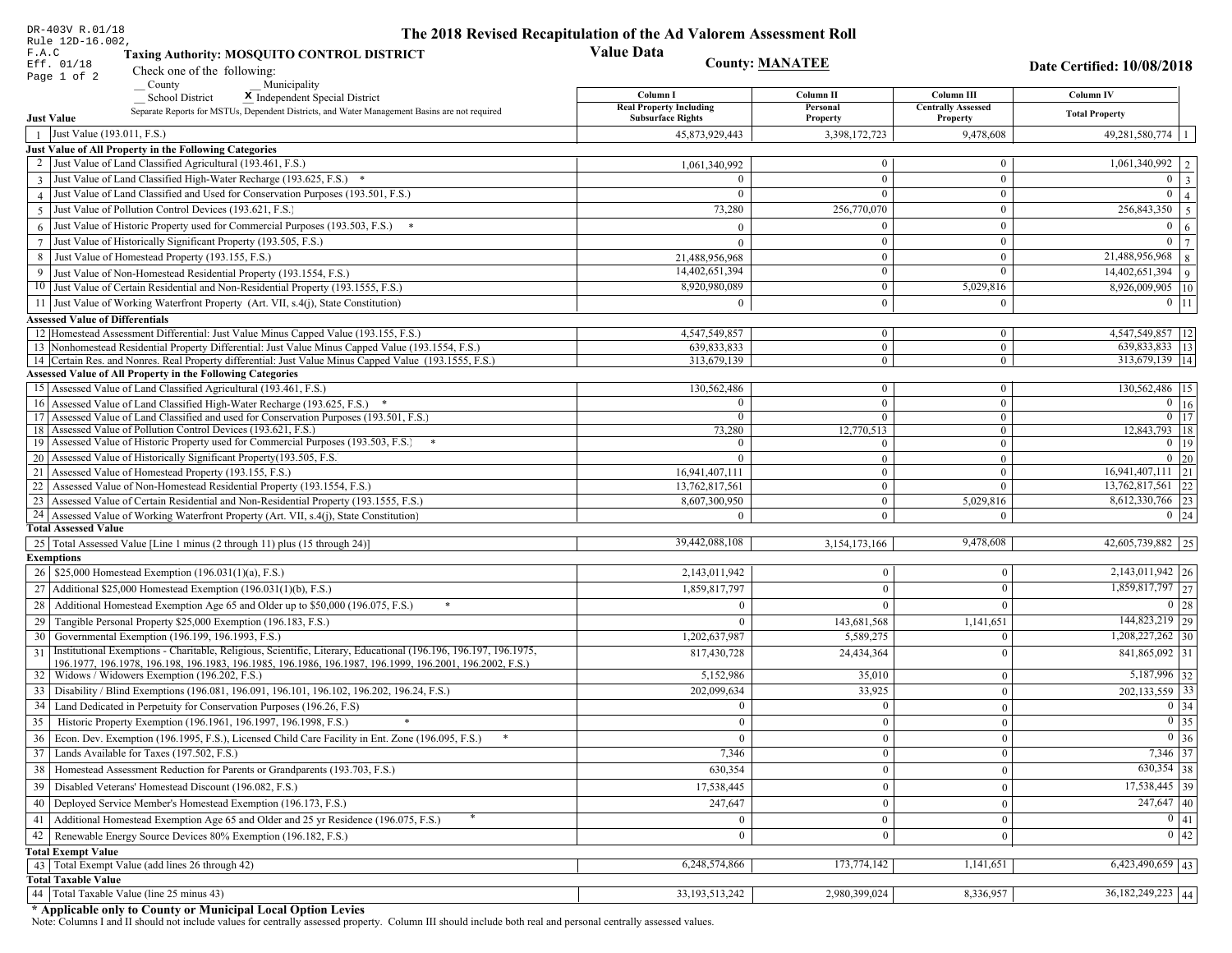Taxing Authority: MOSQUITO CONTROL DISTRICT

# Reconciliation of Preliminary and Final Tax Roll

| $\mathbf{1}$            | Operating Taxable Value as Shown on Preliminary Tax Roll                                           | 36, 134, 997, 641 |
|-------------------------|----------------------------------------------------------------------------------------------------|-------------------|
| $\overline{\mathbf{2}}$ | Additions to Operating Taxable Value Resulting from Petitions to the VAB                           | 0                 |
| 3                       | Deductions from Operating Taxable Value Resulting from Petitions to the VAB                        | 0                 |
| 4                       | Subtotal $(1 + 2 - 3 = 4)$                                                                         | 36, 134, 997, 641 |
| 5                       | Other Additions to Operating Taxable Value                                                         | 273, 470, 941     |
| 6                       | Other Deductions from Operating Taxable Value                                                      | 226, 219, 359     |
| 7                       | Operating Taxable Value Shown on Final Tax Roll $(4 + 5 - 6 = 7)$                                  | 36, 182, 249, 223 |
|                         | <b>Selected Just Values</b>                                                                        | <b>Just Value</b> |
| 8                       | Just Value of Subsurface Rights (this amount included in Line 1, Column I, Page One) 193.481, F.S. | 996,527           |
| 9                       | Just Value of Centrally Assessed Railroad Property Value                                           | 6,882,751         |
| 10                      | Just Value of Centrally Assessed Private Car Line Property Value                                   | 2,595,857         |

Note: Sum of items 9 and 10 should equal centrally assessed just value on page 1, line 1, column III.

# **Homestead Portability**

| - -<br>.     | Differential<br>: Receiving<br>ranstei<br>"OPOS<br>±omestean :<br>н.<br>. . |  |
|--------------|-----------------------------------------------------------------------------|--|
| $\sim$<br>-- | Differential<br>Transferreg<br><b>Homestea</b><br>anne                      |  |

| <b>Total Parcels or Accounts</b> |    |                                  | Column 1      | Column 2                 |  |
|----------------------------------|----|----------------------------------|---------------|--------------------------|--|
|                                  |    |                                  | Real Property | <b>Personal Property</b> |  |
|                                  |    |                                  | Parcels       | Accounts                 |  |
|                                  | 13 | <b>Fotal Parcels or Accounts</b> | 186,789       | , 507<br>$\cap$<br>47    |  |

#### **Property with Reduced Assessed Value**

| 14 | Land Classified Agricultural (193.461, F.S.)                                                 | 2,338  |    |
|----|----------------------------------------------------------------------------------------------|--------|----|
| 15 | Land Classified High-Water Recharge (193.625, F.S.)                                          |        |    |
| 16 | Land Classified and Used for Conservation Purposes (193.501, F.S.)                           |        |    |
| 17 | Pollution Control Devices (193.621, F.S.)                                                    |        | 24 |
| 18 | Historic Property used for Commercial Purposes (193.503, F.S.) *                             |        |    |
| 19 | Historically Significant Property (193.505, F.S.)                                            |        |    |
| 20 | Homestead Property; Parcels with Capped Value (193.155, F.S.)                                | 77,230 |    |
| 21 | Non-Homestead Residential Property; Parcels with Capped Value (193.1554, F.S.)               | 31,265 |    |
| 22 | Certain Residential and Non-Residential Property; Parcels with Capped Value (193.1555, F.S.) | 3,443  |    |
| 23 | Working Waterfront Property (Art. VII, s.4(j), State Constitution)                           |        |    |

#### **Other Reductions in Assessed Value**

| 24    | (197.502, F.S.)<br>Lands Available for Taxes (                                                    |     |  |
|-------|---------------------------------------------------------------------------------------------------|-----|--|
| - - - | (193.703)<br>ad Assessment Reduction for Parents or Grandparents ( <sup>16</sup> )<br>. iomestead |     |  |
| -26   | <sup>1</sup> Veterans' Homestead Discount (196.082, F.S.)<br>Disabled                             | 185 |  |

# \* Applicable only to County or Municipal Local Option Levies

Date Certified: 10/08/2018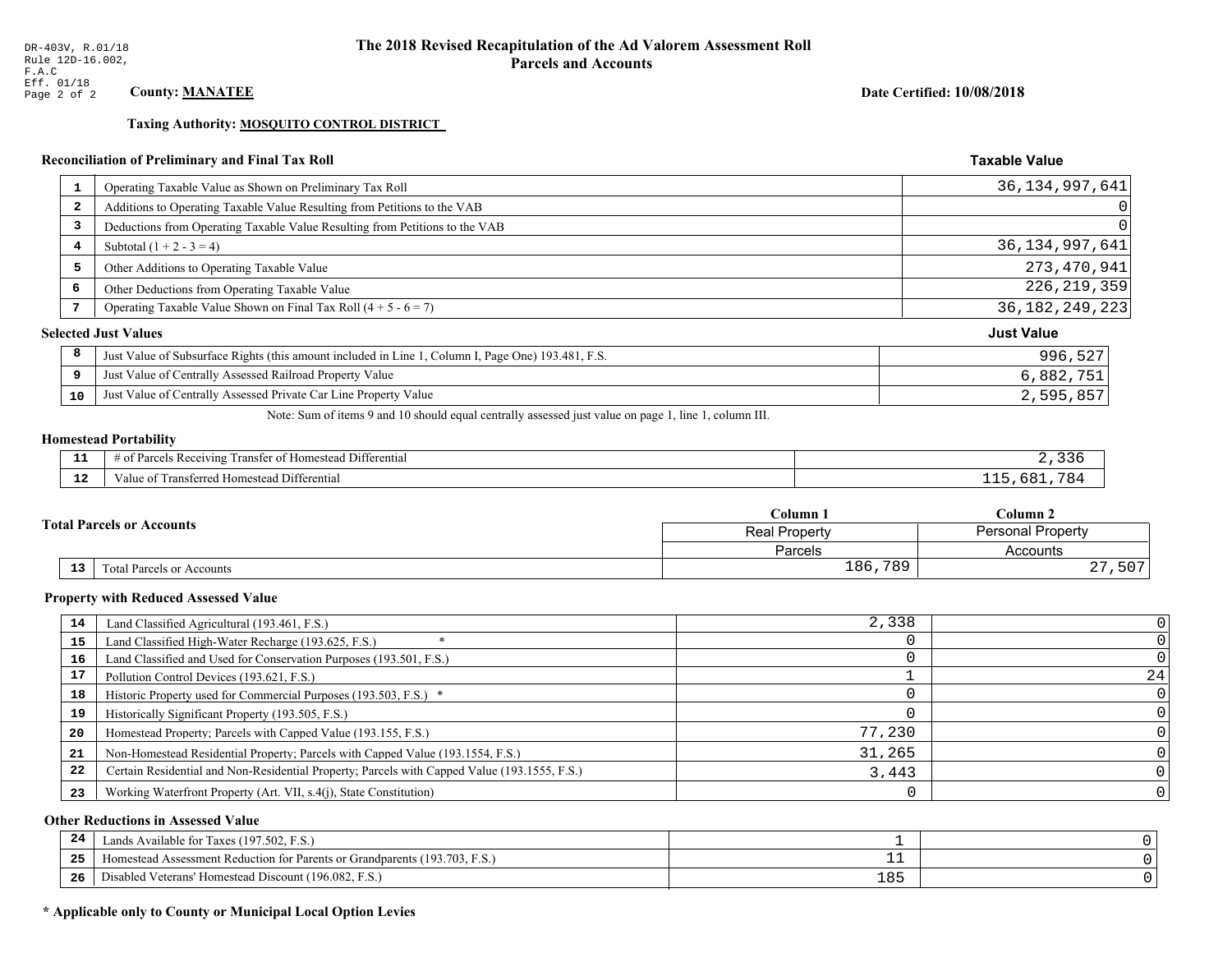| DR-403V R.01/18                                                                                                                                                                          | The 2018 Revised Recapitulation of the Ad Valorem Assessment Roll |                              |                                       |                                                     |
|------------------------------------------------------------------------------------------------------------------------------------------------------------------------------------------|-------------------------------------------------------------------|------------------------------|---------------------------------------|-----------------------------------------------------|
| Rule 12D-16.002,<br>F.A.C<br>Taxing Authority: SOUTHWEST FLA WATER MGT DIST                                                                                                              | <b>Value Data</b>                                                 |                              |                                       |                                                     |
| Eff. 01/18<br>Check one of the following:                                                                                                                                                |                                                                   | <b>County: MANATEE</b>       |                                       | Date Certified: 10/08/2018                          |
| Page 1 of 2<br>County<br>Municipality                                                                                                                                                    |                                                                   |                              |                                       |                                                     |
| School District<br>X Independent Special District                                                                                                                                        | Column I                                                          | Column II                    | Column III                            | Column IV                                           |
| Separate Reports for MSTUs, Dependent Districts, and Water Management Basins are not required<br><b>Just Value</b>                                                                       | <b>Real Property Including</b><br><b>Subsurface Rights</b>        | Personal<br>Property         | <b>Centrally Assessed</b><br>Property | <b>Total Property</b>                               |
| Just Value (193.011, F.S.)<br>$\overline{1}$                                                                                                                                             | 45,873,929,443                                                    | 3,398,172,723                | 9,478,608                             | $49,281,580,774$   1                                |
| Just Value of All Property in the Following Categories                                                                                                                                   |                                                                   |                              |                                       |                                                     |
| 2 Just Value of Land Classified Agricultural (193.461, F.S.)                                                                                                                             | 1,061,340,992                                                     | $\overline{0}$               | $\boldsymbol{0}$                      | 1,061,340,992   2                                   |
| 3 Just Value of Land Classified High-Water Recharge (193.625, F.S.) *                                                                                                                    |                                                                   | $\mathbf{0}$                 | $\mathbf{0}$                          | $0 \mid 3$                                          |
| 4 Just Value of Land Classified and Used for Conservation Purposes (193.501, F.S.)                                                                                                       | $\Omega$                                                          | $\Omega$                     | $\boldsymbol{0}$                      | $\overline{0}$<br>$\overline{4}$                    |
| Just Value of Pollution Control Devices (193.621, F.S.)<br>$\overline{5}$                                                                                                                | 73,280                                                            | 256,770,070                  | $\boldsymbol{0}$                      | $\overline{256,843,350}$ 5                          |
| $6$ Just Value of Historic Property used for Commercial Purposes (193.503, F.S.) $*$                                                                                                     | $\Omega$                                                          | $\Omega$                     | $\boldsymbol{0}$                      | $\overline{0}$<br>$\overline{6}$                    |
| 7 Just Value of Historically Significant Property (193.505, F.S.)                                                                                                                        | $\Omega$                                                          | $\mathbf{0}$                 | $\boldsymbol{0}$                      | $0 \mid 7$                                          |
| 8 Just Value of Homestead Property (193.155, F.S.)                                                                                                                                       | 21,488,956,968                                                    | $\bf{0}$                     | $\boldsymbol{0}$                      | $21,488,956,968$ 8                                  |
| 9 Just Value of Non-Homestead Residential Property (193.1554, F.S.)                                                                                                                      | 14,402,651,394                                                    | $\overline{0}$               | $\Omega$                              | $14,402,651,394$ 9                                  |
| 10 Just Value of Certain Residential and Non-Residential Property (193.1555, F.S.)                                                                                                       | 8,920,980,089                                                     | $\mathbf{0}$                 | 5,029,816                             | 8,926,009,905   10                                  |
|                                                                                                                                                                                          | $\Omega$                                                          | $\theta$                     | $\mathbf{0}$                          | $0 \;   \; 11$                                      |
| 11 Just Value of Working Waterfront Property (Art. VII, s.4(j), State Constitution)                                                                                                      |                                                                   |                              |                                       |                                                     |
| <b>Assessed Value of Differentials</b>                                                                                                                                                   |                                                                   |                              |                                       |                                                     |
| 12 Homestead Assessment Differential: Just Value Minus Capped Value (193.155, F.S.)<br>13 Nonhomestead Residential Property Differential: Just Value Minus Capped Value (193.1554, F.S.) | 4,547,549,857<br>639,833,833                                      | $\mathbf{0}$<br>$\mathbf{0}$ | $\boldsymbol{0}$<br>$\mathbf{0}$      | 4,547,549,857   12<br>$\overline{639,833,833}$   13 |
| 14 Certain Res. and Nonres. Real Property differential: Just Value Minus Capped Value (193.1555, F.S.)                                                                                   | 313,679,139                                                       | $\mathbf{0}$                 | $\mathbf{0}$                          | 313,679,139   14                                    |
| <b>Assessed Value of All Property in the Following Categories</b>                                                                                                                        |                                                                   |                              |                                       |                                                     |
| 15 Assessed Value of Land Classified Agricultural (193.461, F.S.)                                                                                                                        | 130,562,486                                                       | $\mathbf{0}$                 | $\mathbf{0}$                          | 130,562,486   15                                    |
| 16 Assessed Value of Land Classified High-Water Recharge (193.625, F.S.)                                                                                                                 | $\Omega$                                                          | $\overline{0}$               | $\boldsymbol{0}$                      | $\boxed{0}$ 16                                      |
| 17 Assessed Value of Land Classified and used for Conservation Purposes (193.501, F.S.)                                                                                                  | $\mathbf{0}$                                                      | $\mathbf{0}$                 | $\mathbf{0}$                          | $\overline{0}$ 17                                   |
| 18 Assessed Value of Pollution Control Devices (193.621, F.S.)                                                                                                                           | 73,280                                                            | 12,770,513                   | $\overline{0}$                        | 12,843,793 18                                       |
| 19 Assessed Value of Historic Property used for Commercial Purposes (193.503, F.S.)                                                                                                      | $\theta$                                                          | $\Omega$                     | $\mathbf{0}$                          | $0 \mid 19$                                         |
| 20 Assessed Value of Historically Significant Property (193.505, F.S.                                                                                                                    | $\theta$                                                          | $\overline{0}$               | $\overline{0}$                        | $0 \mid 20$                                         |
| 21 Assessed Value of Homestead Property (193.155, F.S.)                                                                                                                                  | 16,941,407,111                                                    | $\mathbf{0}$                 | $\mathbf{0}$                          | $16,941,407,111$ 21                                 |
| 22 Assessed Value of Non-Homestead Residential Property (193.1554, F.S.)                                                                                                                 | 13,762,817,561                                                    | $\overline{0}$               | $\mathbf{0}$                          | 13,762,817,561 22                                   |
| 23 Assessed Value of Certain Residential and Non-Residential Property (193.1555, F.S.)                                                                                                   | 8,607,300,950                                                     | $\mathbf{0}$                 | 5,029,816                             | 8,612,330,766 23                                    |
| 24 Assessed Value of Working Waterfront Property (Art. VII, s.4(j), State Constitution                                                                                                   | $\Omega$                                                          | $\overline{0}$               | $\Omega$                              | $0 \mid 24$                                         |
| <b>Total Assessed Value</b>                                                                                                                                                              |                                                                   |                              |                                       |                                                     |
| 25   Total Assessed Value [Line 1 minus (2 through 11) plus (15 through 24)]                                                                                                             | 39,442,088,108                                                    | 3,154,173,166                | 9,478,608                             | 42,605,739,882 25                                   |
| <b>Exemptions</b>                                                                                                                                                                        |                                                                   |                              |                                       |                                                     |
| 26   \$25,000 Homestead Exemption (196.031(1)(a), F.S.)                                                                                                                                  | 2,143,011,942                                                     | $\mathbf{0}$                 | $\Omega$                              | $2,143,011,942$ 26                                  |
| 27   Additional \$25,000 Homestead Exemption (196.031(1)(b), F.S.)                                                                                                                       | 1,859,817,797                                                     | $\theta$                     | $\Omega$                              | 1,859,817,797 27                                    |
| 28 Additional Homestead Exemption Age 65 and Older up to \$50,000 (196.075, F.S.)                                                                                                        |                                                                   | $\Omega$                     | $\Omega$                              | $0 \mid 28$                                         |
| 29 Tangible Personal Property \$25,000 Exemption (196.183, F.S.)                                                                                                                         |                                                                   | 143,681,568                  | 1,141,651                             | 144,823,219 29                                      |
| 30 Governmental Exemption (196.199, 196.1993, F.S.)                                                                                                                                      | 1,202,637,987                                                     | 5,589,275                    | $\Omega$                              | $1,208,227,262$ 30                                  |
| Institutional Exemptions - Charitable, Religious, Scientific, Literary, Educational (196.196, 196.197, 196.1975,<br>31                                                                   | 817,430,728                                                       | 24,434,364                   | $\Omega$                              | 841,865,092 31                                      |
| 196.1977, 196.1978, 196.198, 196.1983, 196.1985, 196.1986, 196.1987, 196.1999, 196.2001, 196.2002, F.S.)<br>32   Widows / Widowers Exemption (196.202, F.S.)                             |                                                                   |                              |                                       | 5,187,996 32                                        |
|                                                                                                                                                                                          | 5,152,986                                                         | 35,010                       | $\mathbf{0}$                          |                                                     |
| 33   Disability / Blind Exemptions (196.081, 196.091, 196.101, 196.102, 196.202, 196.24, F.S.)                                                                                           | 202,099,634                                                       | 33,925                       | $\Omega$                              | $202, 133, 559$ 33                                  |
| 34   Land Dedicated in Perpetuity for Conservation Purposes (196.26, F.S)                                                                                                                | $\bf{0}$                                                          | $\mathbf{0}$                 | $\Omega$                              | $0 \mid 34$                                         |
| 35 Historic Property Exemption (196.1961, 196.1997, 196.1998, F.S.)                                                                                                                      | $\bf{0}$                                                          | $\boldsymbol{0}$             | $\vert 0 \vert$                       | $\boxed{0}$ 35                                      |
| 36 Econ. Dev. Exemption (196.1995, F.S.), Licensed Child Care Facility in Ent. Zone (196.095, F.S.)                                                                                      | $\overline{0}$                                                    | $\mathbf{0}$                 | $\theta$                              | $0\vert 36$                                         |
| 37 Lands Available for Taxes (197.502, F.S.)                                                                                                                                             | 7,346                                                             | $\overline{0}$               | $\mathbf{0}$                          | 7,346 37                                            |
| 38   Homestead Assessment Reduction for Parents or Grandparents (193.703, F.S.)                                                                                                          | 630,354                                                           | $\mathbf{0}$                 | $\overline{0}$                        | $630,354$ 38                                        |
| 39   Disabled Veterans' Homestead Discount (196.082, F.S.)                                                                                                                               | 17,538,445                                                        | $\Omega$                     | $\mathbf{0}$                          | $\overline{17,538,445}$ 39                          |
| 40   Deployed Service Member's Homestead Exemption (196.173, F.S.)                                                                                                                       | 247,647                                                           | $\mathbf{0}$                 | $\theta$                              | $\overline{247,647}$ 40                             |
| 41   Additional Homestead Exemption Age 65 and Older and 25 yr Residence (196.075, F.S.)                                                                                                 |                                                                   | $\Omega$                     | $\Omega$                              | $\boxed{0}$ $\boxed{41}$                            |
| 42 Renewable Energy Source Devices 80% Exemption (196.182, F.S.)                                                                                                                         | $\mathbf{0}$                                                      | $\mathbf{0}$                 | $\theta$                              | 0 42                                                |
| <b>Total Exempt Value</b>                                                                                                                                                                |                                                                   |                              |                                       |                                                     |
| 43 Total Exempt Value (add lines 26 through 42)                                                                                                                                          | 6,248,574,866                                                     | 173,774,142                  | 1,141,651                             | $6,423,490,659$ 43                                  |
| <b>Total Taxable Value</b>                                                                                                                                                               |                                                                   |                              |                                       |                                                     |
| 44 Total Taxable Value (line 25 minus 43)                                                                                                                                                | 33, 193, 513, 242                                                 | 2,980,399,024                | 8,336,957                             | $36,182,249,223$ 44                                 |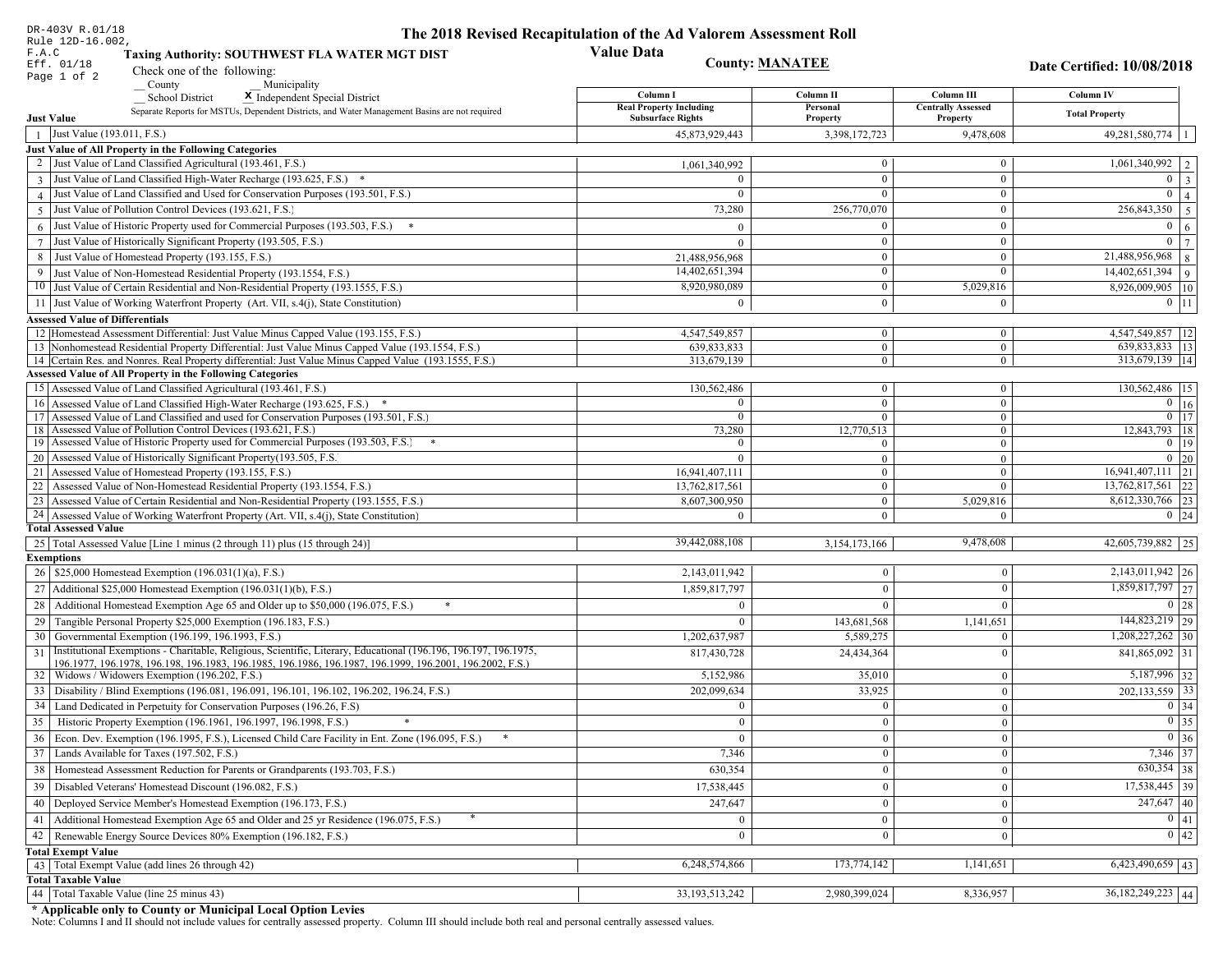#### Date Certified: 10/08/2018

**Taxable Value** 

#### Taxing Authority: SOUTHWEST FLA WATER MGT DIST

# Reconciliation of Preliminary and Final Tax Roll

| $\mathbf{1}$            | Operating Taxable Value as Shown on Preliminary Tax Roll                                           | 36,134,997,641    |
|-------------------------|----------------------------------------------------------------------------------------------------|-------------------|
| $\overline{\mathbf{2}}$ | Additions to Operating Taxable Value Resulting from Petitions to the VAB                           | 0                 |
| 3                       | Deductions from Operating Taxable Value Resulting from Petitions to the VAB                        |                   |
| 4                       | Subtotal $(1 + 2 - 3 = 4)$                                                                         | 36, 134, 997, 641 |
| 5                       | Other Additions to Operating Taxable Value                                                         | 273,470,941       |
| 6                       | Other Deductions from Operating Taxable Value                                                      | 226, 219, 359     |
| 7                       | Operating Taxable Value Shown on Final Tax Roll $(4 + 5 - 6 = 7)$                                  | 36, 182, 249, 223 |
|                         | <b>Selected Just Values</b>                                                                        | <b>Just Value</b> |
| 8                       | Just Value of Subsurface Rights (this amount included in Line 1, Column I, Page One) 193.481, F.S. | 996,527           |
| 9                       | Just Value of Centrally Assessed Railroad Property Value                                           | 6,882,751         |
| 10                      | Just Value of Centrally Assessed Private Car Line Property Value                                   | 2,595,857         |
|                         |                                                                                                    |                   |

Note: Sum of items 9 and 10 should equal centrally assessed just value on page 1, line 1, column III.

# **Homestead Portability**

| ---          | $  -$<br>.<br>. Differential<br>: Rei<br>envin<br>$\sim$ +<br>rancter<br>∵omestean L. |  |
|--------------|---------------------------------------------------------------------------------------|--|
| $\sim$<br>-- | <b>Differential</b><br>ransterred<br>' Homestead L<br>anne :<br>ິດາ                   |  |

|                                  | $C$ olumn $1$        | Column 2                 |  |
|----------------------------------|----------------------|--------------------------|--|
| <b>Total Parcels or Accounts</b> | <b>Real Property</b> | <b>Personal Property</b> |  |
|                                  | <b>Parcels</b>       | Accounts                 |  |
| 13<br>Total Parcels or Accounts  | 186,789              | $\cap$<br>,507<br>47     |  |

#### **Property with Reduced Assessed Value**

| 14 | Land Classified Agricultural (193.461, F.S.)                                                 | 2,338  |    |
|----|----------------------------------------------------------------------------------------------|--------|----|
| 15 | Land Classified High-Water Recharge (193.625, F.S.)                                          |        |    |
| 16 | Land Classified and Used for Conservation Purposes (193.501, F.S.)                           |        |    |
| 17 | Pollution Control Devices (193.621, F.S.)                                                    |        | 24 |
| 18 | Historic Property used for Commercial Purposes (193.503, F.S.) *                             |        |    |
| 19 | Historically Significant Property (193.505, F.S.)                                            |        |    |
| 20 | Homestead Property; Parcels with Capped Value (193.155, F.S.)                                | 77,230 |    |
| 21 | Non-Homestead Residential Property; Parcels with Capped Value (193.1554, F.S.)               | 31,265 |    |
| 22 | Certain Residential and Non-Residential Property; Parcels with Capped Value (193.1555, F.S.) | 3,443  |    |
| 23 | Working Waterfront Property (Art. VII, s.4(j), State Constitution)                           |        |    |

#### **Other Reductions in Assessed Value**

| 24  | Lands Available for Taxes (197.502, F.S.)                                                  |     |  |
|-----|--------------------------------------------------------------------------------------------|-----|--|
| -25 | 7103<br>93.703<br>Assessment Reduction for Parents or Grandparents<br>F.S.<br>-Homestead A |     |  |
| -26 | d Veterans' Homestead Discount (196.082, F.S.)<br>Jisabled                                 | 185 |  |

# \* Applicable only to County or Municipal Local Option Levies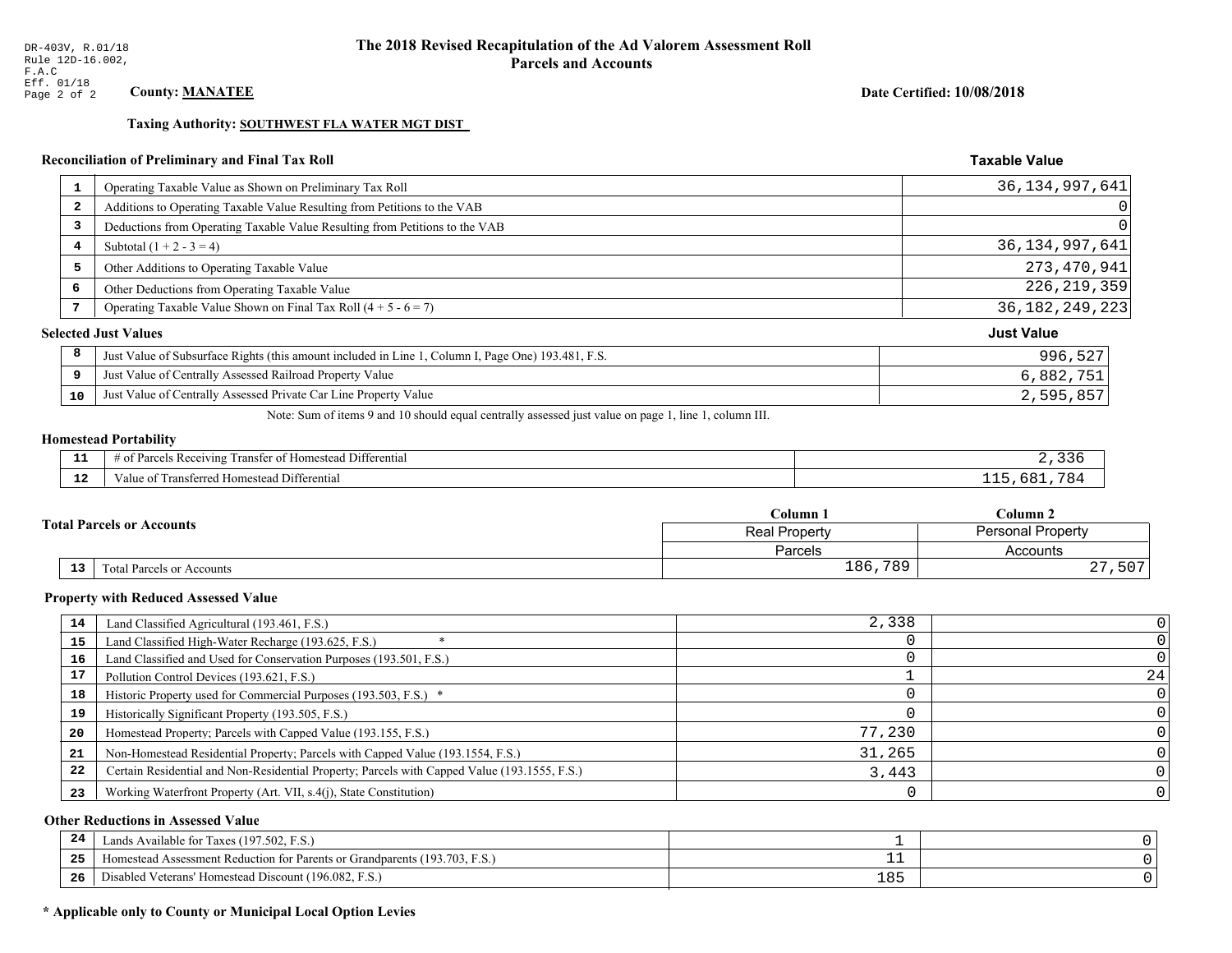| DR-403V R.01/18                                                                                                                                                                          | The 2018 Revised Recapitulation of the Ad Valorem Assessment Roll |                              |                                       |                                                     |
|------------------------------------------------------------------------------------------------------------------------------------------------------------------------------------------|-------------------------------------------------------------------|------------------------------|---------------------------------------|-----------------------------------------------------|
| Rule 12D-16.002,<br>F.A.C<br>Taxing Authority: WEST COAST INLAND NAVIGATION DIST                                                                                                         | <b>Value Data</b>                                                 |                              |                                       |                                                     |
| Eff. 01/18<br>Check one of the following:                                                                                                                                                |                                                                   | <b>County: MANATEE</b>       |                                       | Date Certified: 10/08/2018                          |
| Page 1 of 2<br>County<br>Municipality                                                                                                                                                    |                                                                   |                              |                                       |                                                     |
| School District<br>X Independent Special District                                                                                                                                        | Column I                                                          | Column II                    | Column III                            | Column IV                                           |
| Separate Reports for MSTUs, Dependent Districts, and Water Management Basins are not required<br><b>Just Value</b>                                                                       | <b>Real Property Including</b><br><b>Subsurface Rights</b>        | Personal<br>Property         | <b>Centrally Assessed</b><br>Property | <b>Total Property</b>                               |
| Just Value (193.011, F.S.)<br>$\overline{1}$                                                                                                                                             | 45,873,929,443                                                    | 3,398,172,723                | 9,478,608                             | $49,281,580,774$   1                                |
| Just Value of All Property in the Following Categories                                                                                                                                   |                                                                   |                              |                                       |                                                     |
| 2 Just Value of Land Classified Agricultural (193.461, F.S.)                                                                                                                             | 1,061,340,992                                                     | $\overline{0}$               | $\boldsymbol{0}$                      | 1,061,340,992   2                                   |
| 3 Just Value of Land Classified High-Water Recharge (193.625, F.S.) *                                                                                                                    |                                                                   | $\mathbf{0}$                 | $\mathbf{0}$                          | $0 \mid 3$                                          |
| 4 Just Value of Land Classified and Used for Conservation Purposes (193.501, F.S.)                                                                                                       | $\Omega$                                                          | $\Omega$                     | $\boldsymbol{0}$                      | $\overline{0}$<br>$\overline{4}$                    |
| Just Value of Pollution Control Devices (193.621, F.S.)<br>$\overline{5}$                                                                                                                | 73,280                                                            | 256,770,070                  | $\boldsymbol{0}$                      | $\overline{256,843,350}$ 5                          |
| $6$ Just Value of Historic Property used for Commercial Purposes (193.503, F.S.) $*$                                                                                                     | $\Omega$                                                          | $\Omega$                     | $\boldsymbol{0}$                      | $\overline{0}$<br>$\overline{6}$                    |
| 7 Just Value of Historically Significant Property (193.505, F.S.)                                                                                                                        | $\Omega$                                                          | $\mathbf{0}$                 | $\boldsymbol{0}$                      | $0 \mid 7$                                          |
| 8 Just Value of Homestead Property (193.155, F.S.)                                                                                                                                       |                                                                   | $\bf{0}$                     | $\boldsymbol{0}$                      | $21,488,956,968$ 8                                  |
|                                                                                                                                                                                          | 21,488,956,968<br>14,402,651,394                                  | $\overline{0}$               | $\Omega$                              | $14,402,651,394$ 9                                  |
| 9 Just Value of Non-Homestead Residential Property (193.1554, F.S.)                                                                                                                      | 8,920,980,089                                                     | $\mathbf{0}$                 | 5,029,816                             |                                                     |
| 10 Just Value of Certain Residential and Non-Residential Property (193.1555, F.S.)                                                                                                       | $\theta$                                                          |                              |                                       | 8,926,009,905   10                                  |
| 11 Just Value of Working Waterfront Property (Art. VII, s.4(j), State Constitution)                                                                                                      |                                                                   | $\theta$                     | $\mathbf{0}$                          | $0 \;   \; 11$                                      |
| <b>Assessed Value of Differentials</b>                                                                                                                                                   |                                                                   |                              |                                       |                                                     |
| 12 Homestead Assessment Differential: Just Value Minus Capped Value (193.155, F.S.)<br>13 Nonhomestead Residential Property Differential: Just Value Minus Capped Value (193.1554, F.S.) | 4,547,549,857<br>639,833,833                                      | $\mathbf{0}$<br>$\mathbf{0}$ | $\boldsymbol{0}$<br>$\mathbf{0}$      | 4,547,549,857   12<br>$\overline{639,833,833}$   13 |
| 14 Certain Res. and Nonres. Real Property differential: Just Value Minus Capped Value (193.1555, F.S.)                                                                                   | 313,679,139                                                       | $\mathbf{0}$                 | $\mathbf{0}$                          | 313,679,139   14                                    |
| <b>Assessed Value of All Property in the Following Categories</b>                                                                                                                        |                                                                   |                              |                                       |                                                     |
| 15 Assessed Value of Land Classified Agricultural (193.461, F.S.)                                                                                                                        | 130,562,486                                                       | $\mathbf{0}$                 | $\mathbf{0}$                          | 130,562,486   15                                    |
| 16 Assessed Value of Land Classified High-Water Recharge (193.625, F.S.)                                                                                                                 | $\Omega$                                                          | $\overline{0}$               | $\boldsymbol{0}$                      | $\boxed{0}$ 16                                      |
| 17 Assessed Value of Land Classified and used for Conservation Purposes (193.501, F.S.)                                                                                                  | $\mathbf{0}$                                                      | $\mathbf{0}$                 | $\mathbf{0}$                          | $\overline{0}$ 17                                   |
| 18 Assessed Value of Pollution Control Devices (193.621, F.S.)                                                                                                                           | 73,280                                                            | 12,770,513                   | $\overline{0}$                        | 12,843,793 18                                       |
| 19 Assessed Value of Historic Property used for Commercial Purposes (193.503, F.S.)                                                                                                      | $\theta$                                                          | $\Omega$                     | $\mathbf{0}$                          | $0 \mid 19$                                         |
| 20 Assessed Value of Historically Significant Property (193.505, F.S.                                                                                                                    | $\theta$                                                          | $\overline{0}$               | $\overline{0}$                        | $0 \mid 20$                                         |
| 21 Assessed Value of Homestead Property (193.155, F.S.)                                                                                                                                  | 16,941,407,111                                                    | $\mathbf{0}$                 | $\mathbf{0}$                          | $16,941,407,111$ 21                                 |
| 22 Assessed Value of Non-Homestead Residential Property (193.1554, F.S.)                                                                                                                 | 13,762,817,561                                                    | $\overline{0}$               | $\mathbf{0}$                          | 13,762,817,561 22                                   |
| 23 Assessed Value of Certain Residential and Non-Residential Property (193.1555, F.S.)                                                                                                   | 8,607,300,950                                                     | $\mathbf{0}$                 | 5,029,816                             | 8,612,330,766 23                                    |
| 24 Assessed Value of Working Waterfront Property (Art. VII, s.4(j), State Constitution                                                                                                   | $\Omega$                                                          | $\overline{0}$               | $\Omega$                              | $0 \mid 24$                                         |
| <b>Total Assessed Value</b>                                                                                                                                                              |                                                                   |                              |                                       |                                                     |
| 25   Total Assessed Value [Line 1 minus (2 through 11) plus (15 through 24)]                                                                                                             | 39,442,088,108                                                    | 3,154,173,166                | 9,478,608                             | 42,605,739,882 25                                   |
| <b>Exemptions</b>                                                                                                                                                                        |                                                                   |                              |                                       |                                                     |
| 26   \$25,000 Homestead Exemption (196.031(1)(a), F.S.)                                                                                                                                  | 2,143,011,942                                                     | $\mathbf{0}$                 | $\Omega$                              | $2,143,011,942$ 26                                  |
| 27   Additional \$25,000 Homestead Exemption (196.031(1)(b), F.S.)                                                                                                                       | 1,859,817,797                                                     | $\theta$                     | $\Omega$                              | 1,859,817,797 27                                    |
| 28 Additional Homestead Exemption Age 65 and Older up to \$50,000 (196.075, F.S.)                                                                                                        |                                                                   | $\Omega$                     | $\Omega$                              | $0 \mid 28$                                         |
| 29 Tangible Personal Property \$25,000 Exemption (196.183, F.S.)                                                                                                                         |                                                                   | 143,681,568                  | 1,141,651                             | 144,823,219 29                                      |
| 30 Governmental Exemption (196.199, 196.1993, F.S.)                                                                                                                                      | 1,202,637,987                                                     | 5,589,275                    | $\Omega$                              | $1,208,227,262$ 30                                  |
| Institutional Exemptions - Charitable, Religious, Scientific, Literary, Educational (196.196, 196.197, 196.1975,<br>31                                                                   | 817,430,728                                                       | 24,434,364                   | $\Omega$                              | 841,865,092 31                                      |
| 196.1977, 196.1978, 196.198, 196.1983, 196.1985, 196.1986, 196.1987, 196.1999, 196.2001, 196.2002, F.S.)                                                                                 |                                                                   |                              |                                       | 5,187,996 32                                        |
| 32   Widows / Widowers Exemption (196.202, F.S.)                                                                                                                                         | 5,152,986                                                         | 35,010                       | $\mathbf{0}$                          |                                                     |
| 33   Disability / Blind Exemptions (196.081, 196.091, 196.101, 196.102, 196.202, 196.24, F.S.)                                                                                           | 202,099,634                                                       | 33,925                       | $\Omega$                              | $202, 133, 559$ 33                                  |
| 34   Land Dedicated in Perpetuity for Conservation Purposes (196.26, F.S)                                                                                                                | $\bf{0}$                                                          | $\mathbf{0}$                 | $\Omega$                              | $0 \mid 34$                                         |
| 35 Historic Property Exemption (196.1961, 196.1997, 196.1998, F.S.)                                                                                                                      | $\bf{0}$                                                          | $\boldsymbol{0}$             | $\vert 0 \vert$                       | $\boxed{0}$ 35                                      |
| 36 Econ. Dev. Exemption (196.1995, F.S.), Licensed Child Care Facility in Ent. Zone (196.095, F.S.)                                                                                      | $\overline{0}$                                                    | $\mathbf{0}$                 | $\theta$                              | $0\vert 36$                                         |
| 37 Lands Available for Taxes (197.502, F.S.)                                                                                                                                             | 7,346                                                             | $\overline{0}$               | $\mathbf{0}$                          | 7,346 37                                            |
| 38   Homestead Assessment Reduction for Parents or Grandparents (193.703, F.S.)                                                                                                          | 630,354                                                           | $\mathbf{0}$                 | $\mathbf{0}$                          | $630,354$ 38                                        |
| 39   Disabled Veterans' Homestead Discount (196.082, F.S.)                                                                                                                               | 17,538,445                                                        | $\Omega$                     | $\mathbf{0}$                          | $\overline{17,538,445}$ 39                          |
| 40   Deployed Service Member's Homestead Exemption (196.173, F.S.)                                                                                                                       | 247,647                                                           | $\mathbf{0}$                 | $\theta$                              | $\overline{247,647}$ 40                             |
| 41   Additional Homestead Exemption Age 65 and Older and 25 yr Residence (196.075, F.S.)                                                                                                 |                                                                   | $\Omega$                     | $\Omega$                              | $\boxed{0}$ $\boxed{41}$                            |
| 42 Renewable Energy Source Devices 80% Exemption (196.182, F.S.)                                                                                                                         | $\mathbf{0}$                                                      | $\mathbf{0}$                 | $\theta$                              | 0 42                                                |
| <b>Total Exempt Value</b>                                                                                                                                                                |                                                                   |                              |                                       |                                                     |
| 43 Total Exempt Value (add lines 26 through 42)                                                                                                                                          | 6,248,574,866                                                     | 173,774,142                  | 1,141,651                             | $6,423,490,659$ 43                                  |
| <b>Total Taxable Value</b>                                                                                                                                                               |                                                                   |                              |                                       |                                                     |
| 44 Total Taxable Value (line 25 minus 43)                                                                                                                                                | 33, 193, 513, 242                                                 | 2,980,399,024                | 8,336,957                             | $36,182,249,223$ 44                                 |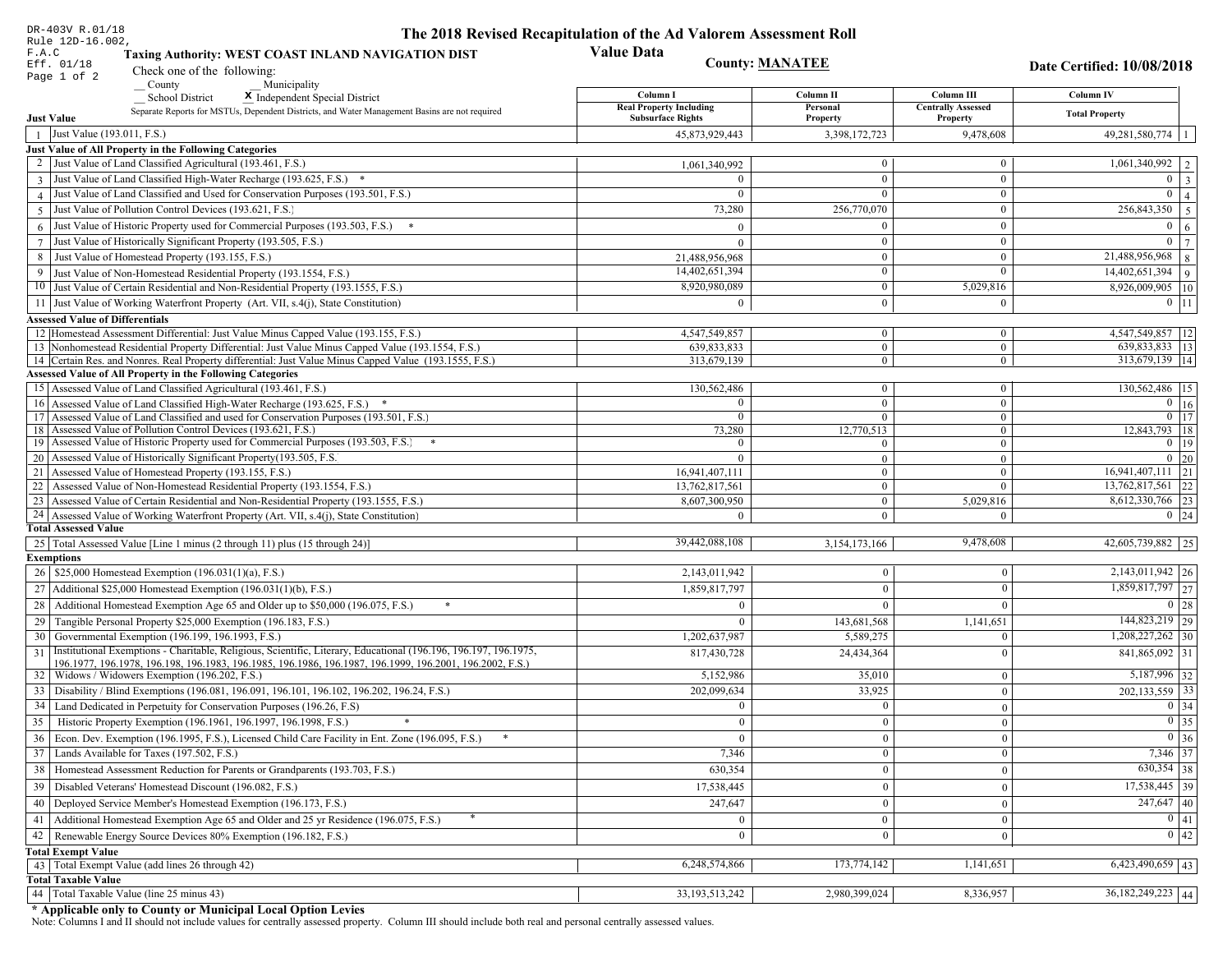#### Date Certified: 10/08/2018

**Taxable Value** 

#### Taxing Authority: WEST COAST INLAND NAVIGATION DIST

# Reconciliation of Preliminary and Final Tax Roll

|    | Operating Taxable Value as Shown on Preliminary Tax Roll                                           | 36, 134, 997, 641 |
|----|----------------------------------------------------------------------------------------------------|-------------------|
| 2  | Additions to Operating Taxable Value Resulting from Petitions to the VAB                           | 0                 |
| 3  | Deductions from Operating Taxable Value Resulting from Petitions to the VAB                        |                   |
| 4  | Subtotal $(1 + 2 - 3 = 4)$                                                                         | 36, 134, 997, 641 |
| 5  | Other Additions to Operating Taxable Value                                                         | 273,470,941       |
| 6  | Other Deductions from Operating Taxable Value                                                      | 226, 219, 359     |
| 7  | Operating Taxable Value Shown on Final Tax Roll $(4 + 5 - 6 = 7)$                                  | 36, 182, 249, 223 |
|    | <b>Selected Just Values</b>                                                                        | <b>Just Value</b> |
| 8  | Just Value of Subsurface Rights (this amount included in Line 1, Column I, Page One) 193.481, F.S. | 996,527           |
| 9  | Just Value of Centrally Assessed Railroad Property Value                                           | 6,882,751         |
| 10 | Just Value of Centrally Assessed Private Car Line Property Value                                   | 2,595,857         |
|    |                                                                                                    |                   |

Note: Sum of items 9 and 10 should equal centrally assessed just value on page 1, line 1, column III.

# **Homestead Portability**

| - -          | .<br>$\cdots$<br>l Differential<br>l ransfer of Homestead .<br>s Receiving<br>arcel. |  |
|--------------|--------------------------------------------------------------------------------------|--|
| $\sim$<br>-- | Transferred Homestead Differential<br>Value of                                       |  |

|                                  | $C$ olumn $1$        | Column 2                 |  |
|----------------------------------|----------------------|--------------------------|--|
| <b>Total Parcels or Accounts</b> | <b>Real Property</b> | <b>Personal Property</b> |  |
|                                  | <b>Parcels</b>       | Accounts                 |  |
| 13<br>Total Parcels or Accounts  | 186,789              | $\cap$<br>,507<br>47     |  |

#### **Property with Reduced Assessed Value**

| 14 | Land Classified Agricultural (193.461, F.S.)                                                 | 2,338  |    |
|----|----------------------------------------------------------------------------------------------|--------|----|
| 15 | Land Classified High-Water Recharge (193.625, F.S.)                                          |        |    |
| 16 | Land Classified and Used for Conservation Purposes (193.501, F.S.)                           |        |    |
| 17 | Pollution Control Devices (193.621, F.S.)                                                    |        | 24 |
| 18 | Historic Property used for Commercial Purposes (193.503, F.S.) *                             |        |    |
| 19 | Historically Significant Property (193.505, F.S.)                                            |        |    |
| 20 | Homestead Property; Parcels with Capped Value (193.155, F.S.)                                | 77,230 |    |
| 21 | Non-Homestead Residential Property; Parcels with Capped Value (193.1554, F.S.)               | 31,265 |    |
| 22 | Certain Residential and Non-Residential Property; Parcels with Capped Value (193.1555, F.S.) | 3,443  |    |
| 23 | Working Waterfront Property (Art. VII, s.4(j), State Constitution)                           |        |    |

#### **Other Reductions in Assessed Value**

| 24  | Lands Available for Taxes (197.502, F.S.)                                                  |     |  |
|-----|--------------------------------------------------------------------------------------------|-----|--|
| -25 | 7103<br>93.703<br>Assessment Reduction for Parents or Grandparents<br>F.S.<br>-Homestead A |     |  |
| -26 | d Veterans' Homestead Discount (196.082, F.S.)<br>Jisabled                                 | 185 |  |

# \* Applicable only to County or Municipal Local Option Levies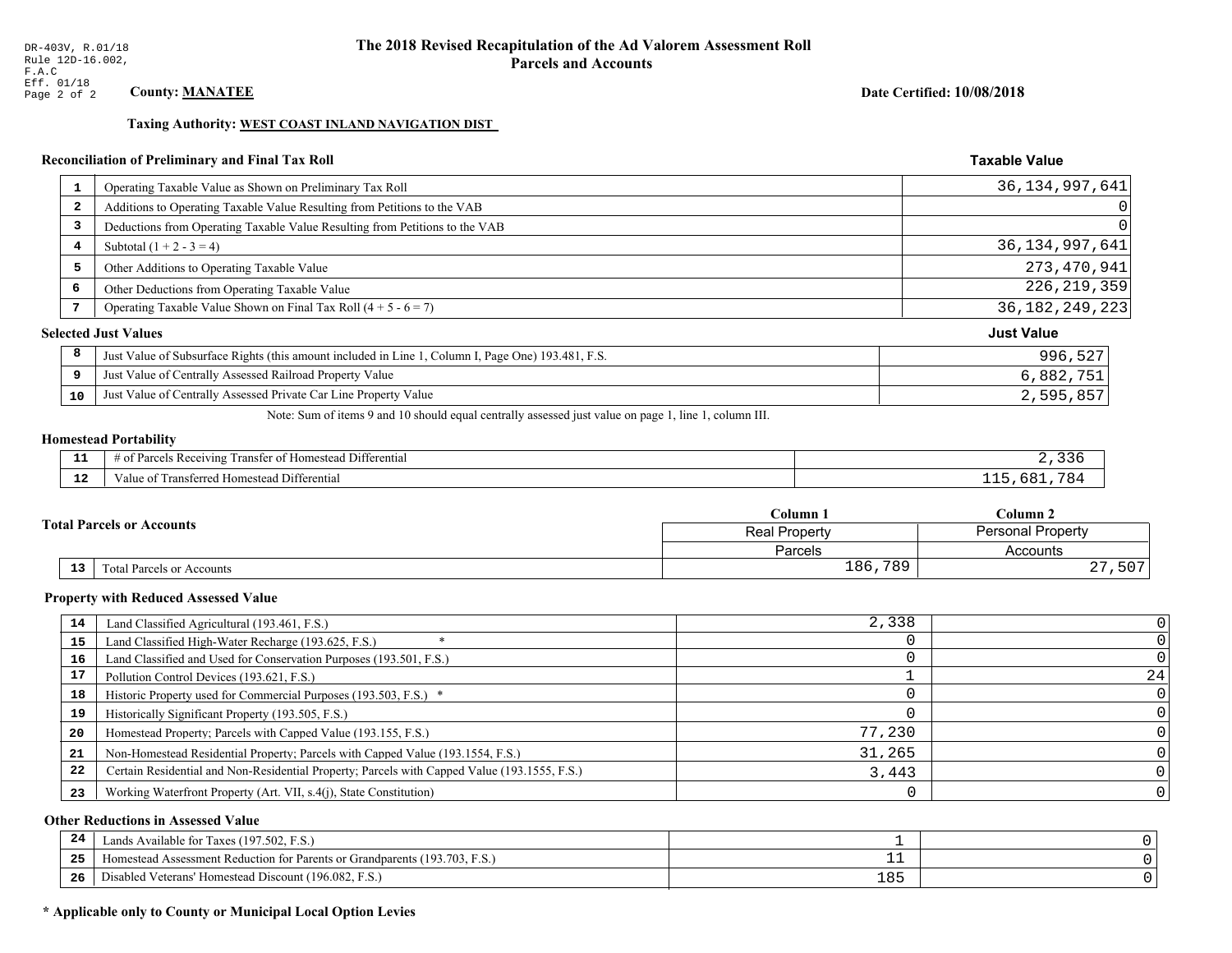| DR-403V R.01/18                                                                                                                                                                          | The 2018 Revised Recapitulation of the Ad Valorem Assessment Roll |                              |                                       |                                  |
|------------------------------------------------------------------------------------------------------------------------------------------------------------------------------------------|-------------------------------------------------------------------|------------------------------|---------------------------------------|----------------------------------|
| Rule 12D-16.002,<br>F.A.C<br><b>Taxing Authority: MANATEE COUNTY SCHOOL BOARD</b>                                                                                                        | <b>Value Data</b>                                                 |                              |                                       |                                  |
| Eff. 01/18<br>Check one of the following:                                                                                                                                                |                                                                   | <b>County: MANATEE</b>       |                                       | Date Certified: 10/08/2018       |
| Page 1 of 2<br>County<br>Municipality                                                                                                                                                    |                                                                   |                              |                                       |                                  |
| <sup>x</sup> School District<br>Independent Special District                                                                                                                             | Column I                                                          | Column II                    | Column III                            | Column IV                        |
| Separate Reports for MSTUs, Dependent Districts, and Water Management Basins are not required<br><b>Just Value</b>                                                                       | <b>Real Property Including</b><br><b>Subsurface Rights</b>        | Personal<br>Property         | <b>Centrally Assessed</b><br>Property | <b>Total Property</b>            |
| Just Value (193.011, F.S.)<br>$\overline{1}$                                                                                                                                             | 45,873,929,443                                                    | 3,398,172,723                | 9,478,608                             | $49,281,580,774$   1             |
| Just Value of All Property in the Following Categories                                                                                                                                   |                                                                   |                              |                                       |                                  |
| 2 Just Value of Land Classified Agricultural (193.461, F.S.)                                                                                                                             | 1,061,340,992                                                     | $\overline{0}$               | $\boldsymbol{0}$                      | 1,061,340,992   2                |
| 3 Just Value of Land Classified High-Water Recharge (193.625, F.S.) *                                                                                                                    |                                                                   | $\mathbf{0}$                 | $\mathbf{0}$                          | $0 \mid 3$                       |
| 4 Just Value of Land Classified and Used for Conservation Purposes (193.501, F.S.)                                                                                                       | $\Omega$                                                          | $\Omega$                     | $\boldsymbol{0}$                      | $\overline{0}$<br>$\vert$ 4      |
| Just Value of Pollution Control Devices (193.621, F.S.)<br>$\overline{5}$                                                                                                                | 73,280                                                            | 256,770,070                  | $\boldsymbol{0}$                      | $\overline{256,843,350}$ 5       |
| $6$ Just Value of Historic Property used for Commercial Purposes (193.503, F.S.) $*$                                                                                                     | $\Omega$                                                          | $\Omega$                     | $\boldsymbol{0}$                      | $\overline{0}$<br>$\overline{6}$ |
| 7 Just Value of Historically Significant Property (193.505, F.S.)                                                                                                                        | $\Omega$                                                          | $\mathbf{0}$                 | $\boldsymbol{0}$                      | $0 \mid 7$                       |
| 8 Just Value of Homestead Property (193.155, F.S.)                                                                                                                                       | 21,488,956,968                                                    | $\bf{0}$                     | $\boldsymbol{0}$                      | $21,488,956,968$ 8               |
| 9 Just Value of Non-Homestead Residential Property (193.1554, F.S.)                                                                                                                      | 14,402,651,394                                                    | $\overline{0}$               | $\Omega$                              | $14,402,651,394$ 9               |
| 10 Just Value of Certain Residential and Non-Residential Property (193.1555, F.S.)                                                                                                       | 8,920,980,089                                                     | $\mathbf{0}$                 | 5,029,816                             | 8,926,009,905   10               |
| 11 Just Value of Working Waterfront Property (Art. VII, s.4(j), State Constitution)                                                                                                      | $\theta$                                                          | $\theta$                     | $\mathbf{0}$                          | $0 \vert 11$                     |
|                                                                                                                                                                                          |                                                                   |                              |                                       |                                  |
| <b>Assessed Value of Differentials</b>                                                                                                                                                   |                                                                   |                              |                                       |                                  |
| 12 Homestead Assessment Differential: Just Value Minus Capped Value (193.155, F.S.)<br>13 Nonhomestead Residential Property Differential: Just Value Minus Capped Value (193.1554, F.S.) | 4,547,549,857<br>$\Omega$                                         | $\mathbf{0}$<br>$\mathbf{0}$ | $\boldsymbol{0}$<br>$\mathbf{0}$      | 4,547,549,857   12<br>$0$   13   |
| 14 Certain Res. and Nonres. Real Property differential: Just Value Minus Capped Value (193.1555, F.S.)                                                                                   | $\mathbf{0}$                                                      | $\mathbf{0}$                 | $\mathbf{0}$                          | $0 \mid 14$                      |
| <b>Assessed Value of All Property in the Following Categories</b>                                                                                                                        |                                                                   |                              |                                       |                                  |
| 15 Assessed Value of Land Classified Agricultural (193.461, F.S.)                                                                                                                        | 130,562,486                                                       | $\mathbf{0}$                 | $\mathbf{0}$                          | 130,562,486 15                   |
| 16 Assessed Value of Land Classified High-Water Recharge (193.625, F.S.)                                                                                                                 | $\Omega$                                                          | $\overline{0}$               | $\boldsymbol{0}$                      | $0$ 16                           |
| 17 Assessed Value of Land Classified and used for Conservation Purposes (193.501, F.S.)                                                                                                  | $\overline{0}$                                                    | $\mathbf{0}$                 | $\mathbf{0}$                          | $\overline{0}$ 17                |
| 18 Assessed Value of Pollution Control Devices (193.621, F.S.)                                                                                                                           | 73,280                                                            | 12,770,513                   | $\overline{0}$                        | 12,843,793 18                    |
| 19 Assessed Value of Historic Property used for Commercial Purposes (193.503, F.S.)                                                                                                      | $\Omega$                                                          | $\Omega$                     | $\mathbf{0}$                          | $0 \mid 19$                      |
| 20 Assessed Value of Historically Significant Property (193.505, F.S.                                                                                                                    | $\theta$                                                          | $\overline{0}$               | $\overline{0}$                        | $0 \mid 20$                      |
| 21 Assessed Value of Homestead Property (193.155, F.S.)                                                                                                                                  | 16,941,407,111                                                    | $\mathbf{0}$                 | $\mathbf{0}$                          | $16,941,407,111$ 21              |
| 22 Assessed Value of Non-Homestead Residential Property (193.1554, F.S.)                                                                                                                 | 14,402,651,394                                                    | $\overline{0}$               | $\mathbf{0}$                          | 14,402,651,394 22                |
| 23 Assessed Value of Certain Residential and Non-Residential Property (193.1555, F.S.)                                                                                                   | 8,920,980,089                                                     | $\mathbf{0}$                 | 5,029,816                             | $8,926,009,905$ 23               |
| 24 Assessed Value of Working Waterfront Property (Art. VII, s.4(j), State Constitution                                                                                                   | $\Omega$                                                          | $\overline{0}$               | $\Omega$                              | $0 \mid 24$                      |
| <b>Total Assessed Value</b>                                                                                                                                                              |                                                                   |                              |                                       |                                  |
| 25   Total Assessed Value [Line 1 minus (2 through 11) plus (15 through 24)]                                                                                                             | 40,395,601,080                                                    | 3,154,173,166                | 9,478,608                             | 43,559,252,854 25                |
| <b>Exemptions</b>                                                                                                                                                                        |                                                                   |                              |                                       |                                  |
| 26   \$25,000 Homestead Exemption (196.031(1)(a), F.S.)                                                                                                                                  | 2,143,011,942                                                     | $\Omega$                     | $\Omega$                              | $2,143,011,942$ 26               |
| 27   Additional \$25,000 Homestead Exemption (196.031(1)(b), F.S.)                                                                                                                       | $\theta$                                                          | $\theta$                     | $\Omega$                              | $\boxed{0}$ 27                   |
| 28 Additional Homestead Exemption Age 65 and Older up to \$50,000 (196.075, F.S.)                                                                                                        |                                                                   | $\Omega$                     | $\Omega$                              | $\boxed{0}$ 28                   |
| 29 Tangible Personal Property \$25,000 Exemption (196.183, F.S.)                                                                                                                         | $\bf{0}$                                                          | 143,681,568                  | 1,141,651                             | 144,823,219 29                   |
| 30 Governmental Exemption (196.199, 196.1993, F.S.)                                                                                                                                      | 1,301,389,666                                                     | 5,589,275                    | $\Omega$                              | $1,306,978,941$ 30               |
| Institutional Exemptions - Charitable, Religious, Scientific, Literary, Educational (196.196, 196.197, 196.1975,<br>31                                                                   | 853,071,639                                                       | 24,434,364                   | $\Omega$                              | $877,506,003$ 31                 |
| 196.1977, 196.1978, 196.198, 196.1983, 196.1985, 196.1986, 196.1987, 196.1999, 196.2001, 196.2002, F.S.)                                                                                 |                                                                   |                              |                                       |                                  |
| 32   Widows / Widowers Exemption (196.202, F.S.)                                                                                                                                         | 5,152,986                                                         | 35,010                       | $\mathbf{0}$                          | 5,187,996 32                     |
| 33   Disability / Blind Exemptions (196.081, 196.091, 196.101, 196.102, 196.202, 196.24, F.S.)                                                                                           | 202,099,634                                                       | 33,925                       | $\Omega$                              | $202, 133, 559$ 33               |
| 34   Land Dedicated in Perpetuity for Conservation Purposes (196.26, F.S)                                                                                                                | $\mathbf{0}$                                                      | $\mathbf{0}$                 | $\Omega$                              | $0 \mid 34$                      |
| 35 Historic Property Exemption (196.1961, 196.1997, 196.1998, F.S.)                                                                                                                      | $\overline{0}$                                                    | $\boldsymbol{0}$             | $\vert 0 \vert$                       | $\boxed{0}$ 35                   |
| 36 Econ. Dev. Exemption (196.1995, F.S.), Licensed Child Care Facility in Ent. Zone (196.095, F.S.)                                                                                      | $\overline{0}$                                                    | $\mathbf{0}$                 | $\theta$                              | $0\vert 36$                      |
| 37 Lands Available for Taxes (197.502, F.S.)                                                                                                                                             | 15,000                                                            | $\overline{0}$               | $\mathbf{0}$                          | $15,000$ 37                      |
| 38   Homestead Assessment Reduction for Parents or Grandparents (193.703, F.S.)                                                                                                          | 630,354                                                           | $\mathbf{0}$                 | $\overline{0}$                        | $630,354$ 38                     |
| 39   Disabled Veterans' Homestead Discount (196.082, F.S.)                                                                                                                               | 20,112,795                                                        | $\Omega$                     | $\mathbf{0}$                          | $\boxed{20,112,795}$ 39          |
| 40   Deployed Service Member's Homestead Exemption (196.173, F.S.)                                                                                                                       | 320,147                                                           | $\mathbf{0}$                 | $\theta$                              | $320,147$ 40                     |
| 41   Additional Homestead Exemption Age 65 and Older and 25 yr Residence (196.075, F.S.)                                                                                                 | $\mathbf{0}$                                                      | $\Omega$                     | $\Omega$                              | $\boxed{0}$   41                 |
| 42 Renewable Energy Source Devices 80% Exemption (196.182, F.S.)                                                                                                                         | $\mathbf{0}$                                                      | $\mathbf{0}$                 | $\theta$                              | 0 42                             |
| <b>Total Exempt Value</b>                                                                                                                                                                |                                                                   |                              |                                       |                                  |
| 43 Total Exempt Value (add lines 26 through 42)                                                                                                                                          | 4,525,804,163                                                     | 173,774,142                  | 1,141,651                             | $4,700,719,956$ 43               |
| <b>Total Taxable Value</b>                                                                                                                                                               |                                                                   |                              |                                       |                                  |
| 44 Total Taxable Value (line 25 minus 43)                                                                                                                                                | 35,869,796,917                                                    | 2,980,399,024                | 8,336,957                             | 38,858,532,898 44                |
|                                                                                                                                                                                          |                                                                   |                              |                                       |                                  |